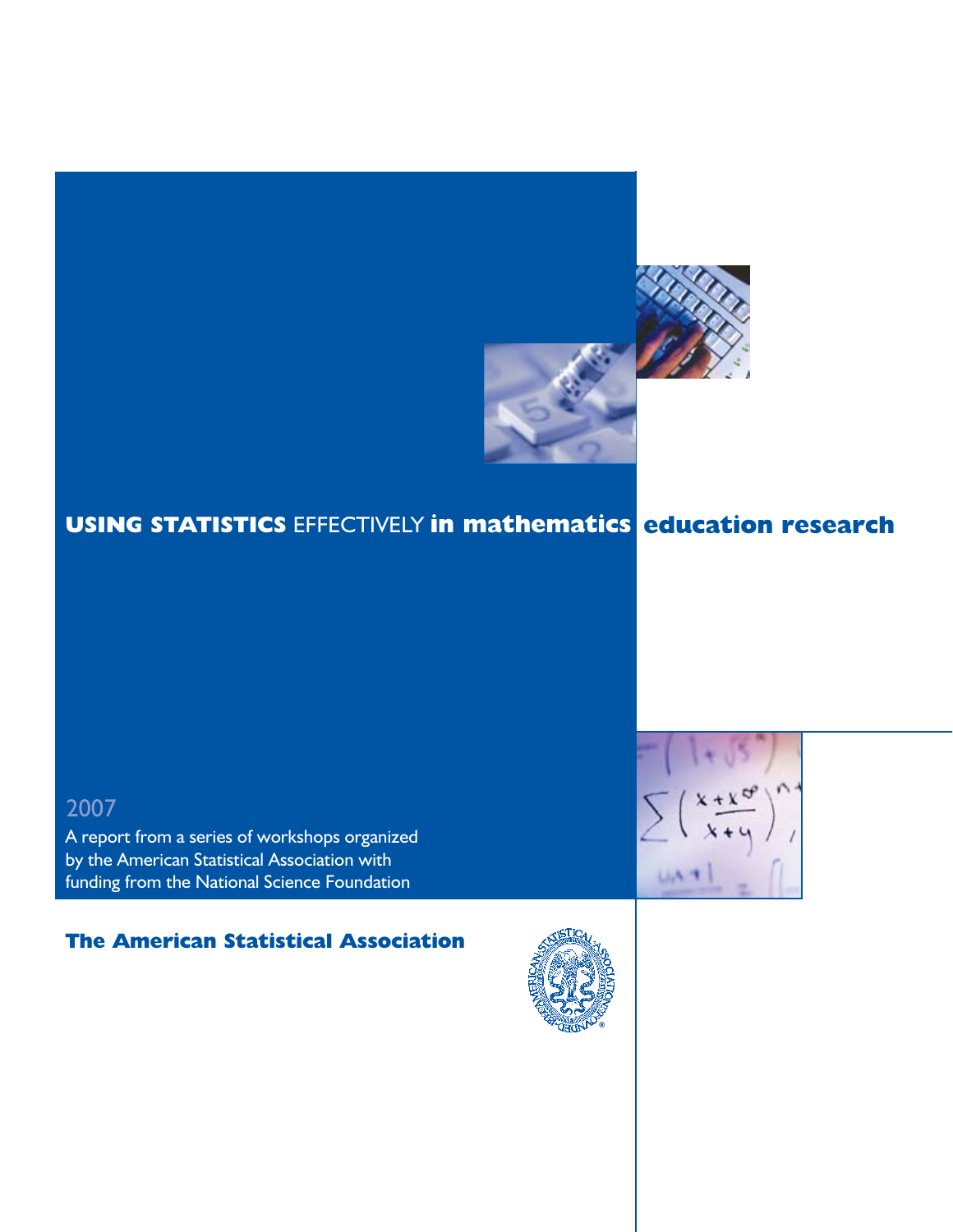# **USING STATISTICS EFFECTIVELY IN MATHEMATICS EDUCATION RESEARCH**

*A report from a series of workshops organized by the American Statistical Association with funding from the National Science Foundation*

# **Working Group on Statistics in Mathematics Education Research**

Richard Scheaffer, Chair Martha Aliaga Marie Diener-West Joan Garfield Traci Higgins Sterling Hilton Gerunda Hughes Brian Junker Henry Kepner Jeremy Kilpatrick

Richard Lehrer Frank K. Lester Ingram Olkin Dennis Pearl Alan Schoenfeld Juliet Shaffer Edward Silver William Smith F. Michael Speed Patrick Thompson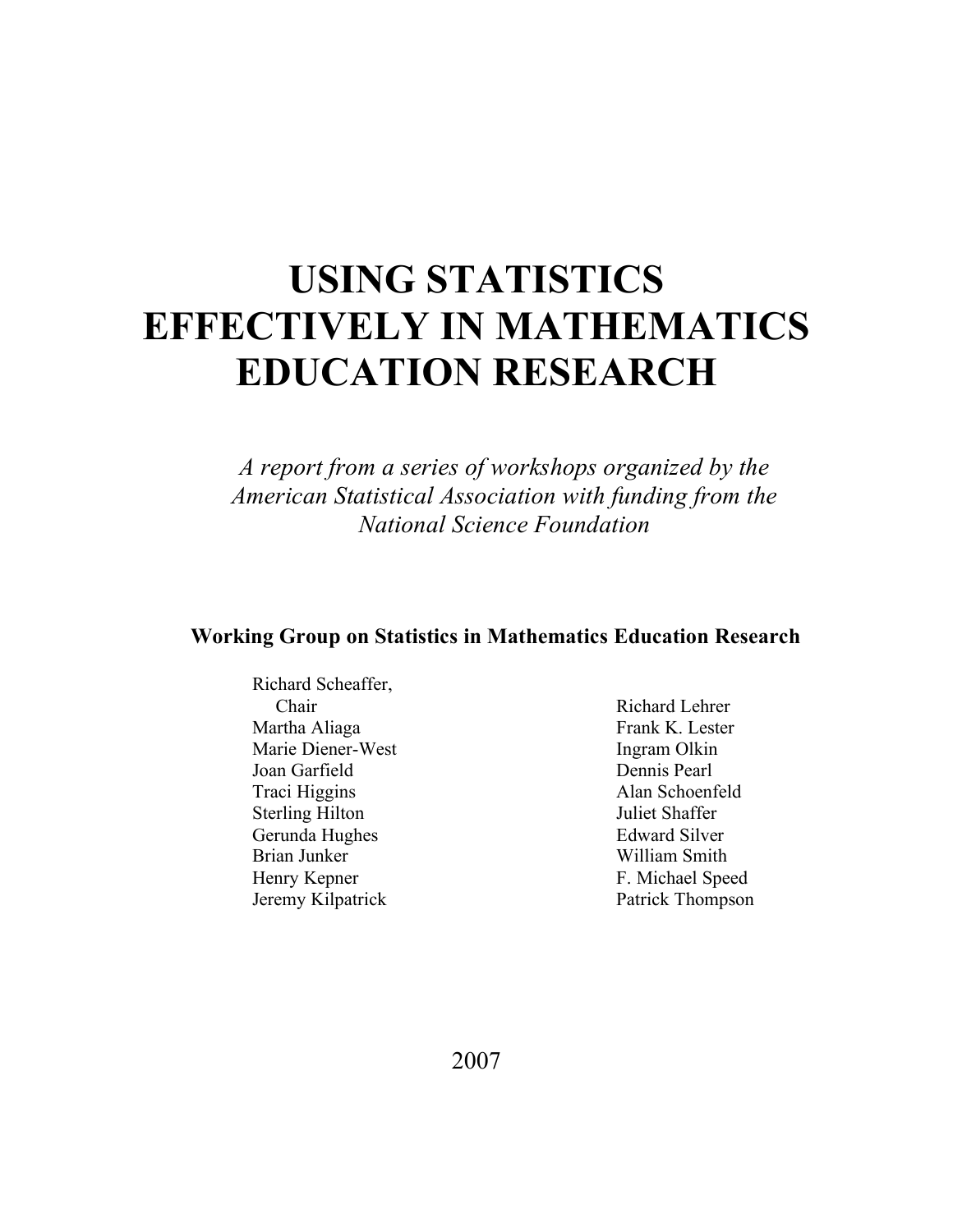#### **PREFACE**

This report had its genesis in a telephone call to the American Statistical Association (ASA) from the Education and Human Resources Directorate of the National Science Foundation. The essence of the questions asked was, "Can the statistics community offer any contributions to improving the quality of mathematics education research? If so, are you willing to contribute to discussions on the issue?" Knowing that mathematics education was in the national limelight and that statisticians value research on applied problems, the answer to both was a qualified "yes", with the qualification being that ASA was not an education research organization and, if they were to be fruitful, the discussions would have to include mathematics education researchers.

The initial discussion did, in fact, appear to be fruitful, leading to an NSF-funded project to hold a series of workshops that would bring together statisticians and mathematics education researchers for deeper discussions. Three workshops were held over a threeyear period, each with about twenty participants nearly equally divided between mathematics educators and statisticians. The first concentrated on exchanging information on the "lay of the land" within the respective fields, with the mathematics educators giving an overview of the status of mathematics education research and the statisticians providing insights on modern statistical methods that could be more widely used in such research (longitudinal studies, hierarchical models, meta analysis, among them). Participants in the second workshop reviewed a series of research papers in mathematics education primarily to determine the types of information that was presented and, perhaps more importantly, the types that tended to be missing. These discussions led to an outline of guidelines for evaluating and reporting mathematics education research. During the third workshop these guidelines were revised and molded into a rough draft of the current report.

Always kept at a professional level, the discussions consisted of amazingly frank and deep debates on issues surrounding the important research questions in mathematics education and the methodologies that might be employed to solve them. Both sides were open to new ideas and receptive to criticisms of old ones. All participants seemed pleased to have the opportunity to communicate with each other, and hoped for more such exchanges. Equally amazing was the consensus reached on the final report, which you now have before you. We hope that the reader will approach the document with the same sense of openness and opportunity that led to its development.

We thank all the participants in the workshop for their many contributions and especially want to thank Geoffrey Birky and Toni Smith, then graduate students at the University of Maryland, for their excellent work as recorders during the workshops.

Richard L. Scheaffer William B. Smith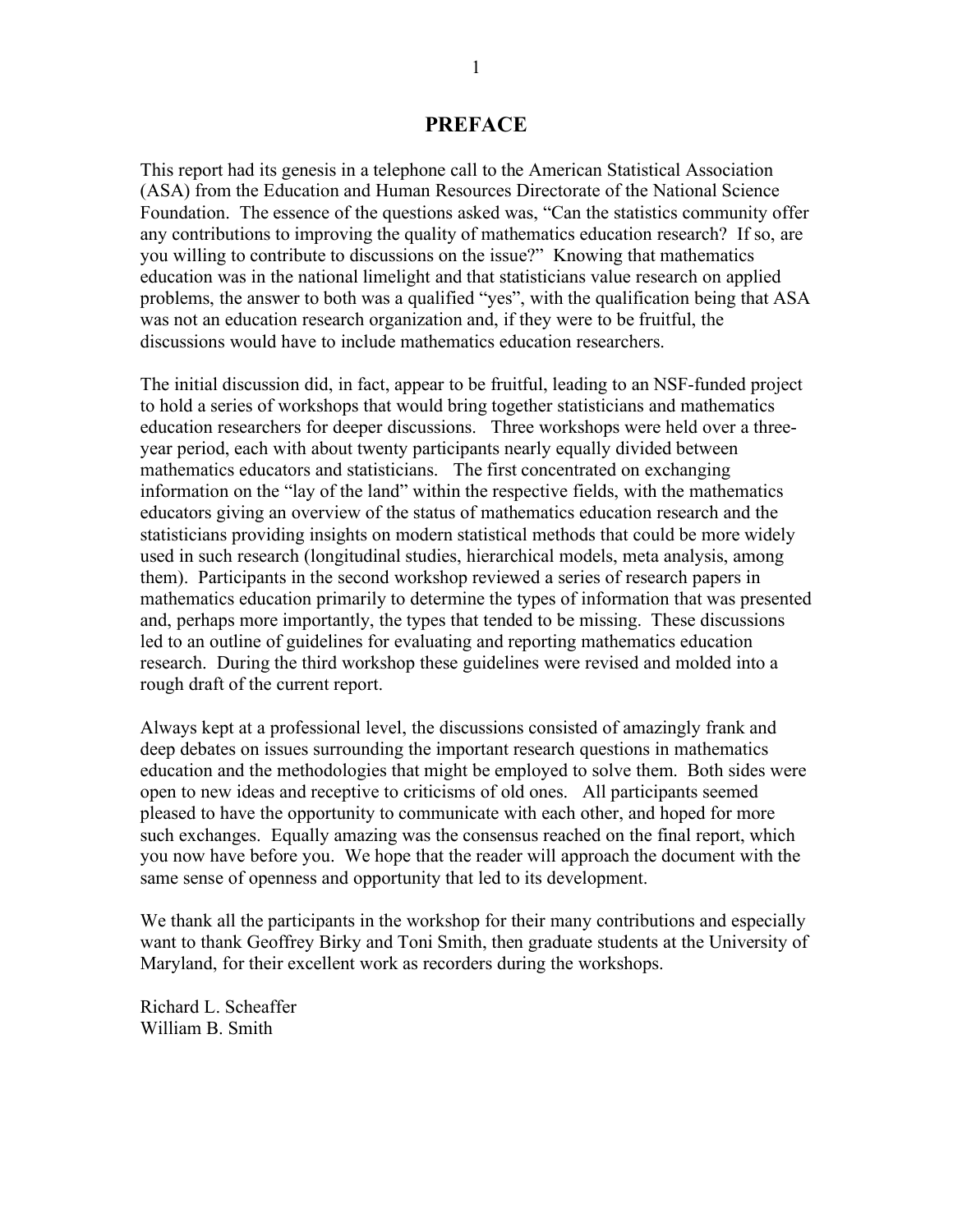# **CONTENTS**

| <b>PREFACE</b>                                                                                                                   | Page           |
|----------------------------------------------------------------------------------------------------------------------------------|----------------|
| <b>INTRODUCTION</b>                                                                                                              | 3              |
| Calls for Scientific Research in Education                                                                                       | $\overline{4}$ |
| The Need for Cumulative Research                                                                                                 | $\overline{4}$ |
| Components of a Research Program                                                                                                 | 5              |
| <b>GUIDELINES FOR THE COMPONENTS OF A RESEARCH PROGRAM</b>                                                                       | 7              |
| Generate Research Ideas                                                                                                          | $\overline{7}$ |
| Frame the Research Program                                                                                                       | 9              |
| Examine the Research Program                                                                                                     | 17             |
| Generalize the Research Program                                                                                                  | 19             |
| Extend the Research Program                                                                                                      | 22             |
| Appendix A: A STRUCTURED APPROACH TO MATHEMATICS<br><b>EDUCATION RESEARCH</b>                                                    | 24             |
| <b>Core Documents</b>                                                                                                            | 24             |
| A Model for Mathematics Education Research: Background                                                                           | 27             |
| A Typical Medical Model for Clinical Trials Research                                                                             | 27             |
| Appendix B: IMPORTANT CONSIDERATIONS FOR SCIENTIFICALLY<br><b>BASED RESEARCH IN MATHEMATICS EDUCATION</b>                        | 30             |
| Measurement                                                                                                                      | 30             |
| Unit of Randomization versus Unit of Statistical Analysis in Designed<br>Experiments or Sample Surveys; Group Randomized Designs | 37             |
| <b>Experimental versus Observational Research</b>                                                                                | 39             |
| Pre-Post Scores (Gain Scores)                                                                                                    | 40             |
| Appendix C: COMMENTS ON CRITICAL AREAS FOR COOPERATION<br>BETWEEN STATISTICS AND MATHEMATICS EDUCATION<br><b>RESEARCH</b>        | 43             |
| Qualitative Versus Quantitative Research                                                                                         | 43             |
| Educating Graduate Students and Keeping Mathematics Education<br><b>Faculty Current in Education Research</b>                    | 44             |
| <b>Statistics Practices and Methodologies</b>                                                                                    | 44             |
| Building Partnerships and Collaboratives                                                                                         | 48             |
| <b>REFERENCES</b>                                                                                                                | 50             |
| WORKING GROUP ON STATISTICS IN MATHEMATICS EDUCATION<br><b>RESEARCH</b>                                                          | 54             |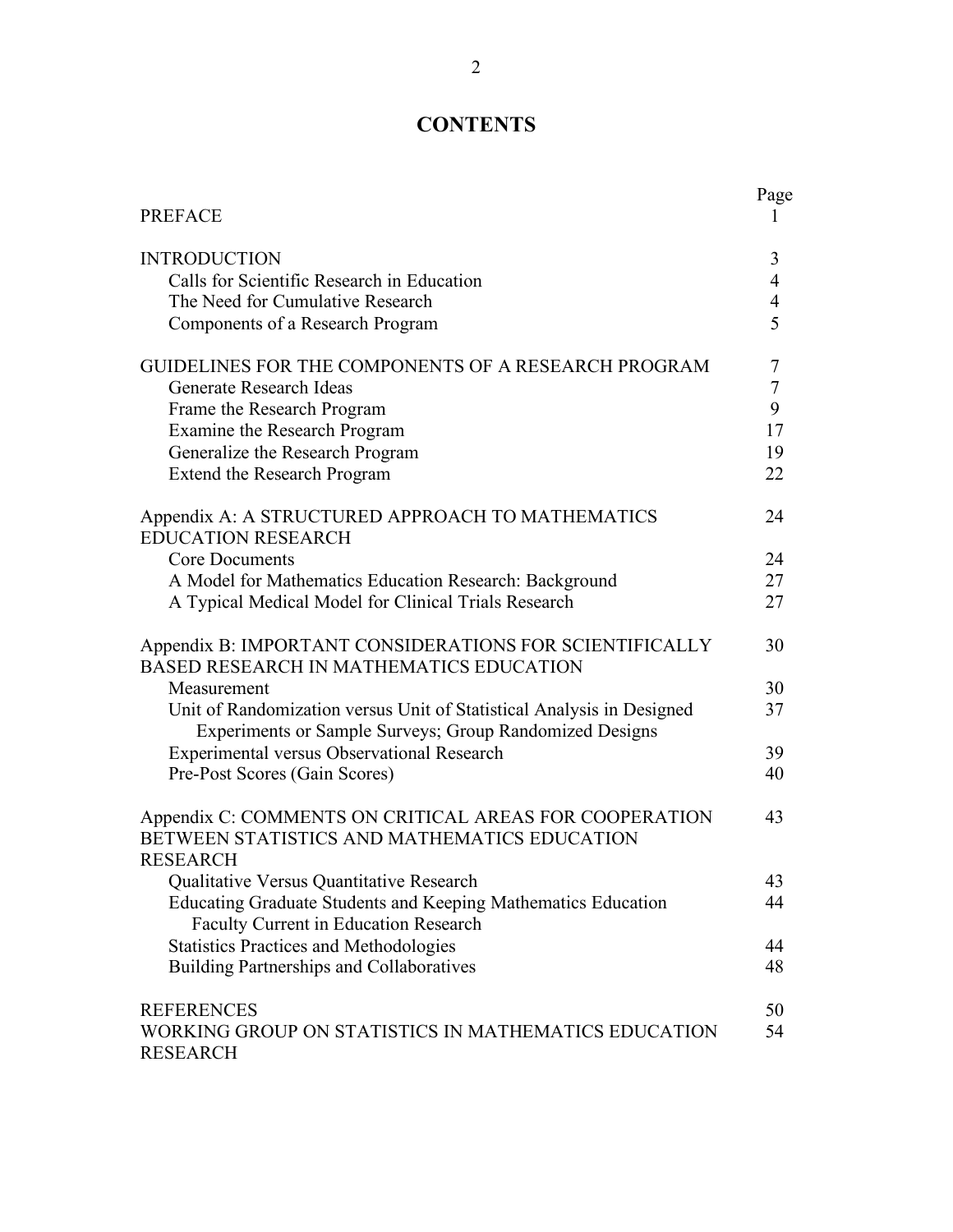#### **INTRODUCTION**

No one would think of getting to the Moon or of wiping out a disease without research. Likewise, one cannot expect reform efforts in education to have significant effects without researchbased knowledge to guide them. (National Research Council [NRC], 2002, p. 1)

The central idea of evidence-based education—that education policy and practice ought to be fashioned based on what is known from rigorous research—offers a compelling way to approach reform efforts. (NRC, 2005, p. vii)

The teaching and learning of mathematics in U.S. schools is in urgent need of improvement. (RAND Mathematics Study Panel, 2003, p. xi)

As these quotations indicate, sound reform of education policy and practice must be based on sound research, and school mathematics would continue to benefit greatly from both such reform and such research. The three reports cited above call for promoting quality in research, building a knowledge base and infrastructure to guide research and practice, and strengthening the links between research and practice (see Appendix A for summaries of the reports). In that spirit, the present report is aimed at developing a stronger foundation of research in mathematics education, one that will be scientific, cumulative, interconnected, and intertwined with teaching practice.

This report, which arose from structured conversations between statisticians and mathematics educators, is designed to show how and why researchers in mathematics education might use statistical methods more effectively in framing, conducting, and reporting their work. The goal is to describe some fundamental statistical issues that can arise in mathematics education research and to provide guidelines for reporting and evaluating that research. In recent years, many researchers in mathematics education have eschewed quantitative methods in favor of qualitative methods. That is unfortunate because both are necessary if research is adequately to inform mathematics teaching and learning. This report is intended to provide some guidance as to where and how the two can work in complementary fashion.

After sketching some forces affecting current education research, we use the components of a research program in mathematics education to structure the presentation of guidelines for reporting and evaluating research studies. Four research practices (measurement, randomization, experimental versus observational research, and gain scores) in the field that are in need of special consideration and improvement are presented in Appendix B. Finally, some comments to the field regarding the debate over qualitative versus quantitative research, the statistical education of mathematics education researchers, relatively new statistical methodologies applicable to mathematics education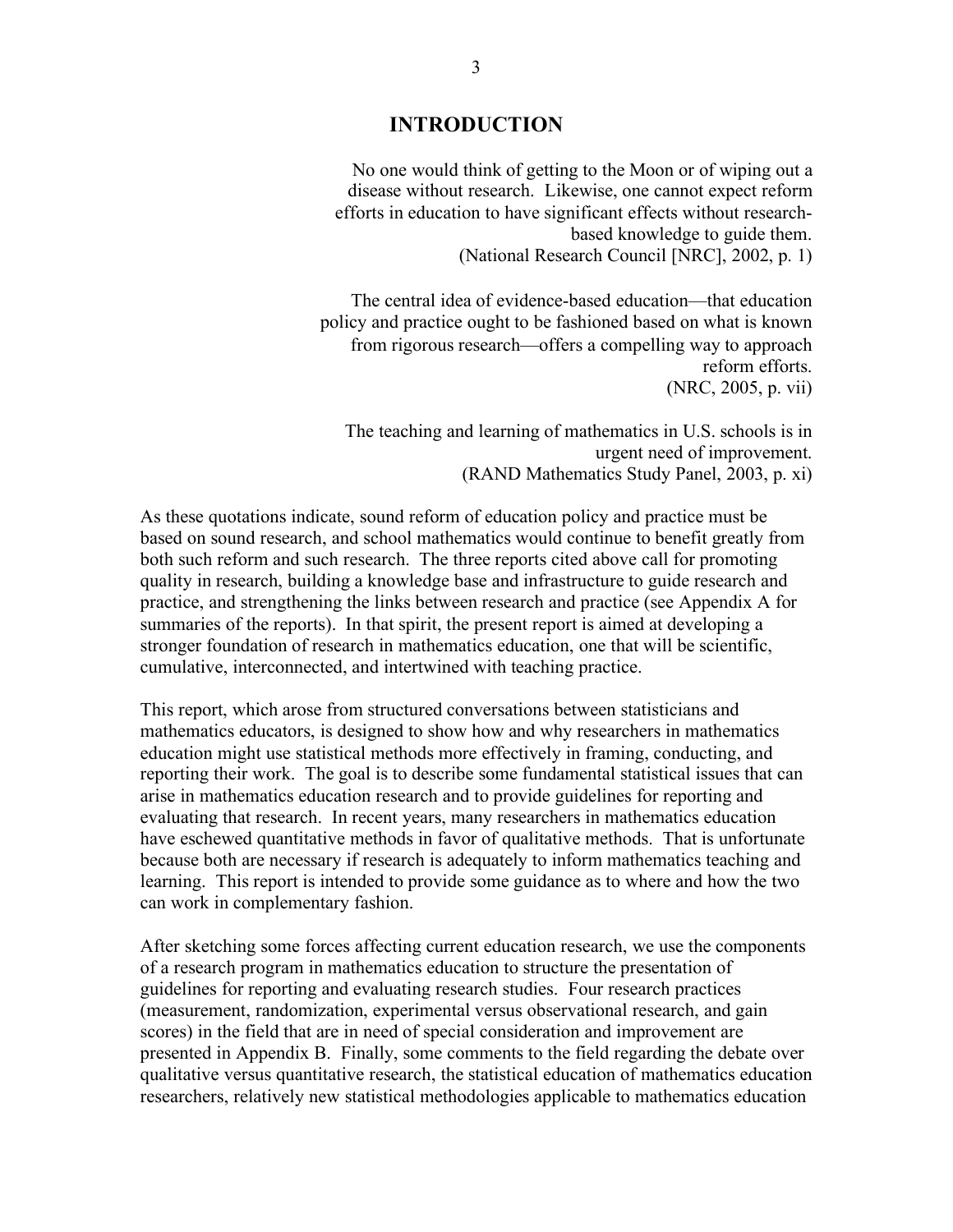research, and the need for partnerships and collaboratives in education research—all of which expand opportunities for further interaction between the fields of statistics and mathematics education—are addressed in Appendix C.

# **Calls for Scientific Research in Education**

Attention to the contributions of statistics to mathematics education research is especially important as educators and policy makers debate the nature of scientific research in education (NRC, 2002). The No Child Left Behind Act of 2001 (NCLB, 2002) calls for *scientifically based research,* which the act defines as "research that involves the application of rigorous, systematic, and objective procedures to obtain reliable and valid knowledge relevant to education activities and programs." Scientifically based research

- Employs systematic empirical methods that draw on observations, sample surveys, or experimentation;
- Involves rigorous data analyses that are adequate to test the stated hypotheses and justify the general conclusions drawn;
- Relies on measurements or observational methods that provide reliable and valid data across evaluators and observers, across multiple measurements and observations, and across studies by the same or different investigators;
- Is evaluated, as appropriate, using qualitative, quantitative, exploratory, experimental, or quasi-experimental designs, with random assignment being preferred for studies that attempt to make generalizations to broad populations; and
- Ensures that experimental studies are presented in sufficient detail and clarity to allow for replication of both the experiment and the analyses.

Clearly, statistical concepts and methodologies permeate the requirements listed above. It is encouraged, therefore, that mathematics education researchers and statisticians work together and with others to provide guidance to those researchers seeking to conduct scientifically based research in mathematics education. We hope that the mathematics education research community, broadly defined, can benefit from open discussion and serious application of these guidelines to enhance the quality of mathematics education.

# **The Need for Cumulative Research**

If research in mathematics education is to provide an effective influence on practice, it must become more cumulative in nature. New research needs to build on existing research to produce a more coherent body of work. (See Appendix A and the reports summarized there.) Researchers in mathematics education are, of course, and should continue to be, free to pursue the problems and questions that interest them. In order for such work to influence practice, however, it must be situated within a larger corpus. School mathematics is an excellent venue for small-scale studies because mathematics learning has many facets, and the classroom is a manageable unit that can be studied in depth and detail. Such studies can cumulate, however, only if they are connected. Studies cannot be linked together well unless researchers are consistent in their use of interventions; observation and measurement tools; and techniques of data collection, data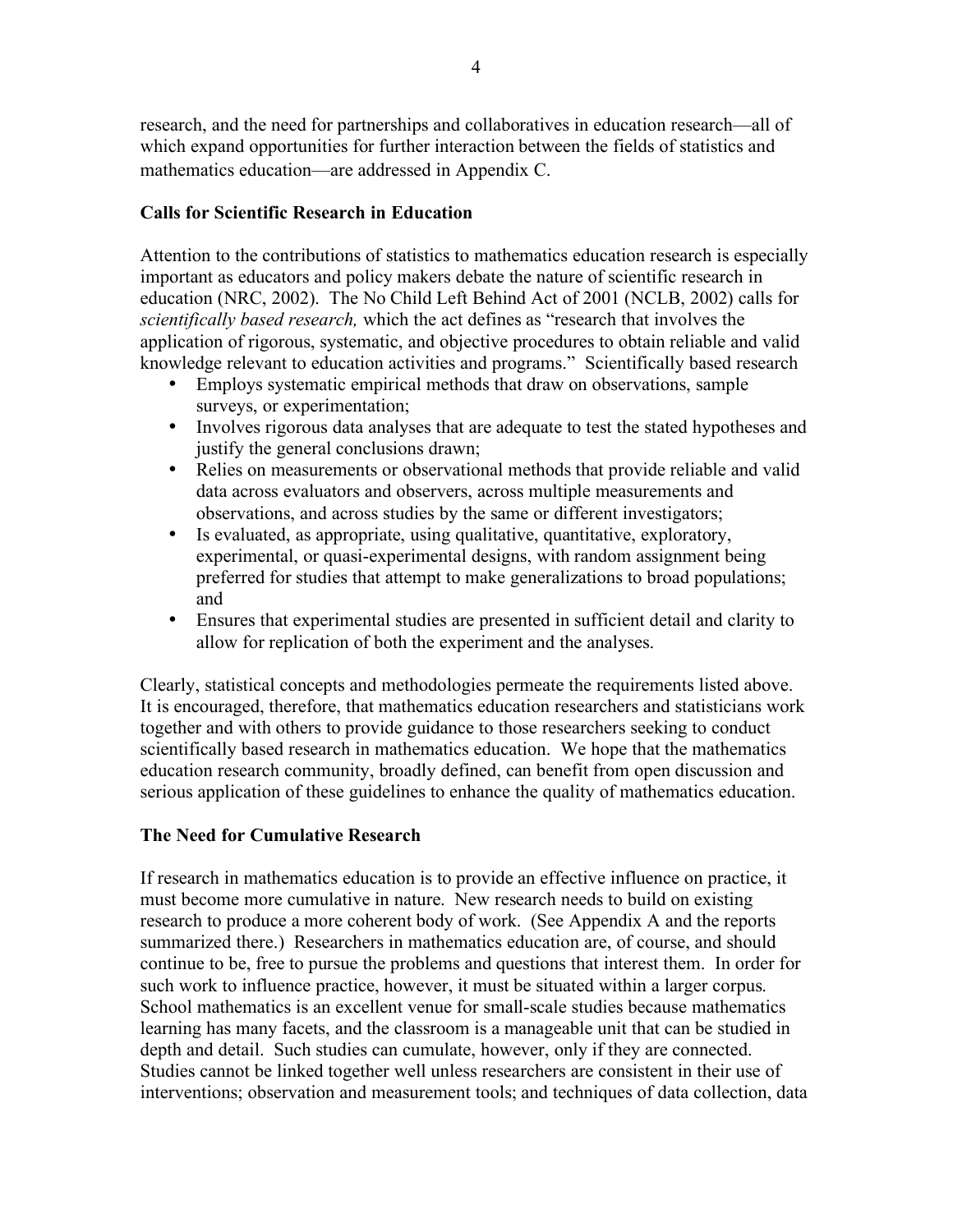analysis, and reporting. What is done and how it is done—the observations and interventions made and the measures used—need to be reported in sufficient detail so that others can either add to the work or synthesize it easily. And as Raudenbush (2005) points out, a well-integrated research program demands methodological diversity. These guidelines are offered with a goal of promoting opportunities for mathematics education research to have a collective impact.

# **Components of a Research Program**

Individual research studies in mathematics education can be classified along many dimensions. They can be seen as primarily basic or primarily applied. They can be categorized according to the type of data they collect, analyze, and report—whether quantitative, qualitative, or both—or according to the type of research questions they address. They can employ observation, addressing mathematics teaching and learning as they are, or they can employ intervention, addressing mathematics teaching and learning as they might be. All good research is ultimately grounded in theory, but an individual study may have any of several relations to theory, helping to generate it, elaborate it, test it, or refute it.

Because there are so many possible classifications, the guidelines of this report are organized within the framework of a *research program* rather than an individual study. An individual study may not possess all the components of a research program, but it can certainly be situated somewhere within the framework. Figure 1 illustrates how a comprehensive research program might be structured. For simplicity, the figure displays the main components in a linear fashion, with the understanding that in an actual research program those components would be mutually interactive and cyclic.

The first component—although not necessarily the point at which a given single research study would begin—is to *generate*. To launch a research program, mathematics educators need to generate some ideas about the phenomena of interest so that they can begin to explore them. Those ideas might emerge from theoretical considerations, previous research, or observations of practice. Research performed within this component might be analytic and not empirical, but it might also involve exploring an existing data set or analyzing a set of research studies in order to yield new insights.

Once ideas have been generated, they need to be *framed* in some fashion. A frame is seen as involving clarification of the *goals* of the research program and definition of the *constructs* it entails, formulation of tools and procedures for the *measurement* of those constructs, and consideration of the *logistics* needed to put the ideas into practice and study their *feasibility*. The components within a frame are developed interactively as researchers decide what the program's initial research questions or hypotheses should be and how studies might best be shaped and managed. Researchers begin exploratory empirical studies of the phenomena of interest. They might try out a proposed intervention to see if and how it works, or they might develop and test an instrument to measure a construct of interest.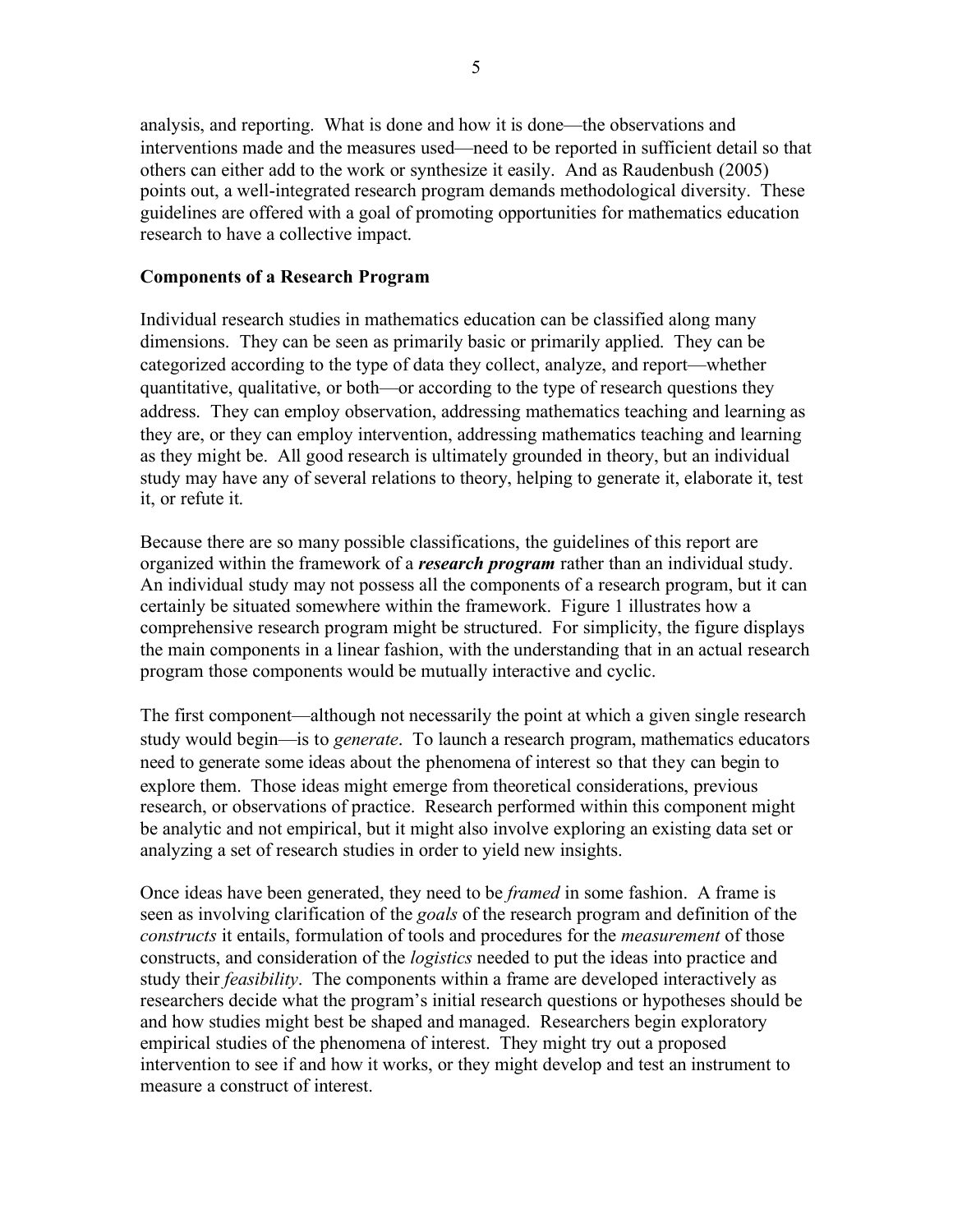

*Figure 1.* Structure and components of a research program

Framing the domain of study leads researchers to *examine* the phenomena more systematically. Research studies within this component are necessarily restricted in scale, whether in effort, time, or human and material resources. Their purpose is to understand the phenomena better and to get indicators of what might work under which conditions. The results of these studies may cycle back to the frame component, yielding modifications in constructs, instruments, research plans, or research questions. Or, if sufficiently robust, the results may lead to the next component.

Once small-scale research studies have examined phenomena through observation or intervention, more comprehensive studies can be mounted that seek to *generalize* what has been found. That generalization can address questions of scale (studying different populations or sites, using more comprehensive measures, examining different implementation conditions), or it can be used to refine the theory or reframe the entire research program.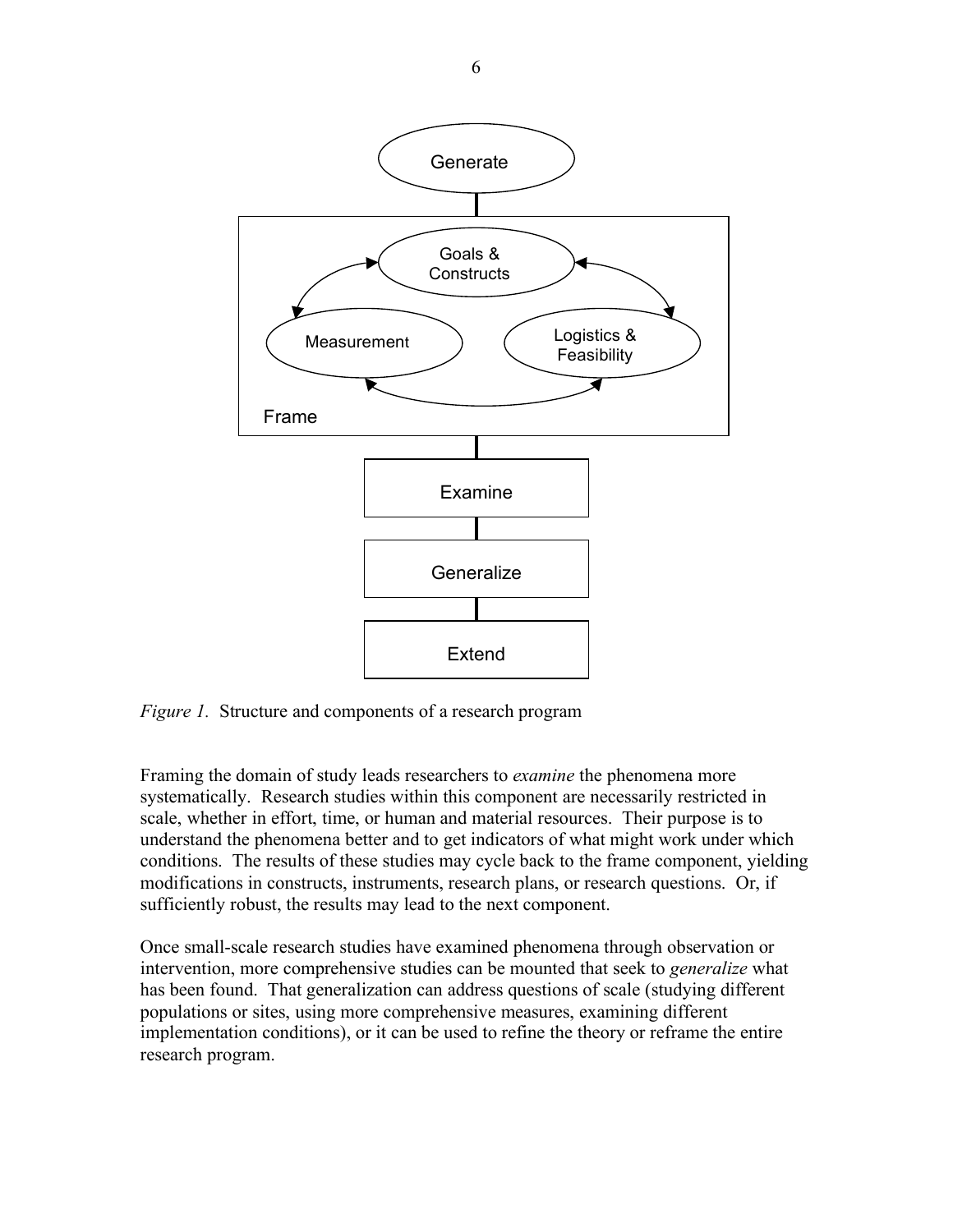A body of research that has yielded some generalizable outcomes can be *extended* in a variety of ways. Multiple studies can be synthesized; long-term effects can be examined; policies can be developed for effective implementation. Follow-up research studies can refine the instruments and procedures, include a greater variety of participants, and generalize the findings of earlier work still further.

It is essential to understand that each component of the research model of Figure 1 has the possibility and potential to cycle back to any earlier component, and such cycling should be a conscious effort of the researchers. Progress in research is generally more of circular process than a linear one.

In all of these activities, researchers must attend to ethical issues. Because every research study ought to promote the general welfare, researchers need to consider the effects of a study on those who participate in it and the social consequences of the resulting publication. Anyone proposing to study an intervention needs to ensure that all participants (including the school, parent and child) have given informed consent to participate and have knowledge of the risk of possible harm. They have the right to remain anonymous as well as the right to be informed of the outcomes of the research and its practical consequences. A *Guide to Informed Consent* is provided by the U.S. Food and Drug Administration at http://www.fda.gov/oc/ohrt/irbs/informedconsent.html. For more information on ethics in statistics, see the *Ethical Guidelines for Statistical Practice* of the American Statistical Association at

http://www.amstat.org/profession/index.cfm?fuseaction=ethicalstatistics.

# **GUIDELINES FOR THE COMPONENTS OF A RESEARCH PROGRAM**

#### **Generate Research Ideas**

Ideas about a phenomenon of interest for research come from many sources: personal experience, prior research, existing theory, logically determined conjectures, or intuitions and hunches. In other words, the seeds for a good research program do not spring from a single source. Activities within this component may be tentative and exploratory in nature, but nonetheless based upon careful examination of assumptions about the phenomenon and of the researcher's own personal biases, beliefs, and experiences.

It is important to stress that generation of ideas and questions is not a process that takes place only in the early stages of a research program. Indeed, coming up with ideas and questions should be a part of all components of any research program—new ideas can emerge, old ideas can reemerge, and current ideas can be discarded at any phase of a program. But, early in the development of a research program the researcher must take care to consider all ideas, questions, and conjectures as tentative. And, as Schoenfeld (in press) points out in a discussion of research methods in mathematics education: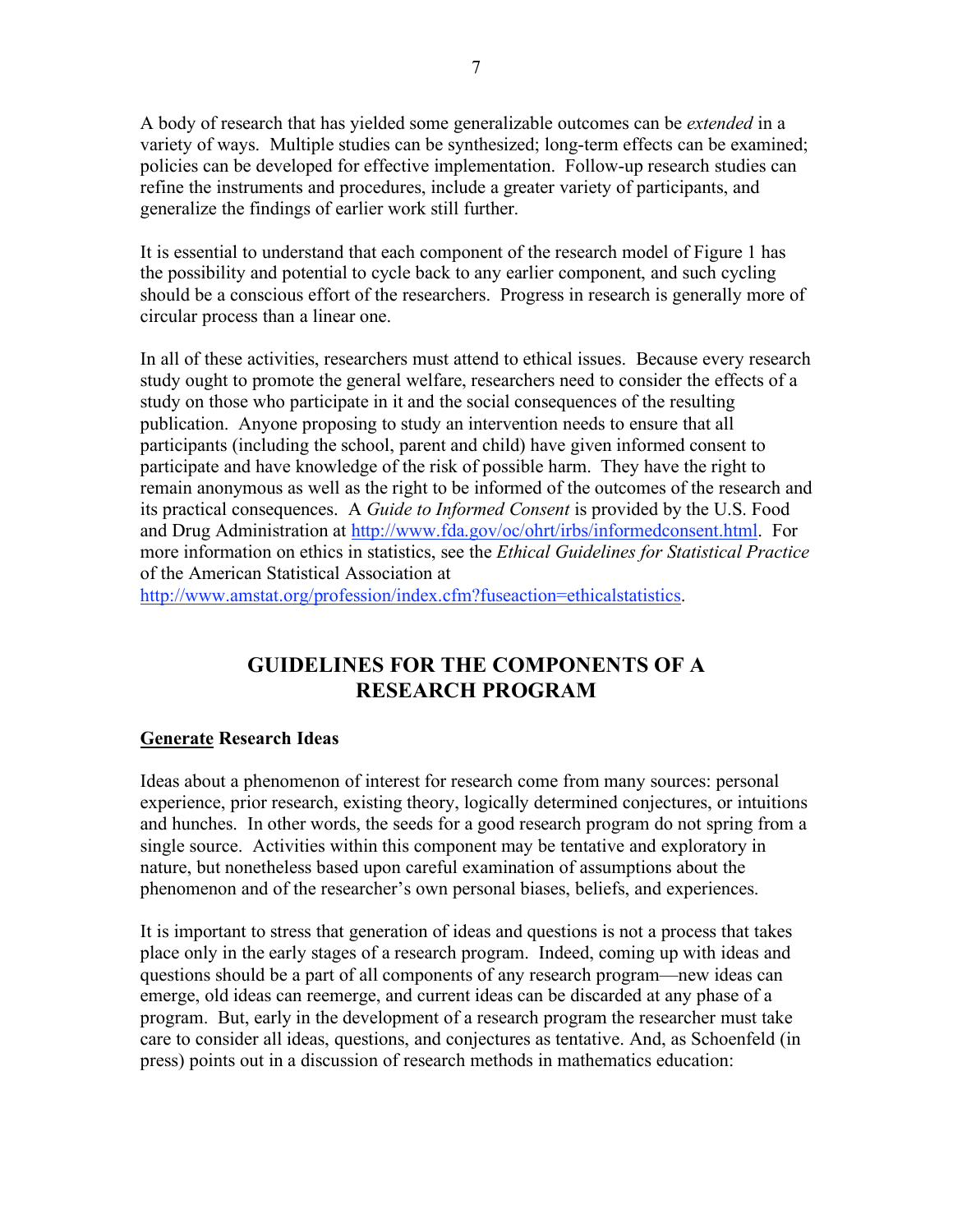From the onset of a study, the questions that one chooses to ask and the data that one chooses to gather have a fundamental impact on the conclusions that can be drawn. Lurking behind the framing of any study is the question of what is valued by the investigators, and what is privileged in the inquiry.

Consequently, especially during initial phases of generating ideas and questions, researchers must take care to come to terms with their own values, biases, and beliefs about the phenomenon of interest and give serious consideration to the sort of evidence that will be needed to answer the questions posed and support or reject specified hypotheses.

Generative activity is perhaps best characterized by its focus on attempts to develop a conceptual framework for systematically studying the phenomenon. Such a framework is a structure that is used to justify the questions asked and methods used as well as to make it possible to interpret and explain the results. Thus, a conceptual framework is important because it helps the researcher determine (among other things):

- The nature of the questions asked.
- The manner in which questions are formulated.
- The way the concepts, constructs, and processes of the research are defined.
- The principles of discovery and justification allowed for answering questions about the phenomenon.

The development of a conceptual framework should also take note of the reasons for adopting a particular theoretical perspective and should include an argument that the concepts chosen for investigation, and any anticipated relationships among them, will be appropriate and useful given the research problem under investigation.

Because the framework should be based on previous research, as a research question begins to emerge, the researcher should undertake an exploratory review of the research literature on the question and a systematic review of previous conclusions. This initial review should aim to help the researcher sharpen ideas and make broad, general questions more specific. Some characteristic activities of this research component, listed below, may be helpful in organizing this critical initial phase of a research program.

# *Characteristic Activities*

- Identify ideas and questions about a topic of interest.
- Ask questions such as: What specific research questions do I wish to investigate? Can I make an argument as to why this question is worth investigating? Have I made explicit my own beliefs and assumptions about the topic?
- Peruse relevant secondary sources (e.g., literature reviews, conceptual and theoretical articles).
- Select and study a few appropriate general reference works to clarify the ideas and questions.
- Search general references for relevant primary sources.
- Obtain and read relevant primary sources; note and summarize their key points.
- Further clarify one's own beliefs, biases, and assumptions about the research topic.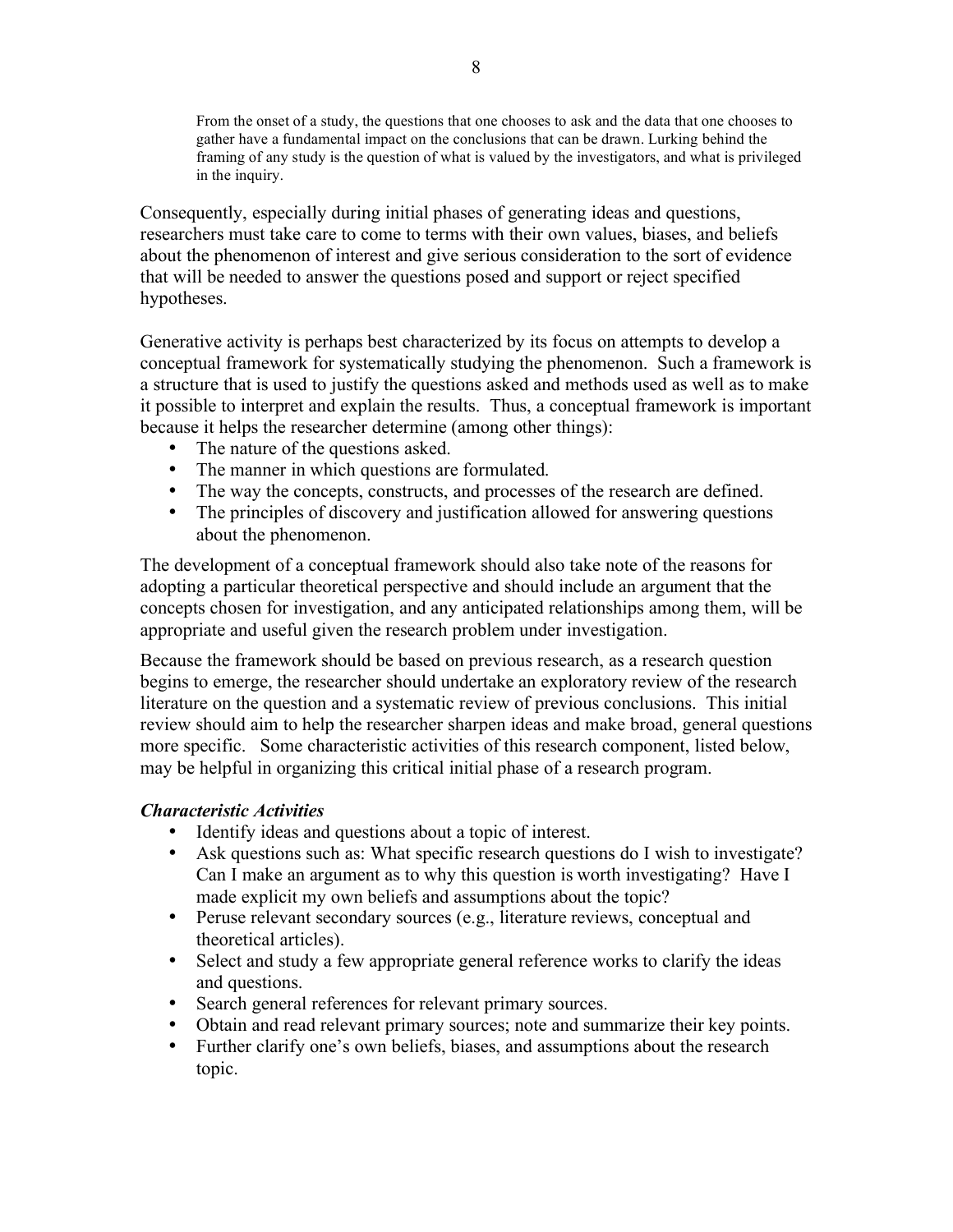- Undertake initial reviews of existing research (and nonresearch) literature to determine what the current state of knowledge is about the questions.
- Begin to determine the concepts and constructs associated with the topic.
- Begin to develop a conceptual framework related to the topic that links the concepts and constructs.
- Identify research methods that can provide information about the concepts and constructs in the conceptual framework (e.g., experimental methods might be appropriate for a summative evaluation of curricular materials, but cognitive modeling, participant observation, or some of the methods employed in design experiments<sup>1</sup> might be useful as materials are being developed).
- Conduct a thorough review and synthesis of the relevant research in mathematics education as well as in related fields.
- Synthesize what is known about the research question to date, including a systematic review of previous conclusions.

# **Frame the Research Program**

Having generated ideas about a potential research program, researchers must then clarify the goals of the program, define the concepts and constructs involved, conceptualize the tools to be used to measure those concepts and constructs, and consider the various logistics and feasibility issues involved in undertaking the research program. Specific research questions begin to be determined at this stage in the research process. Often, these questions are rephrased in terms of a formal theory or theoretical perspective.

The process of clarifying goals, defining constructs, developing measurement tools, and considering the logistics and feasibility of the components within the frame is not linear. There is a continual interplay between and among the framing components as researchers identify their research questions or hypotheses and address how these questions or hypotheses should be studied. Exploratory studies, instrument development, and smallscale intervention studies might be undertaken.

The following detailed listings of **characteristic activities** and **reporting guidelines** for each component of the framing process are provided to aid in carrying out, reporting and evaluating the results of a research project. Providing the information called for in these guidelines will allow the reader to understand how the research was performed and to critically assess the value of the results. Illustrative examples of research activity for the framing component are provided at the end of this section.

# **Framing Component 1: Goals and Constructs**

This component begins with a thorough review and synthesis of research in the relevant area of mathematics education as well as in related fields such as cognitive psychology and sociology. Studies that use past data and observations for proposing prospective

 $<sup>1</sup>$  A design experiment can be thought of as a real, in terms of instruction and students, field test for an</sup> instructional environment or curriculum.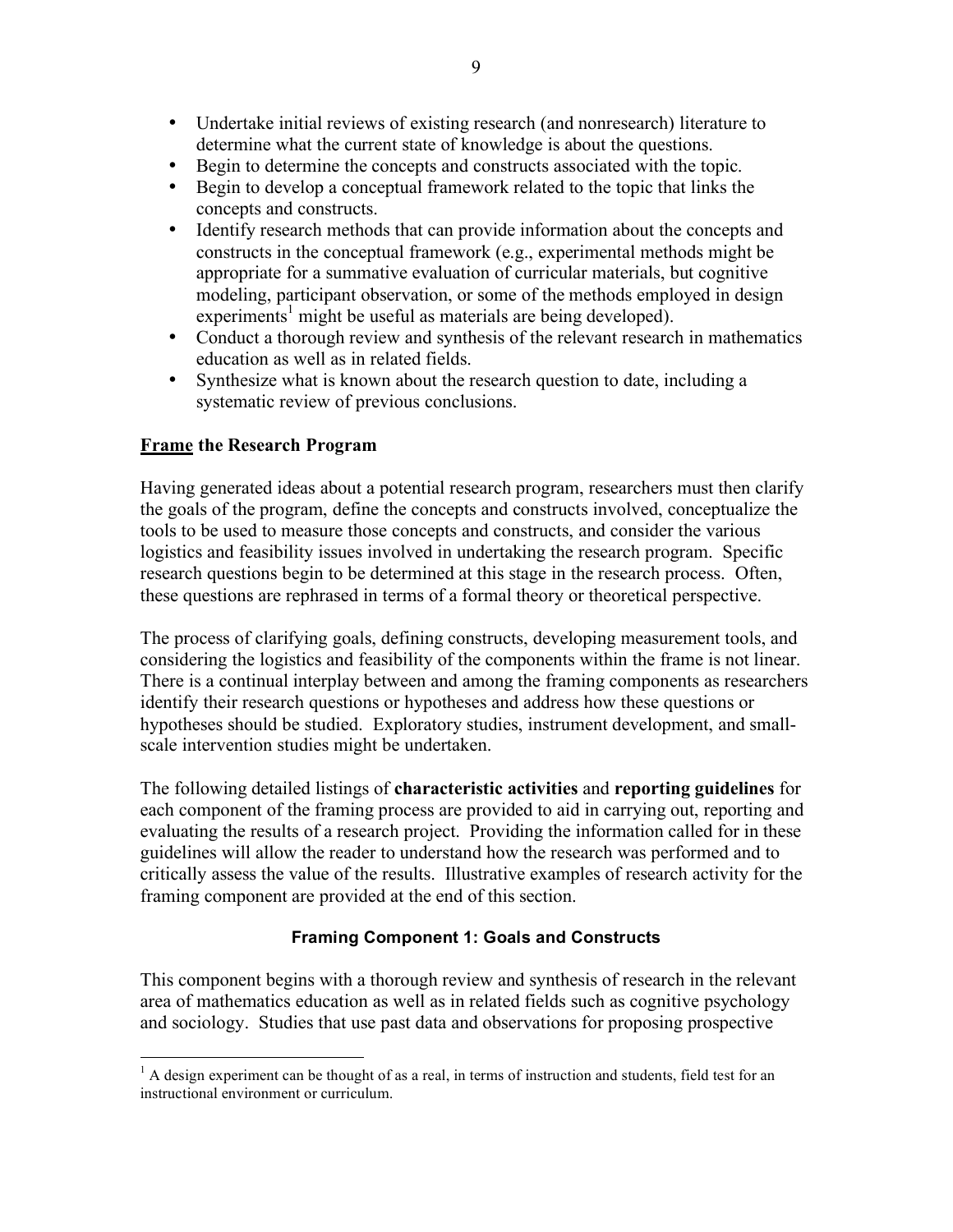hypotheses fall into this category, as do the preliminary ideas about design experiments for theory or construct development that might arise from such explorations. This component is rarely experimental or quasi-experimental because its purpose is to develop constructs. Exploration of past data and observations for prospective hypotheses may now lead to the design of intervention studies to determine whether one intervention is more effective than another.

# *Characteristic Activities*

- Formulate clearly the central ideas and underlying constructs of the proposed research program.
- Propose a framework that links the constructs; how the variables relate and interact (e.g., conceptual model).
- Conduct conceptual analysis of mathematical constructs with an eye toward informing prospective pathways of learning.
- Begin with a thorough review and synthesis of the relevant previous and ongoing research in mathematics education as well as in related fields.
- Investigate what is known about the research question and explore existing data and observations for proposed hypotheses.
- Design environments to support the emergence of the ideas identified through analyses of concept development to facilitate the study of the emerging ways of thinking. This activity entails generating hypotheses about the consequences of particular ways of understanding in the context of the learning environment.
- Identify relevant variables and relevant characterizations of them; provide operational definitions of variables.
- Make use of past data and observations for developing potential hypotheses.
- Select research methods that will further illuminate the goals and constructs that have been identified and that enable the researcher to propose potential research hypotheses. These methods are unlikely to include experimental or quasiexperimental methods, but they might include design experiments that make theory development possible.
- Identify relevant measures, or the need for new measures.
- Gather empirical data in an exploratory manner to test the research framework.
- Formulate a research question and outline a potential plan to answer the question. The plan should include a clear description of the goals of the study as well as a description of the populations and procedures (such as interventions) being studied and the study methods.

# *Reporting Guidelines*

- State the research question and identify and describe the research in related fields.
- State conjectures rather than causal statements.
- Define the variables and measures used.
- Report outcome measures.
- If gain scores (differences between pre- and post-test scores) are to be used, discuss the possibility that they could lead to faulty conclusions. (Show awareness of the controversy surrounding the use of gain scores, which is discussed in Appendix B.)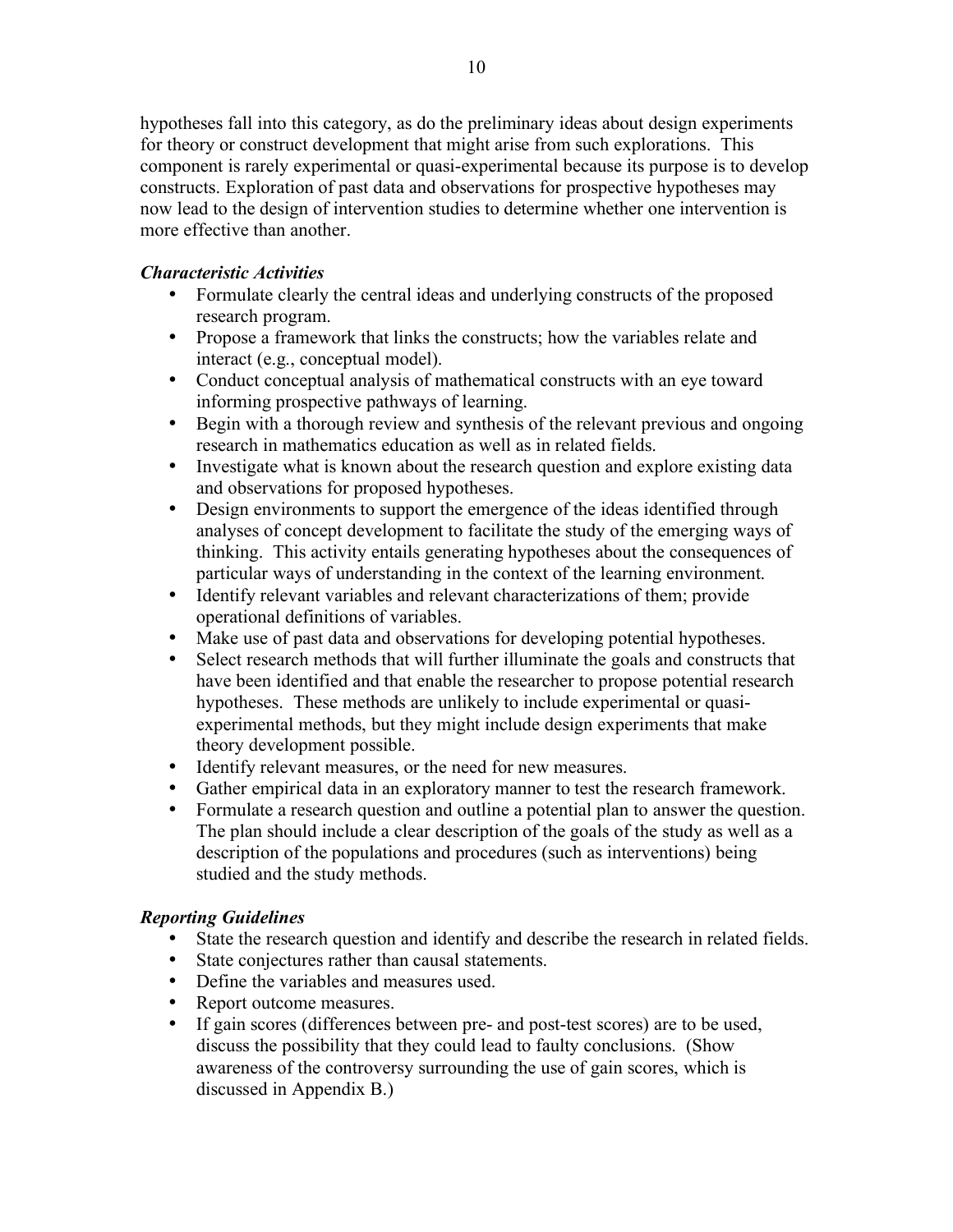- Describe the basic research that will guide the research project, showing how the proposed research will fill gaps in the accumulated knowledge.
- Provide exploratory and descriptive statistics with graphical representations, if appropriate, and appropriate interpretations to support the background and setting of the proposed research. (Attempts at rigorous statistical inference are neither needed nor appropriate at this stage.)

#### **Framing Component 2: Measurement**

Like the preceding component, this one begins with a thorough review and synthesis of the previous and ongoing research. The difference is that the review focuses on research in the use of common measures. Measures, especially scales, in mathematics education need to be transportable across studies. The development of appropriate measurement scales and adequate assessment of their properties (validity, reliability, and fairness) are critical. The key questions are: Can the essential background variables be measured? Are appropriate outcome measures and related measurement instruments already developed?

Measures encompass all numerical and categorical variables being considered. These guidelines distinguish, for clarity, between educational assessments and nonassessment measures. Educational assessments are mainly measures of behavior in specific contexts (e.g., responses to tasks or test items in specific situations) that are used to infer behavior in a larger context, which may be described in terms of, for example, a "domain of behavior" or an underlying "construct." Nonassessment measures include typical variables such as heights of children, highest degree obtained by teachers, and average number of calories in school lunches. The guidelines below are separated into those that are applicable to all measures, and those that apply primarily to assessments.

# *Guidelines for All Measures*

Variables can be operationalized and measured in more than one way. (There are various ways to operationalize socio-economic status of students, experience of teachers, or academic level of students, for example). Therefore, for every variable in every research process it is important to record, and report as appropriate how the variable is operationalized and measured and what relationships the variable has with other variables used in the research. Furthermore, for every measure in every research process it is essential to provide appropriately defensible evidence for the validity, reliability, and fairness of the measure. Validity, reliability, and fairness (defined below) are not inherent attributes of a variable, but are determined by its operationalization, measurement, and use in a particular context. Therefore, evidence of validity, reliability, and fairness must be specifically relevant to the context in which the measure will be used.

#### *Guidelines for Assessments*

The key considerations in developing and reporting on assessment measures used in education research have to do with the validity, reliability, and fairness of the assessments.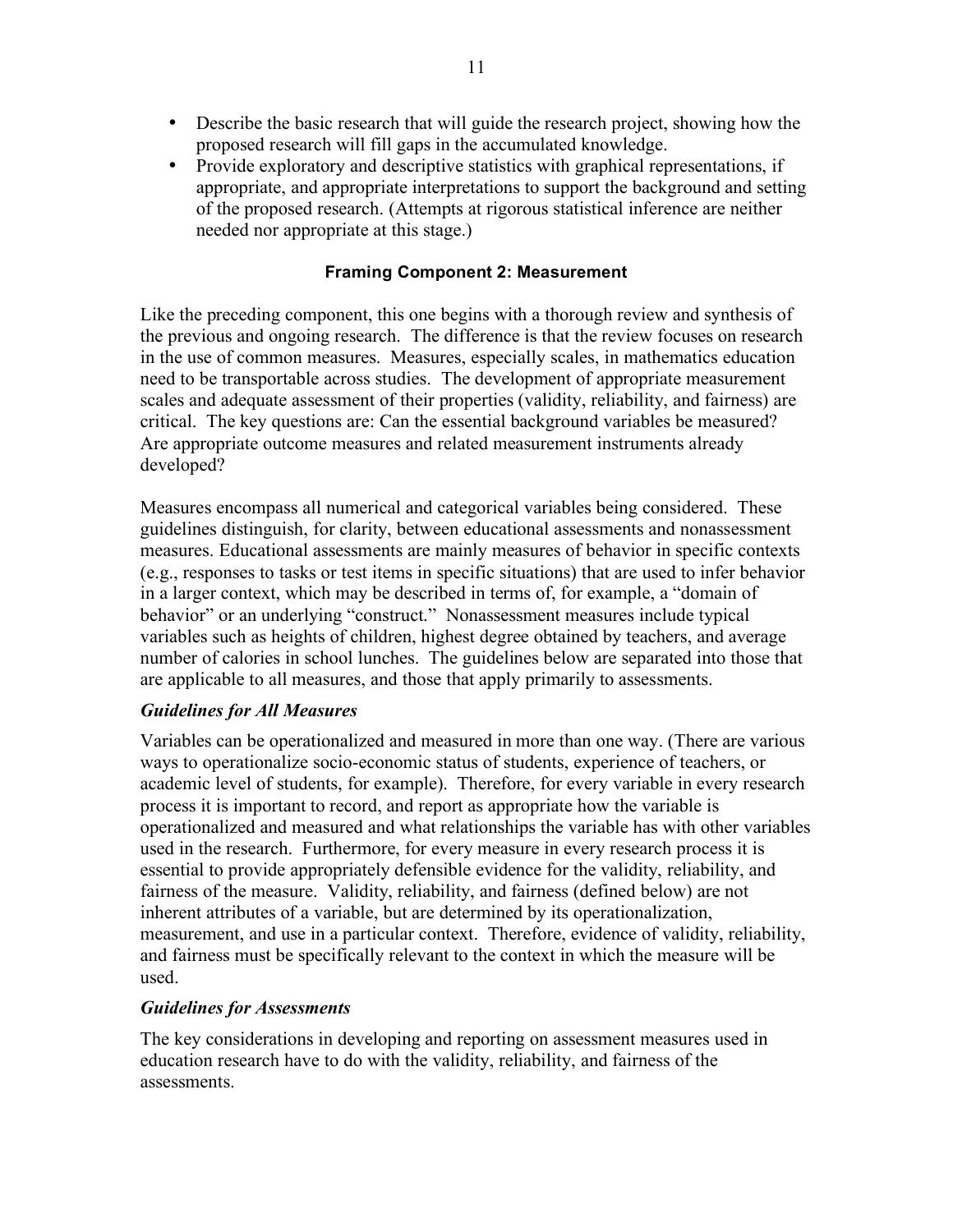*Validity, broadly defined as the extent to which a measure is meaningful, relevant, and useful for the research at hand.*

#### *Reliability, broadly defined as the extent to which the measure is free of random error.*

*Fairness, broadly defined as the extent to which the implementation of the measure is free of systematic error that would undermine validity for one or more subgroups.* See the *Measurement* section of Appendix B, as well as the *Standards for Educational and Psychological Testing* (American Educational Research Association [AERA], American Psychological Association [APA], National Council on Measurement in Education [NCME], 1999) and Wilson (in press) for further details on these important concepts.

Validity and reliability depend on theoretical arguments about the assessment tasks or items themselves, on the population to which the assessment will be administered, and on details in the implementation of the assessment. For example, minimizing a quadratic function may tap only algebra knowledge (ability to complete the square) in a population that has not been exposed to calculus, but it may tap both algebra and calculus knowledge (finding the critical point of a twice differentiable function) in a population that has studied calculus. Fairness focuses attention on how the implementation of the assessment can introduce construct-irrelevant variations in performance that result in different meanings for different subgroups: for example, issues of sociological bias in test questions, accommodations for second-language learners or students with physical disabilities, etc., all enter into consideration of fairness.

For *every* assessment that is used in every research process, it is essential to develop and report as appropriate: (1) information on the construct or behavioral domain that the assessment is intended to measure in the specific research process (which may or may not be different from the construct reported by the assessment provider), the alignment of that construct with the goals of the research, and the limitations of the assessment in this context; (2) information about the sample or population to which the assessment will be administered, the circumstances of administration or implementation of the assessment (e.g., physical setting, time limits), and ways in which these are similar to or different from the setting in which published validity, reliability, and fairness evidence (if any) was obtained; and (3) evidence of validity, reliability, and fairness that is specific to the setting in which the assessment is administered, the particular population to which it is administered, the way it is scored, and the use to which the scores are put.

To promote comparability between studies, and to extend the knowledge base in education research, it is important to use existing "off the shelf" assessments whenever possible—even in conjunction with locally developed assessments when the off-the-shelf assessment only partially aligns with the goals of the research at hand.<sup>2</sup> The costs and

<sup>&</sup>lt;sup>2</sup> General evidence of validity and reliability reported by the provider of an existing assessment (e.g., reliability and validity numbers in the assessment's technical report or reported in peer-reviewed literature) should not be accepted without careful analysis of the comparability of the setting in which the assessment provider established that evidence and the setting in which the assessment will be used.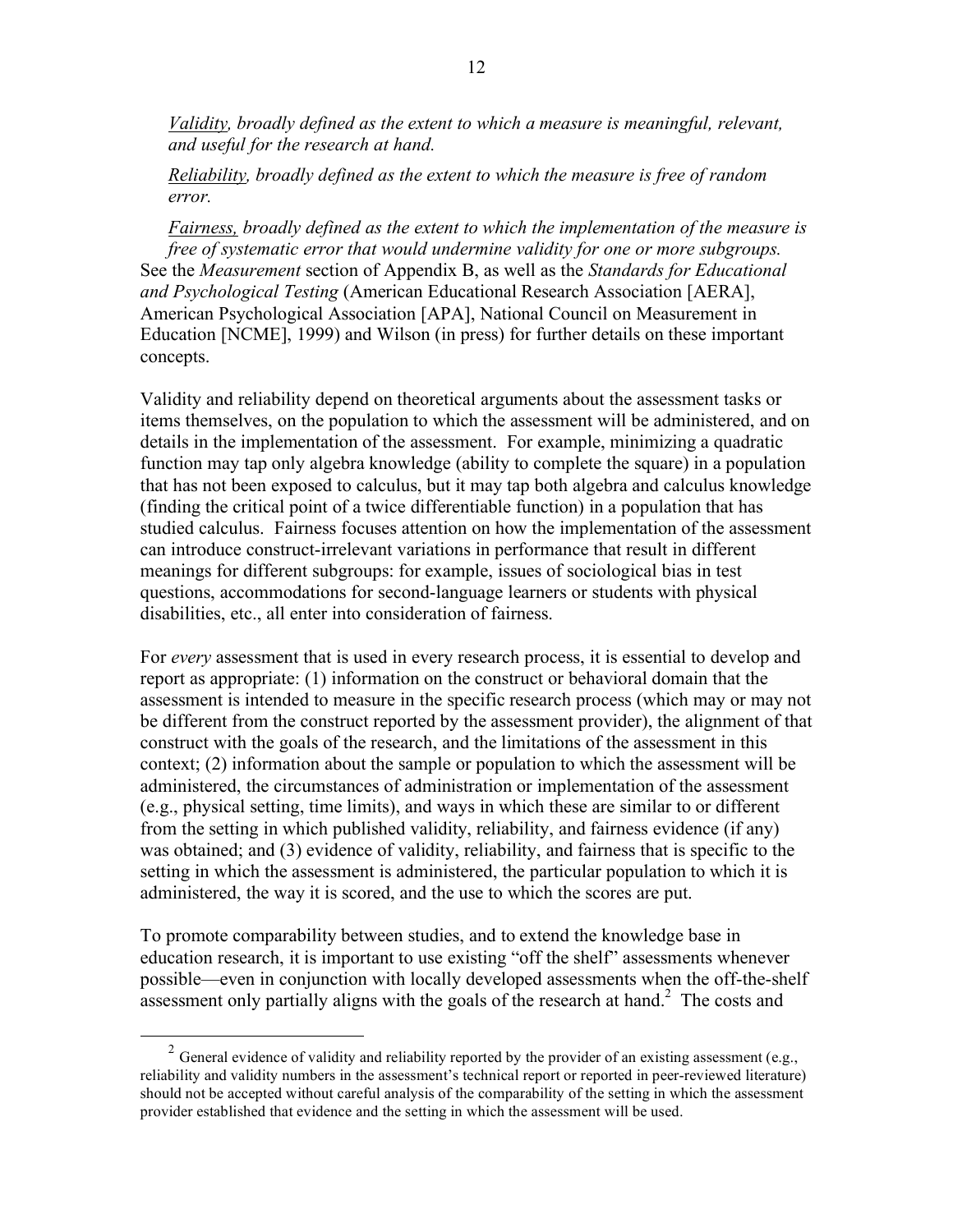benefits of developing an assessment locally in order to customize it to one's research purpose should be carefully considered.

Research goals that involve gathering evidence for new theory that departs radically from existing constructs, or evaluating an intervention whose intended consequences cannot be measured by off-the-shelf assessments, may demand development of a local assessment instrument. Developing an assessment to gather evidence for initial explorations of a domain may focus on theoretical arguments that a particular set of tasks elicits a suitable range of possible behavior.

Refining an assessment and building up suitably rigorous validity, reliability, and fairness evidence so that it can be used formally to evaluate interventions or address other causal questions typically takes time, perhaps years. Such assessment development should begin with the earliest stages of research and continue over the entire arc of a program of research, so that rich and rigorous validity, reliability, and fairness evidence can be accumulated. Drafting an assessment by assembling items or tasks from other preexisting assessments does not appreciably shorten the development time, because most assessment development time is devoted to gathering appropriate evidence and refining the assessment and its implementation to improve validity, reliability, and fairness.

Every assessment involves tradeoffs between development effort, validity, reliability, and fairness. These tradeoffs, in terms of the utility of the assessment to the research at hand, should be addressed explicitly. For example, a set of behavioral probes used to develop preliminary evidence and hypotheses about a mechanism or process may require greater focus on theoretical arguments of relevance, meaning, and low error than on quantitative evidence. An assessment used in a formal causal study may require stronger, more traditional quantitative evidence along the lines alluded to in the *Standards for Educational and Psychological Testing* (AERA-APA-NCME, 1999). An assessment developed for widespread use in a variety of contexts for a variety of purposes may require very detailed and rigorous quantitative and qualitative evidence of validity, reliability, and fairness that is built up over years of development and calibration studies (see e.g. Brookhart and Nitko, 2006).

It is also important to keep in mind the continuing interplay between measurement, goals and constructs, and logistics & feasibility involved in framing the domain of study (Figure 1). Thus, before issues of systematic error (statistical bias) and reliability are considered, it is important to examine the *construct validity* of the measurement process – i.e. whether the measured values are an appropriate operationalization of the theoretical construct at hand. Researchers may evaluate construct validity by examining whether a measurement behaves in practice similar to how it is supposed to behave in theory - for example by evaluating its relationships to other variables related to the construct. Similarly, systematic error can be evaluated if a previously validated gold standard is available for comparison—for example, in the case when an investigator wishes to replace a time consuming complex instrument with a simple one.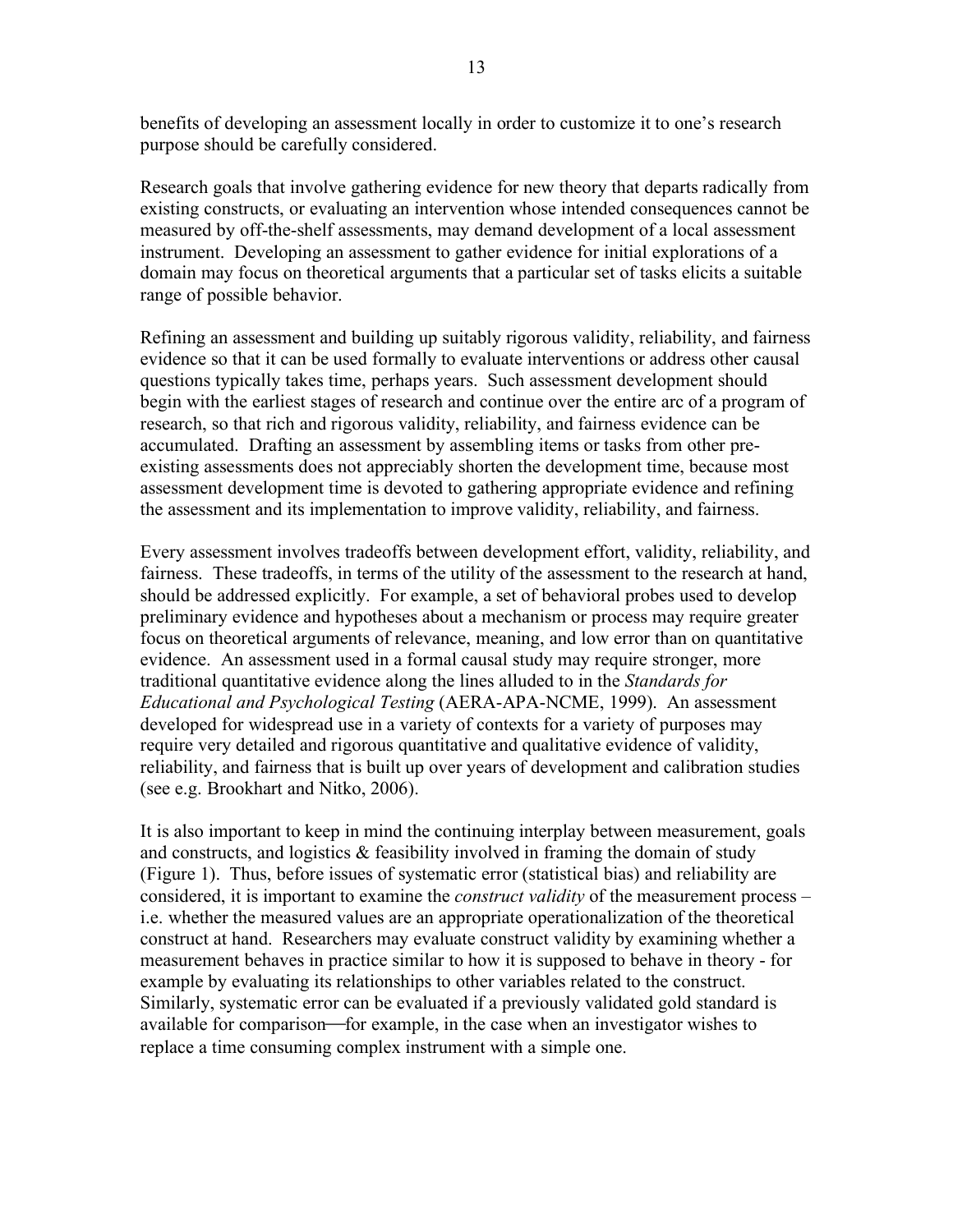Researchers must make time in their research programs to explore feasibility and establish stable and reproducible observation and other data-collection protocols, for the assessments they will use, as well as for other parts of their study designs. With careful analysis and planning, it is often possible to adjust the circumstances under which the assessment will be used so as to reduce bias (improve fairness) and increase the validity or reliability—or both—of the assessment in the context of the research. Similar considerations will improve the experimental validity of the entire study design.

# *Characteristic Activities*

- Perform a comprehensive literature search, including a search for useful common measures.
- Examine previously used measures and see if it is necessary to create new measures.
- Identify relevant variables and relevant characterizations of them; develop operational definitions of variables.
- Create or identify measures that encapsulate what would normally require an interview or developed context (as in a design experiment). Example: Create or identify measures to categorize a child's understanding of fractions.
- Investigate new or existing measures of the personal interaction between teacher and student or interviewer and interviewee (on both short and long time scales). Example: Can measures be created to encapsulate the essence of a teacher-student interaction in a lesson on fractions?
- Create or identify test items that differentiate among important ways of thinking; develop or identify items or tests that assess proficiency at a task.

# *Reporting Guidelines*

- Provide a summary of the literature review regarding relevant measures.
- Provide key details regarding development of new measures, and/or selection of off-the-shelf measures.
- For all measures, report how the variable is operationalized and measured and what relationships the variable has with other variables used in the research.
- For all measures, report evidence of validity, reliability, and fairness that is specifically relevant to the context in which the measure will be used.
- For assessment measures, the following aspects of reliability, and validity and fairness are especially important to report:
	- o What construct or behavioral domain is being measured, and how does it align with the goals of the research? What are the limitations of the assessment in this context?
	- o To what sample or population will the assessment be administered? What are the circumstances of administration and implementation of the assessment? How do these (population and implementation) differ from the situation from which any published validity and reliability data were obtained?
	- o What evidence of validity, reliability and fairness is there, specific to the setting in which the assessment is being used in this research?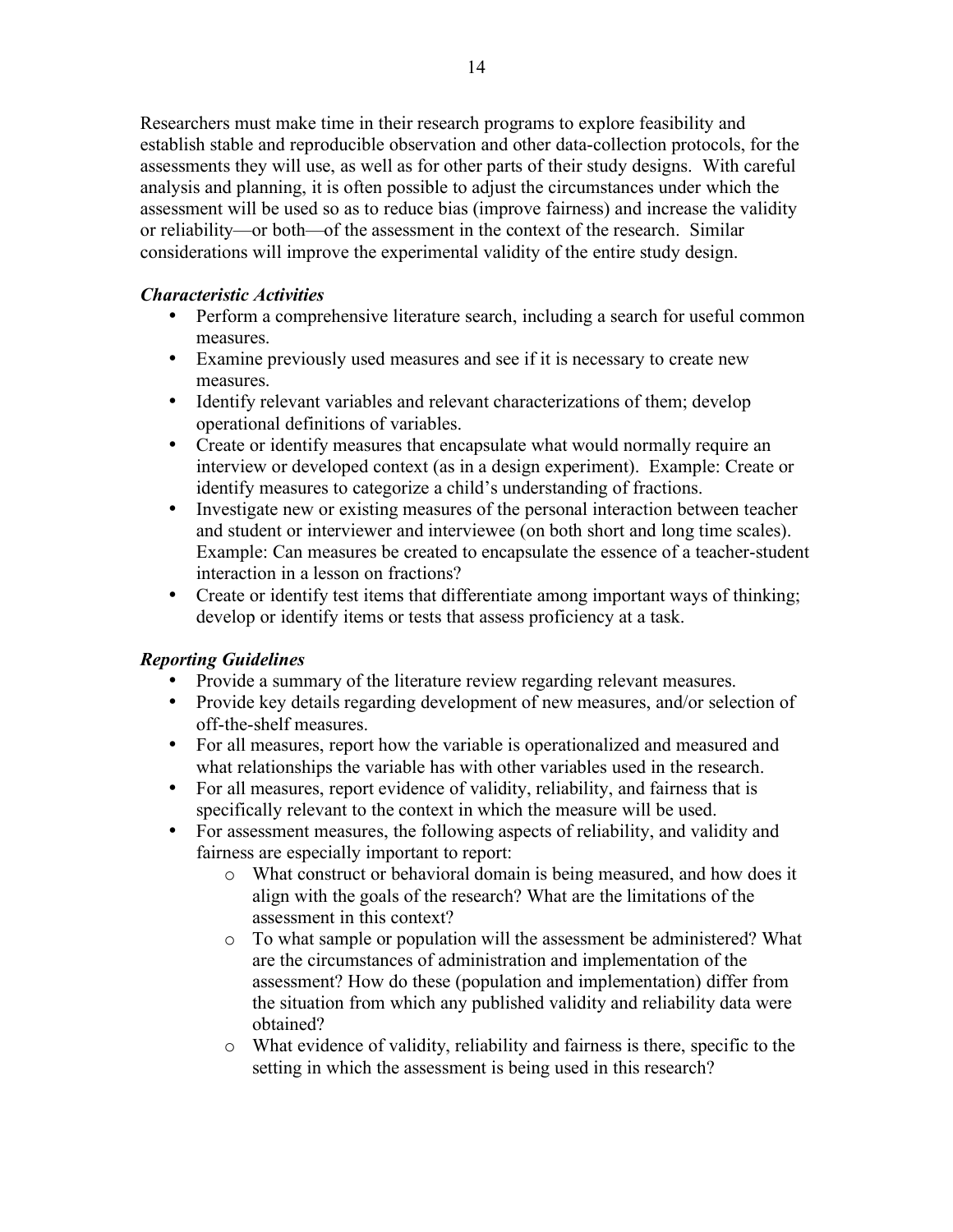# **Framing Component 3: Logistics and Feasibility**

Key questions include: Can the planned research be carried out in a feasible and meaningful way that will contribute to a body of knowledge in mathematics education? Can subjects meeting the design eligibility criteria be found? Can an ethical, feasible intervention be designed relatively uniformly with no serious risk (emotional, psychological, or educational) to the subjects? This component might also include pilot or feasibility studies that are carried out with only a few subjects.

# *Characteristic Activities*

- Consider the potential ethical and risk issues surrounding a proposed intervention study.
- Document and test the procedures to be used in an intervention study.
- Design and conduct a qualitative component of a proposed intervention study to assess measurement and feasibility.
- Develop and test items that differentiate among ways of thinking; develop items that assess proficiency at a task.
- Formulate possible study designs; investigate how to deal with problems such as study dropouts and missing data; make plans for avoiding bias; examine and evaluate threats to internal and external validity.
- Establish relationships with the school(s) where research will take place and develop trust within the research setting.
- Identify variables to be measured and provide operational definitions of variables.
- Identify the population of interest as well as the sampling or experimental units.
- Search for useful common measures that can be related to other research.
- Develop (if necessary), test (to determine inter-rater reliability, internal validity, and the like), and refine measures.
- Pilot all instruments in an informal setting.
- Conduct a formal field test or pilot study.
- Develop a formative evaluation of an intervention.
- Assess the variability associated with implementing an intervention and try to constrain it.
- Do all work and activities needed to meet institutional review board guidelines, ensuring confidentiality and informed consent.
- Anticipate problems in the field; develop an affordable contingency plan.
- Plan for the coordination of work within an individual site or among multiple sites.

# *Reporting Guidelines*

- Describe the study design of the project.
- Describe the variables of interest.
- Describe the population of interest versus the sample studied, including demographic characteristics; discuss heterogeneity (population versus sample).
- Describe the method of sampling (if used).
- Discuss possible biases and how they are handled in the analysis.
- Identify the sampling unit and the unit of analysis.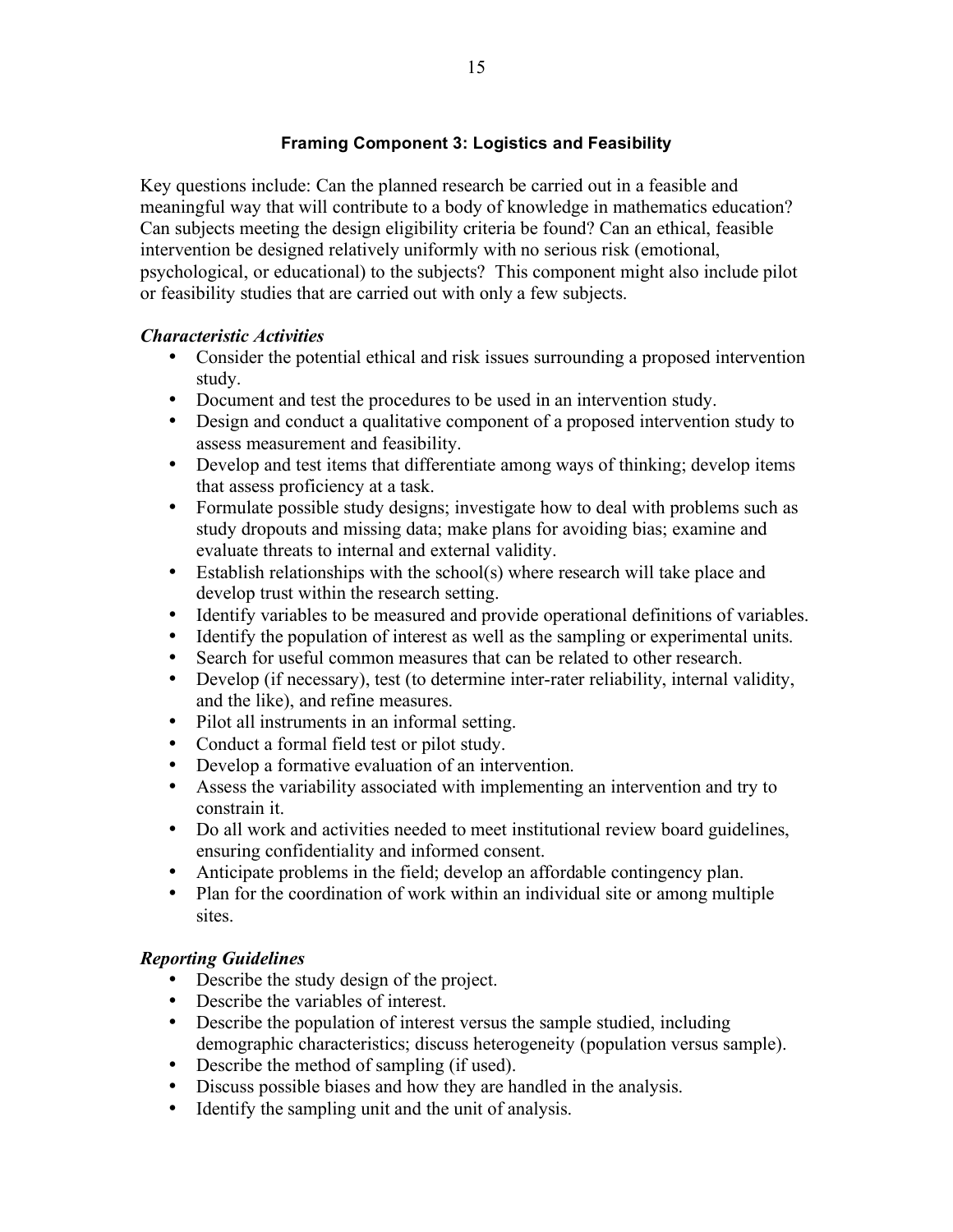- Describe the treatment and measures in enough detail to allow replication.
- Provide the characteristics of all instruments (e.g., inter-rater reliability, internal validity).
- Describe the pilot tests of instruments and interventions; these need not be randomized studies.
- Report empirical data in a complete fashion, including data on the characteristics of subjects.
- Provide descriptive statistics and graphical representations; rigorous statistical inference is not needed and is most likely unwarranted at this stage.
- Address time, training, and support services needed to perform the study.
- Address confidentiality and consent issues.

#### *Illustrative Research Scenarios for Framing the Research Project*

Three examples serve to illustrate the types of research activities that are involved in framing a research program. These scenarios emphasize the importance of clarifying the goals of a program, defining the concepts and constructs involved, conceptualizing the tools to be used to measure those concepts and constructs, and considering the various logistics and feasibility issues involved.

*Example 1:* The teaching and learning of rational numbers and proportional reasoning have been active topics of research among mathematics educators for many years (see Lamon, in press). A considerable amount of attention has been paid by researchers to ascertain what it means to "understand" the concepts of fractions and proportional reasoning and to develop frameworks for studying these topics. In her review of the literature on these topics, Lamon notes that rational number researchers have conducted semantic/mathematical analyses of rational numbers and developed principles for qualitative reasoning and the teaching and learning of rational number concepts. A major result of these efforts in the 1980s was to recognize and measure *quotient*, *ratio*, and *operator* as distinct subconstructs. Collectively, this body of work underscores the necessity of carefully defining constructs and developing conceptual frameworks associated with the phenomenon or topic of interest.

*Example* 2: Many who teach statistics call for more emphasis on statistical thinking. Indeed, "statistics is a rising star in the Grades  $K - 12$  mathematics curriculum" (Konold & Higgins, 2003, p. 193). But, what is "statistical thinking"? A good answer to this question is essential to the development of material and methods to teach statistical thinking. Wild and Pfannkuch (1999), a statistician and a statistics teacher, conducted a study to answer this basic question. Through literature reviews and interviews with statisticians and students, they developed a four-dimensional model that encompasses statistical thinking, from the casual observer of data to the professional data analyst. One dimension emphasizes the problem–plan–data–analysis–conclusion cycle. Another develops the deeper perspective of recognizing a need for data, forming and changing data representations to learn about a phenomenon, embracing variation, and building models. This research has no planned intervention study as a goal, but it is basic to the design of future interventions that these researchers or others might undertake.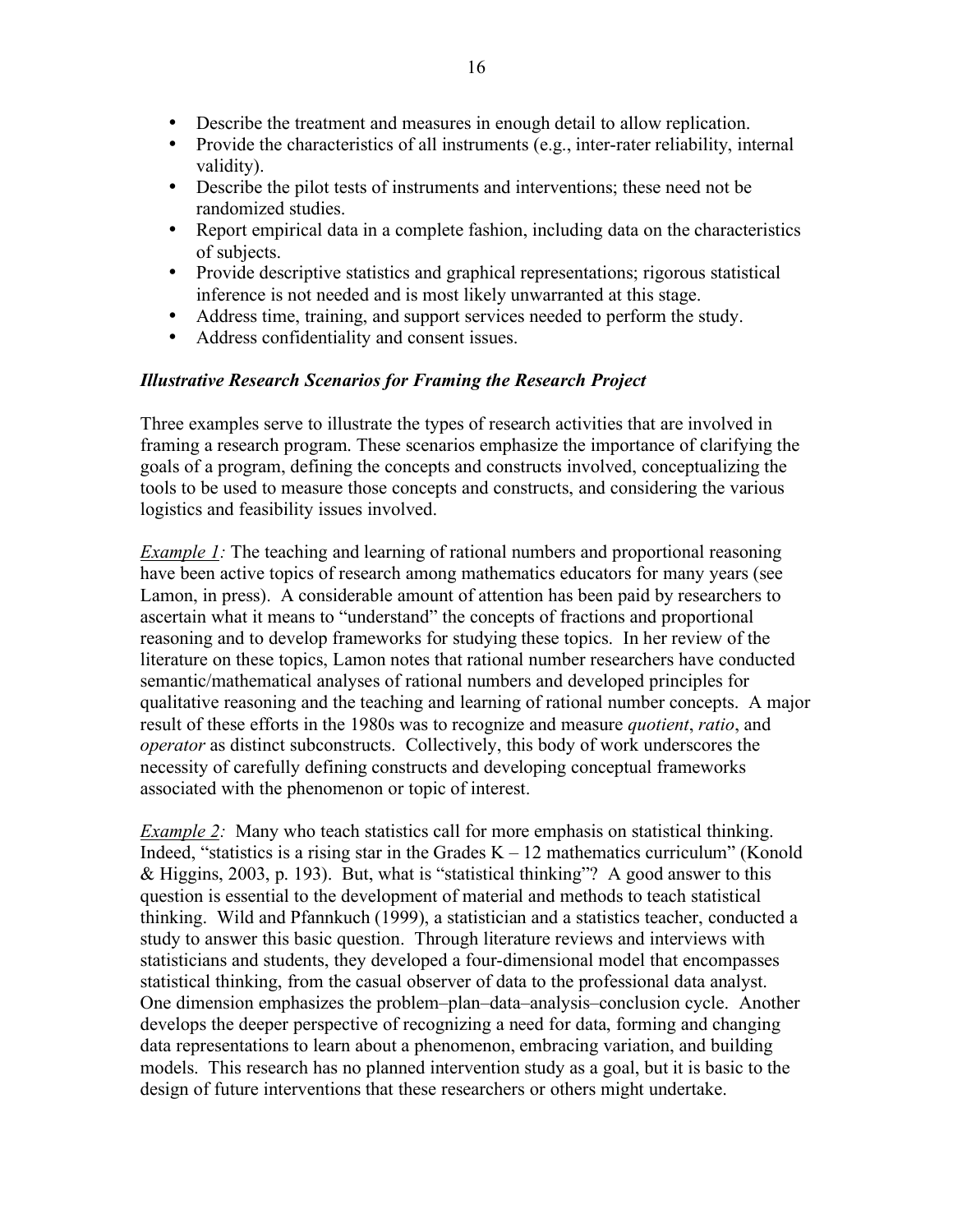*Example* 3: There is widespread agreement about what algebra students should learn by the end of high school. But there is no consensus among mathematicians and mathematics educators about the appropriate placement of the study of algebra in the school curriculum. One major line of research related to "early algebra" has been to study how elementary school arithmetic concepts can be better aligned with the concepts and skills that students need to learn algebra (Carpenter, Levi, Franke, & Zeringue, 2005). These researchers consider the notion of "relational thinking" - thinking that attends to relations and fundamental properties of arithmetic operations rather than to procedures and calculations - as being better aligned with the concepts and skills needed by students to learn algebra. For the past several years, the research of Carpenter et al. has focused on understanding children's conceptions and misconceptions related to relational thinking and how conceptions develop. The research program has included design experiments with classes and small groups of children. The researchers have established clearly defined goals and constructs, and by conducting a series of careful task-based interviews with children and design experiments, they have also developed tools and procedures that will be invaluable to the conduct of specific intervention studies.

# **Examine the Research Program**

Framing activities may involve a small laboratory or classroom study (a pilot study) with only a few subjects. If such studies look promising, the hypotheses generated during the framing phase should then be *examined* in a larger community of subjects, usually within a single institution. Key questions are as follows. Do the results seen in a small-scale study carry over to a larger scale? How are results affected by qualities of larger-scale, such as greater diversity of learning environments or less direct influence of the designer of the intervention? Can the study, as designed, actually be carried out in a larger scale? Research projects in this category should incorporate most aspects of the rigorous study design fashioned in the framing stage, with responses being measured under experimental conditions as close as possible to those proposed and compared to controls or historical background data to assess evidence of significant effects. Examination studies in limited populations could, for example, be randomized studies in constrained populations, contextual studies, explorations of implementation and outcomes, or observational studies regarding intervention effects at different levels. Results of such studies might result in qualified causal conjectures, but not all studies at this level require all the characteristics of a study that could lead to formal statistical inference. A main goal here is to establish efficacy so that the research program can move on to studies that have the ability to establish causality.

#### *Characteristic Activities*

- Specify a study design and the associated data analysis plan (may include statistical model if appropriate).
- Identify subpopulations of interest.
- Explore and define the experimental setting in which the study is to be conducted.
- Identify key variables of interest.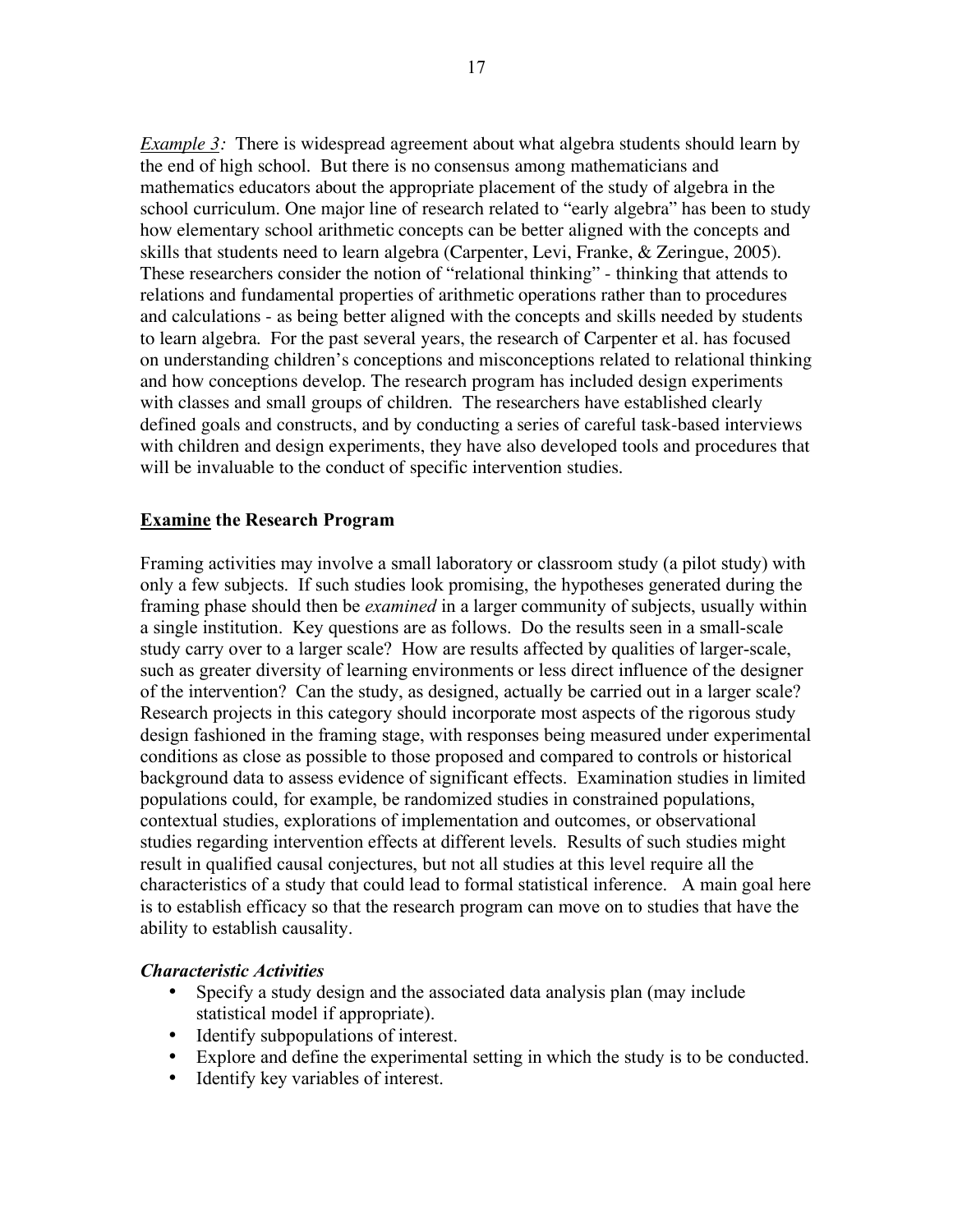- Identify sources of (extraneous) variability and list steps taken to control variability.
- Refine (fine-tune) measures.
- Assess the potential portability of measures to the community. For example, can other researchers implement the designed measures within their learning environments? What expertise and time are required to support their environments? What are the risks associated with implementing the investigation?
- Assess whether or not the cognitive issues established for one laboratory group apply to all students in a classroom.
- Explain how the intervention is implemented and the characteristics of implementation.
- Investigate whether the stable unit treatment value assumption (SUTVA) holds that is, whether the intervention received by one subject is independent of the person administering it and independent of the other recipients of it.

# *Reporting Guidelines*

- Provide enough information to allow replication of the study.
- Provide estimates of parameters as well as the results of hypothesis testing.
- Report characteristics of measures, including reliability, bias, and validity.
- Summarize the informed consent process, the percent of potential subjects consenting, and any related human subjects ethical issues.
- For formal statistical inference:
	- o State the hypotheses clearly, in the context of the investigation.
	- o Specify a statistical model that addresses the research question.
	- o Define the population of interest and exclusion/inclusion criteria for obtaining the sample or the consenting experimental units.
	- o Describe the characteristics of the study sample.
	- o Identify the unit or units of analysis.
	- o Describe the method of random assignment or random selection, if used.
	- o For intervention studies, describe the implementation of the intervention.
	- o Describe the checks on whether implementation was carried out appropriately by examining rates of dropouts, attrition and compliance.
	- o Describe potential biases and/or measures taken to minimize bias.
	- o Address sample size or power calculation and effect-size specification (reasons for choice of sample size, including reflections on power and error rate control).
	- o Report response rates to surveys.
	- o Describe the statistical methods employed.
	- o Estimate effect size, with margins of error or confidence intervals.
	- o Describe the handling of missing data.
	- o Describe the handling of multiplicity. Recognize that the probability that at least some statements are erroneous increases with the number of inferences considered and take the multiplicity into account. (For a general introduction to multiplicity see Shaffer (1995).)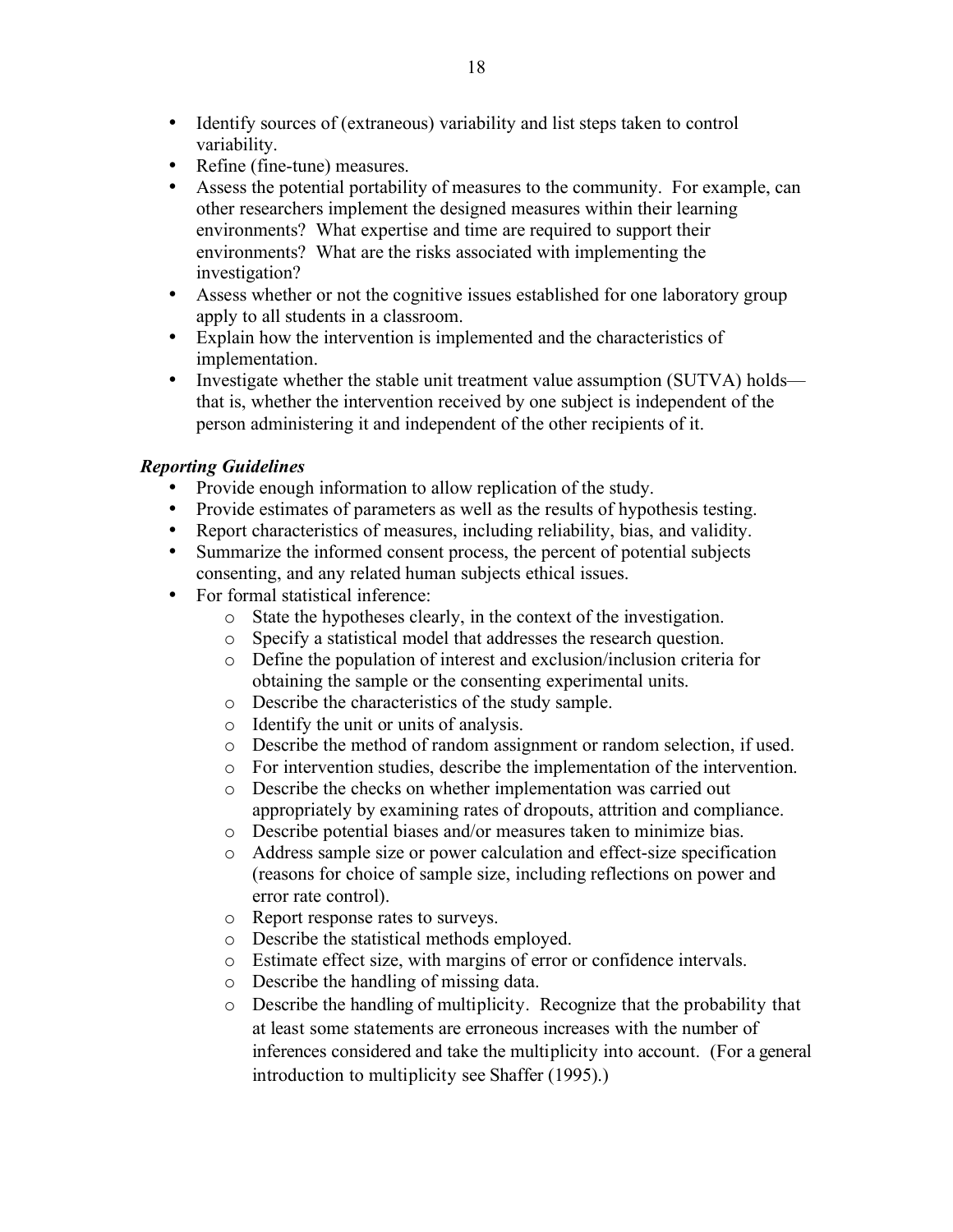- o Summarize the results of appropriate tests of assumptions, as much as possible.
- o Summarize the results of statistical diagnostic tests as they relate to the model chosen (goodness of fit, etc.).
- $\circ$  Provide appropriate graphical or tabular representations, including sample size and measures of variability.
- o Provide appropriate summary statistics and statistical tables with sufficient information to replicate the analysis.
- o Provide plausible interpretations, where warranted, of the statistical information.
- o Provide enough information to allow replication of the study methods and procedures.
- o Provide, if allowed, access to unidentified data with appropriate confidentiality in place, for linking with other databases.

# *Illustrative Research Scenario*

Schwarz and Hershkowitz (1999) compared students' concepts of function after studying the topic in a new curriculum using graphing calculators, multi-representational software, and open-ended activities versus a standard curriculum. One class of thirty-two students was assigned to the new curriculum and two classes totaling seventy-one students were assigned to the comparison group using the standard curriculum. The classes in the comparison group were selected on the basis of their similarities to the group using the new curriculum. Even without random assignment, the results provide some information on how technology might improve the students' learning of the concept of function through examining prototypes. The information would be useful in designing a randomized study to generalize these results. Seven of the eight questions used to measure learning about functions were taken from questionnaires that had been validated in previous studies.

# **Generalize the Research Program**

Once small-scale research studies have examined phenomena through observation or intervention and have established the potential for significant effects in the population of interest, more comprehensive studies can be mounted that seek to *generalize* what has been found. This research category generally involves larger studies, ideally in multiple institutions, that are planned and executed with adherence to strict guidelines established during the framing and examining phases of the research program. Intervention studies at this level should incorporate randomization of classes or groups (or individual subjects, if possible) to the intervention with appropriate within-study controls on the measurement processes. These design requirements are meant to reduce both variability and bias, and to provide a sound basis for statistical inference. Confirmation by statistical evidence generally requires fairly large validation studies examining contextual effects in equivalence classes or instructional settings. Such studies should be based on designs that allow the strongest possible interpretation of causal relationships. Good research in this component generally requires interdisciplinary activities and multidisciplinary work.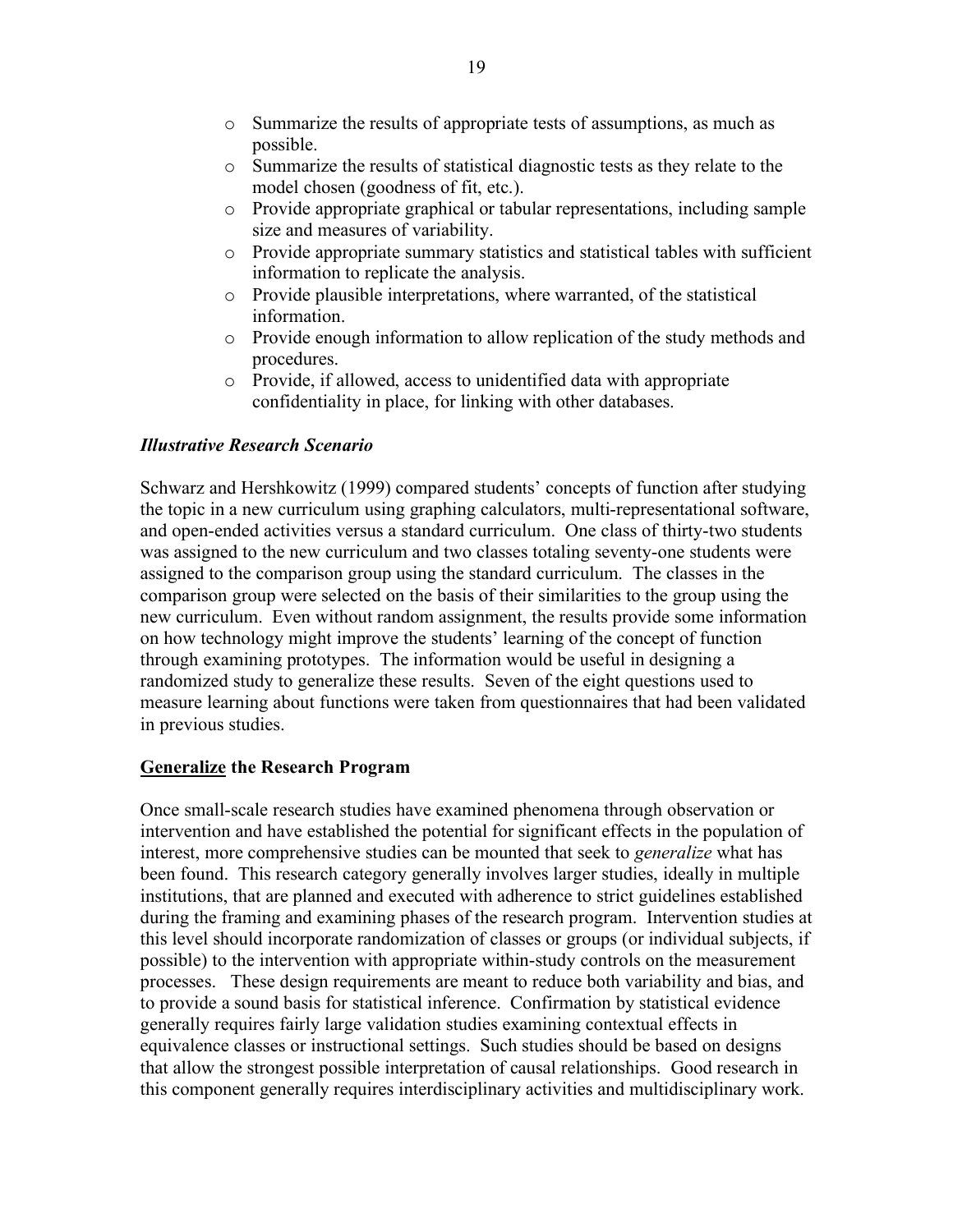# *Characteristic Activities*

- Assess the potential portability of measures to an even larger community, including multiple institutions in a wide variety of social contexts.
- Assess whether or not the cognitive issues "established" for a local community apply to students in multiple communities. For example: Does the categorization for understanding fractions found in one classroom represent students in a variety of socio-economic settings and with varying degrees of mathematical aptitude or maturity?
- Design and conduct a multi-institutional randomized study: For example, conduct a multi-school comparison of a new technology-based method for teaching fractions versus a standard method.
- Design and conduct a quasi-experiment, gathering information on comparison groups.
- Conduct a rigorous statistical analysis of the quantitative results of a multiinstitutional study (a survey, an experiment or an observational study) using statistical methods appropriate to the unit of analysis.
- Design and conduct a large nonrandomized study. For example, for all schools agreeing to participate in the study, assess the effect of a new integrated high school mathematics curriculum on learning.

# *Reporting Guidelines*

- Describe the research program and the materials being tested.
- Summarize the informed consent process, the percent of eligible subjects consenting, and any related human subjects ethical issues.
- List testable research hypotheses and translate them into statistical hypotheses.
- State the hypotheses clearly, in the context of the investigation.
- Specify outcomes, intermediate outcomes (goals) and primary and secondary outcomes.
- Specify how covariates were defined, measured, and used.
- Comment on possible effects of heterogeneity.
- Specify the type of study design that addresses the hypothesis (experiment, quasiexperiment, matching, repeated measures, etc.).
- Specify a statistical model that addresses the research question.
- Define the population of interest and exclusion/inclusion criteria for obtaining the sample.
- Identify the unit of randomization (or sampling unit) and the unit or units of analysis.
- Describe the implementation of the intervention.
- Describe the checks on whether implementation was carried out appropriately; report on rates of dropouts, attrition and compliance.
- Describe potential sources of biases and measures taken to minimize bias.
- Address the sample size or power calculation, effect-size specification (reasons for choice of sample size, including reflections on power, error rate control, etc.)
- Report response rates to surveys.
- Describe the statistical methods of analysis employed.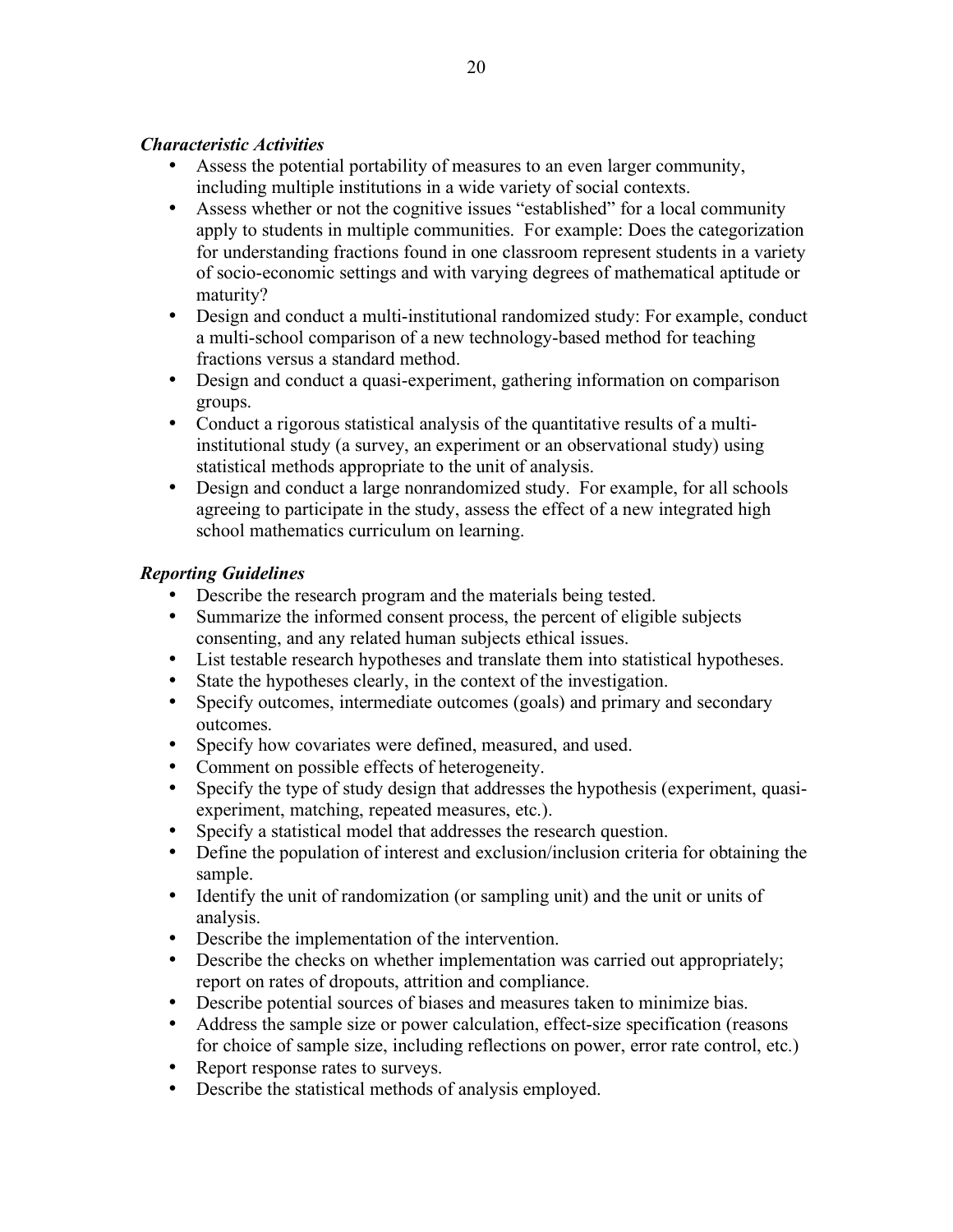- Describe the characteristics of the study sample.
- Describe the handling of missing data.
- Describe the handling of multiplicity. Recognize that the probability that at least some statements are erroneous increases with the number of inferences considered and take the multiplicity into account.
- State assumptions and describe the methods used to check if they hold and to assess sensitivity if they do not hold (under modest perturbations).
- Summarize the results of appropriate tests of assumptions.
- Summarize the results of statistical diagnostic tests as they relate to the model chosen (goodness of fit, etc.).
- Provide appropriate graphical or tabular representations, including sample sizes and measures of variability.
- Provide appropriate summary statistics and statistical tables with sufficient information to replicate the analysis.
- Provide enough information to allow replication of the study methods and procedures.
- Provide, if allowed, access to unidentified data with appropriate confidentiality safeguards in place.

# *Illustrative Research Scenarios*

*Example 1:* A frequently referenced educational study in the discussion of randomized field trials is the class size study carried out in Tennessee. It is summarized at http://www.heros-inc.org/star.htm#Overview. To quote from that site, The Student/Teacher Achievement Ratio (STAR) was a four-year longitudinal class-size study funded by the Tennessee General Assembly and conducted by the State Department of Education. Over 7,000 students in 79 schools were randomly assigned into one of three interventions: small class (13 to 17 students per teacher), regular class (22 to 25 students per teacher), and regular-with-aide class (22 to 25 students with a full-time teacher's aide). Classroom teachers were also randomly assigned to the classes they would teach. The interventions were initiated as the students entered school in kindergarten and continued through third grade. The analysis of academic achievement consistently and significantly (p<.01) demonstrated the advantage of small classes over regular size classes and regular sized classes with a teaching assistant.

*Example* 2: Carnegie Learning's Cognitive Tutors (CT) is a program that immerses and engages students in mathematical problem solving through the use of textbooks, classroom activities, and a software program, all built on sound cognitive models. The software assesses a student's mathematical knowledge at each step of the curriculum and presents new material tailored to that student. Morgan and Ritter (2002) report on a randomized study of the effectiveness of the CT Algebra I curriculum, which was compared with a traditional middle school mathematics curriculum in a study conducted at five junior high schools in Moore, Oklahoma. Sections of the course were randomly assigned to either the CT or a traditional curriculum, and teachers were then assigned to sections so that most teachers had a section of each type. Students taking Algebra I in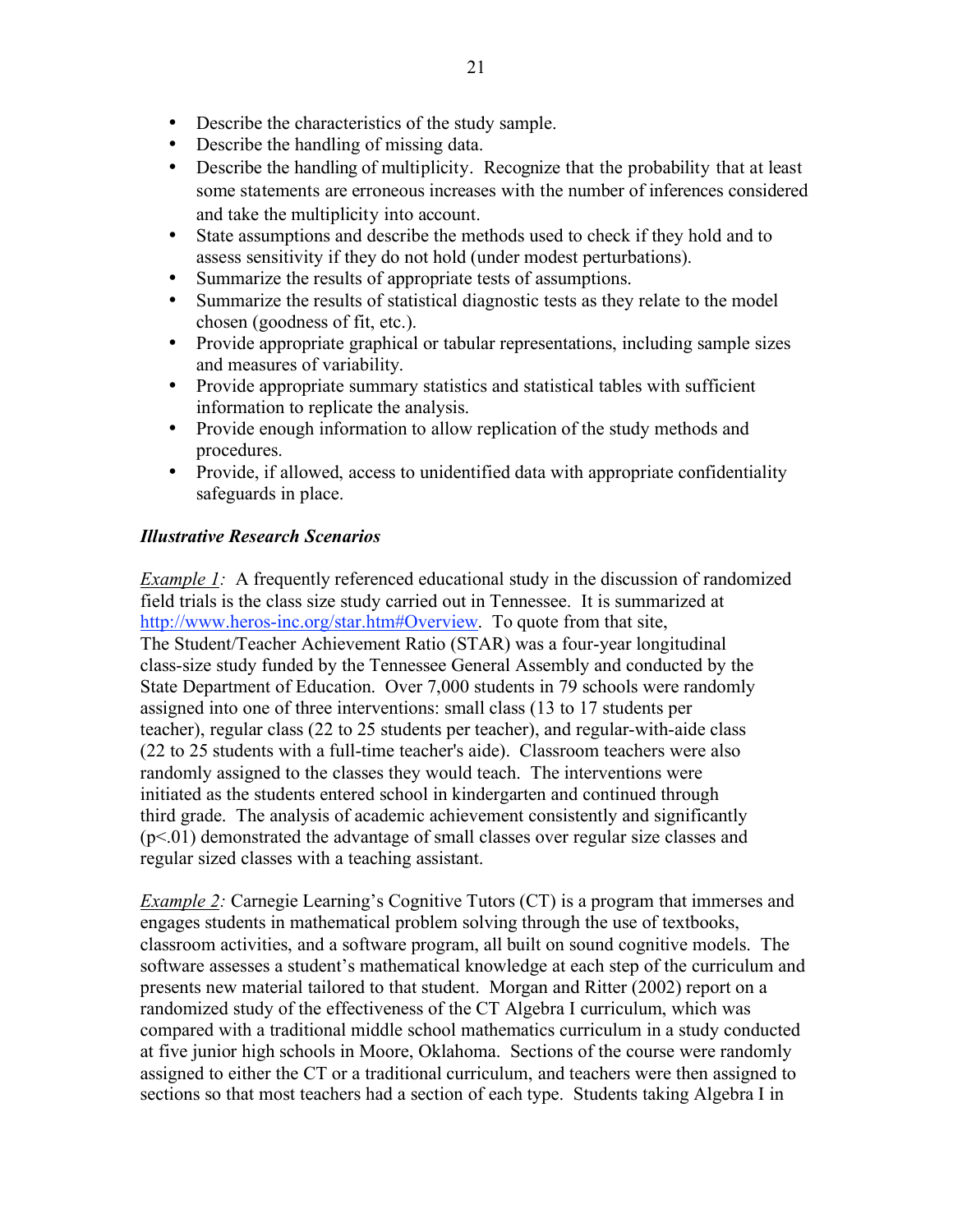ninth grade were assigned to classrooms using the school's standard class scheduling system. The results showed that students in the CT curriculum scored better than those in the traditional curriculum in content knowledge and class grades, with an improved attitude as an extra bonus.

*Example* 3: Can evidence-based mathematical reforms work in high-poverty areas? This question was investigated by Balfanz, MacIver, and Byrnes (2006) through use of a "Talent Development Middle School Model" for teaching mathematics, based on the University of Chicago School Mathematics Project (UCSMP) material. (UCSMP is a well-researched program.) The model was implemented in three high poverty middle schools, and results were compared with those from three matched schools in a quasiexperimental design. The Talent Development schools outperformed the control schools on multiple standard measures of achievement. Although not a randomized study, this research was designed quasi-experimentally to make comparisons among the schools in the study, and to formulate some cautious associations that might be generalizable to similar schools.

*Example 4:* A study by Enders and Diener-West (2006) was carried out with graduate students, but it addresses certain statistical issues that are present in many education research projects and thus can be informative for studies in many other contexts. The study does not develop a conceptual framework and does not address validity and reliability of measures, as emphasized in this report, but it randomizes students to treatments and uses the types of statistical models that are often necessary in dealing with human subjects. Do interventions that involve cooperative learning or Internet-based activities improve the learning of introductory biostatistics among graduate students? Enders and Diener-West designed and conducted a study to help answer this question for students at Johns Hopkins University. A total of 256 consenting students were randomized to one of three types of instruction: the standard lecture plus laboratory course (control), the standard course augmented by Internet-based learning sessions, or the standard course augmented by cooperative learning sessions. In the Internet sessions, students worked individually on Web-based activities making use of applets and other methods designed to augment the classroom discussions. The cooperative learning sessions involved small groups working with hands-on activities. The randomized study was also stratified by degree programs. Three types of statistical models were used in the analysis, including models that accounted for decreases in the participation rate as the term progressed. Statistically significant gains in performance on exams were observed for the groups making use of Internet-based learning or cooperative-learning activities. Of particular interest were the planning and implementation of informed consent and randomization, the use of stratification to reduce variation, and the application of statistical models to account for declining participation rates and other factors.

#### **Extend the Research Program**

Once a research program has shown significant effects through a rigorous generalized study, the research can be *extended* by activities such as syntheses of multiple studies, longitudinal studies of long-term effects, and the development of implementation policy.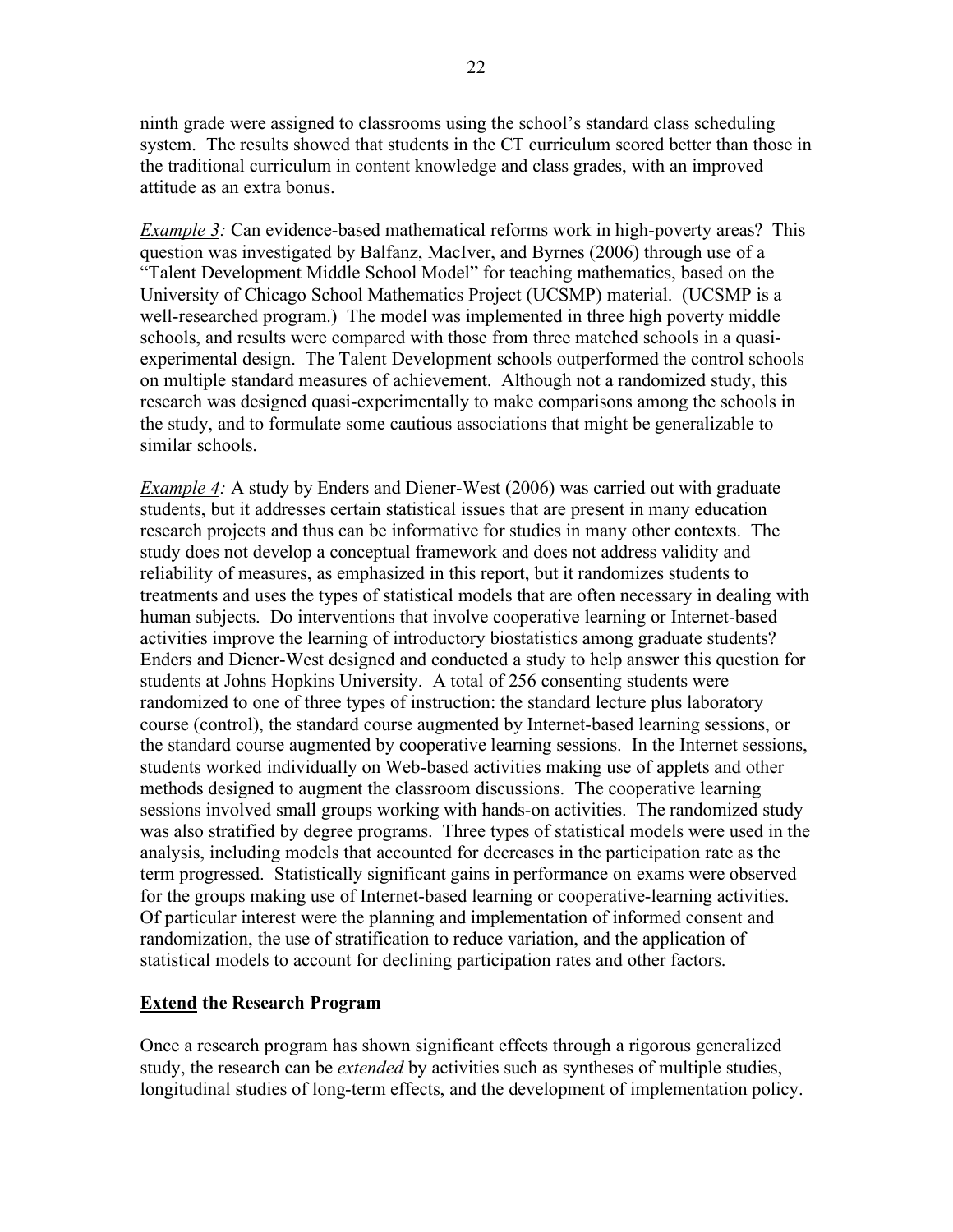Long-term follow-up studies may be carefully designed longitudinal studies of an experimental or quasi-experimental nature, or they may be observational studies of how the intervention is performing in the field. Such studies should provide ongoing formative evaluations that are fed back to the research team for purposes of improvement of instruments and procedures. The evaluations may lead to the planning and conducting of much broader studies across differing groups of subjects and differing experimental conditions to assess whether the results can be generalized even further.

# *Characteristic Activities*

- Design and conduct a longitudinal study that allows rigorous statistical inferences over time.
- Design and conduct a long-term observational study with a goal of improving a curriculum over time.
- Document the need for program improvements and new experiments.
- Observe and document the effectiveness of a nonrandomized intervention. For example, evaluate an integrated high school mathematics curriculum over a period of years.

# *Reporting Guidelines*

- Refer to previous components to check the reporting guidelines for the type of study being done.
- Describe the research program being studied.
- Describe the nature of the long-term study (experimental, quasi-experimental, sample survey, observational).
- Describe the rate of dropouts over time and how this was handled in any analyses.
- Describe the goals, methods and procedures of the study (monitoring for changes in implementation, process improvement, gather information for new intervention study, etc.).
- Describe the data being collected.
- Provide appropriate summaries of the data.
- Provide the statistical inferences with attention to all applicable details from the guidelines for generalizing research.

# *Illustrative Research Scenario*

In a research project comparing mathematics achievement of eighth grade students using NSF-funded Standards-based materials with that of students using traditional materials, Reys, Reys, Lapan, Holliday, and Wasman (2003) studied three school districts that had used the nontraditional material for at least two years prior to the eighth grade. These schools were matched, based on student achievement and socioeconomic levels, with three schools using traditional materials. Achievement was measured using a state assessment already in place. This work is a multi-institutional follow-up study that helps to document the effectiveness of a nonrandomized intervention.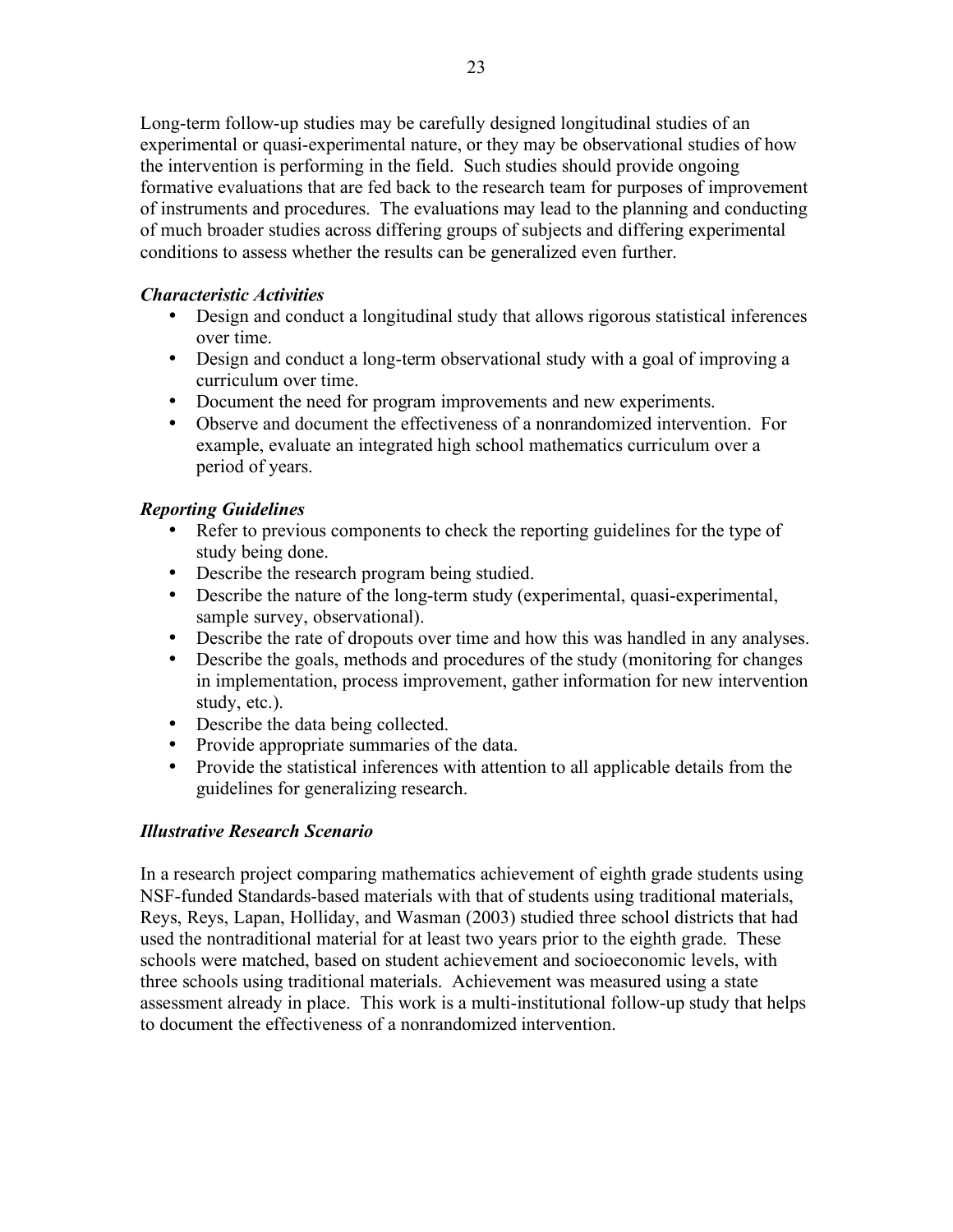# **Appendix A**

# **A STRUCTURED APPROACH TO MATHEMATICS EDUCATION RESEARCH**

Research in education is carried out under heavy societal and ethical pressures, and often with inadequate resources to do the job properly. The social context of education research has not been conducive to sustained funding, infrastructure building, or commitment to long-term progress toward identified major goals. An additional complication arises because the complexity of human social behavior requires multiple perspectives that blend quantitative and qualitative approaches, and such a blend requires professionals from various fields of expertise to work together to identify and solve the problems at hand.

Research in mathematics education has come under particularly intense scrutiny in recent years and is one of two disciplines singled out for early attention in government programs to improve the education of children, from pre-K to grade 12. Cognizant of the interest in the mathematics education research community to conduct high quality research in the midst of less-than-ideal circumstances, and of the external pressures to provide a scientific basis for educational claims, a group of mathematics education researchers and statisticians held a series of workshops, funded by the National Science Foundation, to explore possible guidelines for reporting and evaluating mathematics education research. This document is the product of those workshops.

#### **Core Documents**

The foundation for the present document came largely from three reports, two from the National Research Council (NRC) and the third from the RAND Corporation. A brief summary of key points found in these reports follows.

#### *Scientific Research in Education* **(NRC, 2002)**

This report collects a number of exemplary studies, outlines guiding principles in scientific inquiry, catalogs challenging features of education and educational research, and lays out design principles for education research, as well as principles for funding such research. The report acknowledges that education research is complicated by features of the education process, including the following:

- Social and political consensus on the goals of education is in flux.
- The educational process is confounded by issues of ethics, human volition, and mobility.
- There is great variability across educational systems and in incentives for change.
- Education comprises hierarchical, multilayered systems with many "treatment agents," making it hard to define and study effects.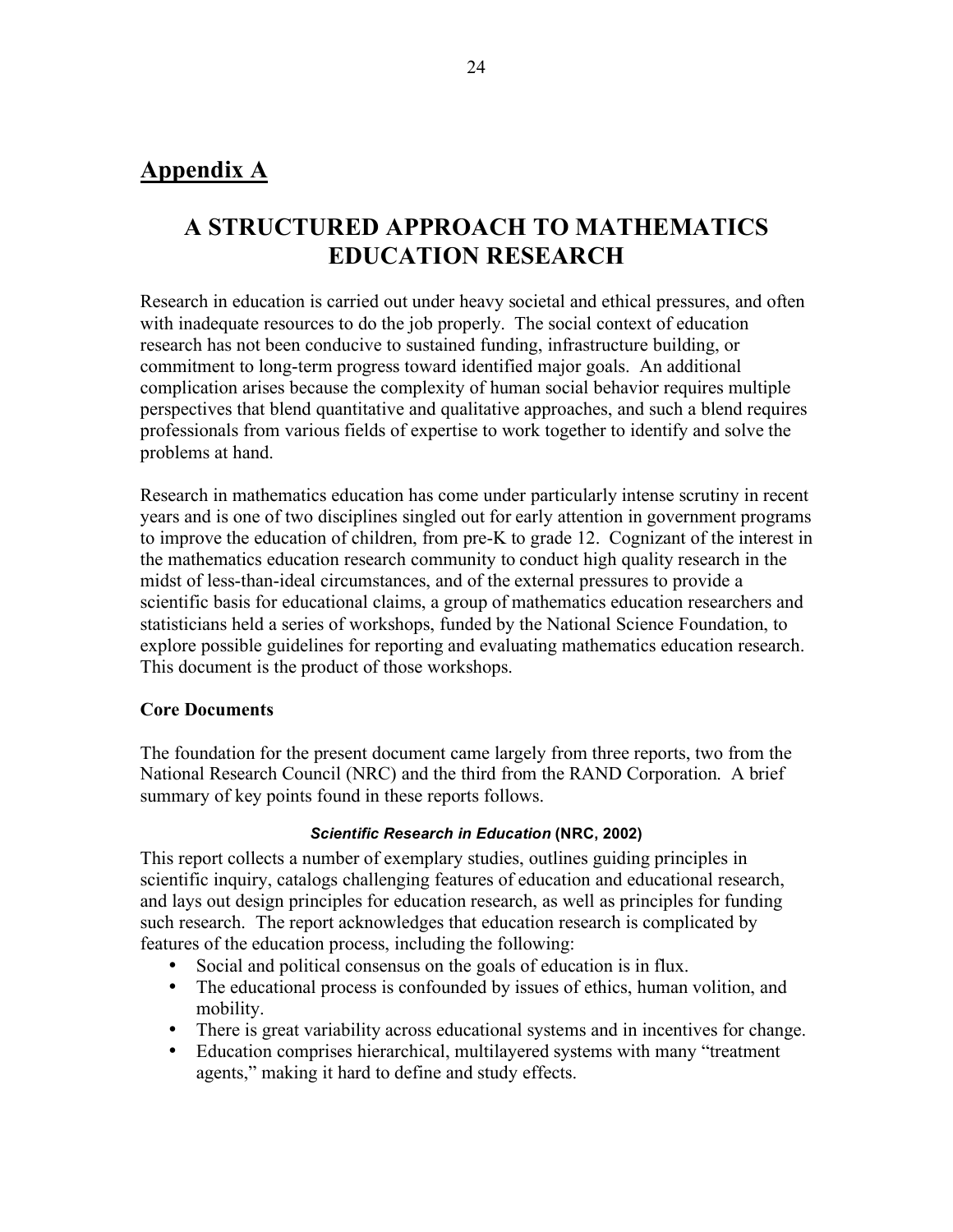Consequently, special care is required in conducting education research. Researchers need rigorous definitions, a replicable methodology, and specific goals. They also must deal with difficulties in maintaining experimenter control and with the many ways in which ethical considerations work to reduce effect sizes, encourage selection effects, and so on. Multiple disciplinary perspectives and an interdisciplinary perspective are often needed in education research, which should be built around partnerships among researchers, professionals, practitioners, and clients.

#### *Advancing Scientific Research in Education* **(NRC, 2005)**

Based on a series of five workshops, this report considers how to push forward the recommendations of *Scientific Research in Education*. The workshops addressed three goals:

• Promoting Quality

Peer review with attention to quality, expertise, and diversity Appropriate, scientifically rigorous research designs Researcher-practitioner partnerships

- Building a Knowledge Base Data sharing through journals and professional organizations Structured abstracts; repositories and archives for knowledge accumulation
- Enhancing Professional Development
	- Clearly articulated graduate competencies
	- Training in research methods that combines broad meaningful research experiences with methodological and substantive depth

A manuscript review system that encourages professional growth All of these goals are related to statistical practices in mathematics education research and serve as focal points around which to make recommendations for sound research practice.

Both NRC reports take a broad view of strong research and appropriate methods. Although much recent attention has been given to randomized controlled trials (RCTs) in education, equal if not greater attention should be given to another feature that makes research successful—a partnership between the research team and the participating community. Such a partnership takes time to develop and requires mutual respect, trust, and a shared vision and values. Partnerships are essential for treatment fidelity, recruiting, and informed consent. By creating a feedback mechanism, they benefit the participants and provide resources to implement change, leading to productive, long-term relationships. After all, causal effects do not constitute the only interesting education research questions. One can ask meaningful questions about what is happening and why and how it is happening at many different levels.

#### *Mathematical Proficiency for All Students* **(RAND, 2003)**

Two paragraphs from this document suggest its tenor and purpose:

Despite more than a century of efforts to improve school mathematics in the United States, efforts that have yielded numerous research studies and development projects, coordinated and sustained investments in research and development have been inadequate. Federal agencies (primarily the National Science Foundation and the U.S.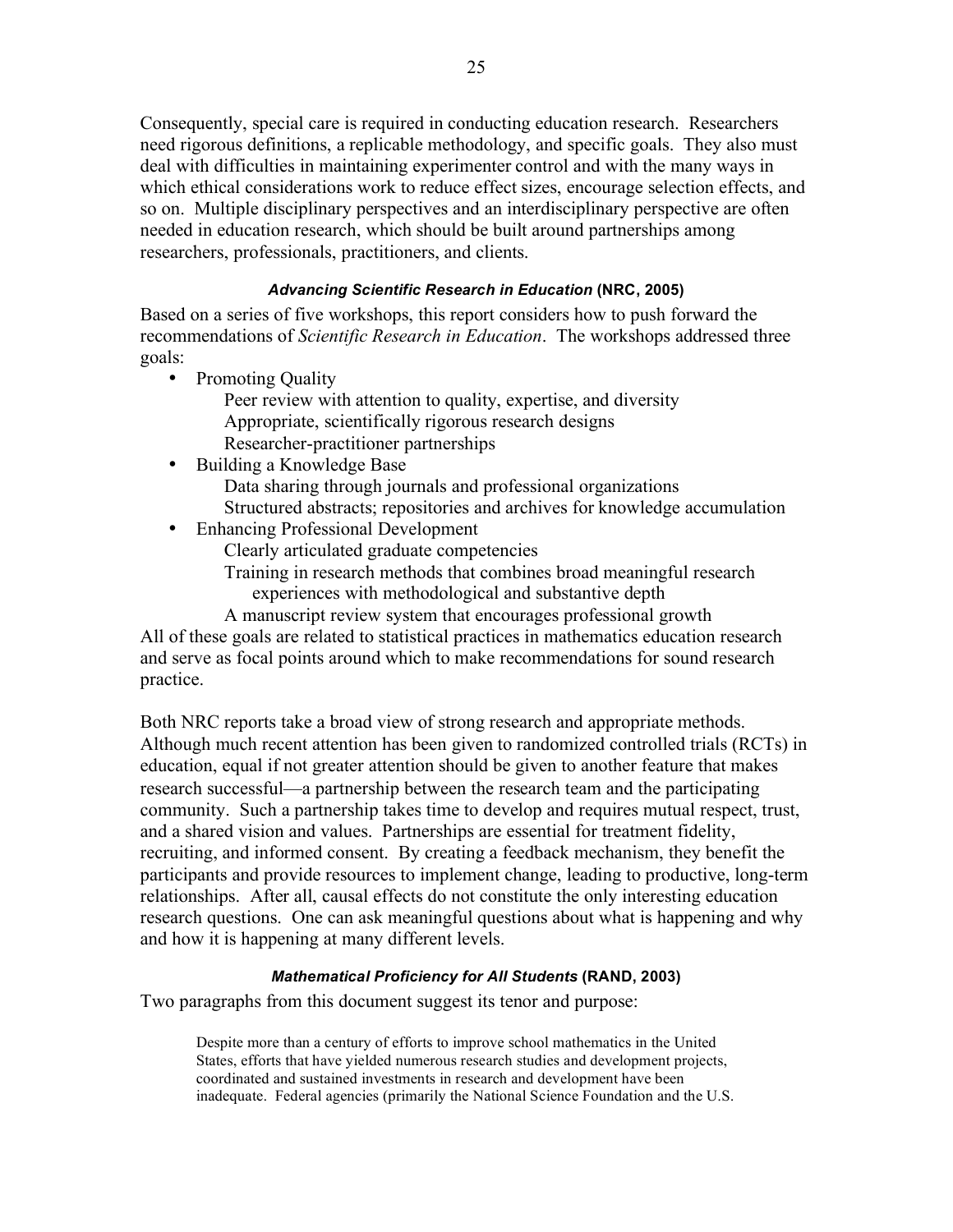Department of Education) have contributed funding for many of these efforts. But the investments have been relatively small, and the support has been fragmented and uncoordinated. There has never been a long-range programmatic effort devoted solely to funding research in mathematics education, nor has research (as opposed to development) funding been organized to focus on knowledge that would be usable in practice. Consequently, major gaps exist in the knowledge base and in knowledge-based development.

The absence of cumulative, well-developed knowledge about the practice of teaching mathematics and the fragile links between research and practice have been major impediments to creating a system of school mathematics that works. These impediments matter now more than ever. The challenge faced by school mathematics in the United States today—to achieve both mathematical proficiency and equity in the attainment of that proficiency—demands the development of new knowledge and practices that are rooted in systematic, coordinated, and cumulative research. (p. 5)

The report emphasizes a cycle of knowledge production and improvement of practice that moves through research and documentation of basic problems in teaching and learning; the development and testing of new theories and knowledge; the development of tools, materials, and methods; the creation of interventions such as materials and instructional programs; the use and documentation of those interventions in practice; and studies of program effects and practices that cycle back to more research. As in the NRC (2001a) report *Adding It Up,* the report uses the construct of *mathematical proficiency,* which is seen as involving the intertwined strands of adaptive reasoning, strategic competence, conceptual understanding, productive dispositions, and procedural fluency. A simplification and adaptation of the RAND report cycle to undergraduate education in Science, Technology, Engineering and Mathematics (STEM) is shown in Figure 2.



*Figure 2*. Cyclic model for knowledge production and improvement of practice in undergraduate STEM education (Source: NSF, 2006)

Like the NRC reports, the RAND report emphasizes that a strategic research and development program in mathematics education must emphasize multiple disciplinary work and the building of partnerships. There exists no mechanism for multiple phases of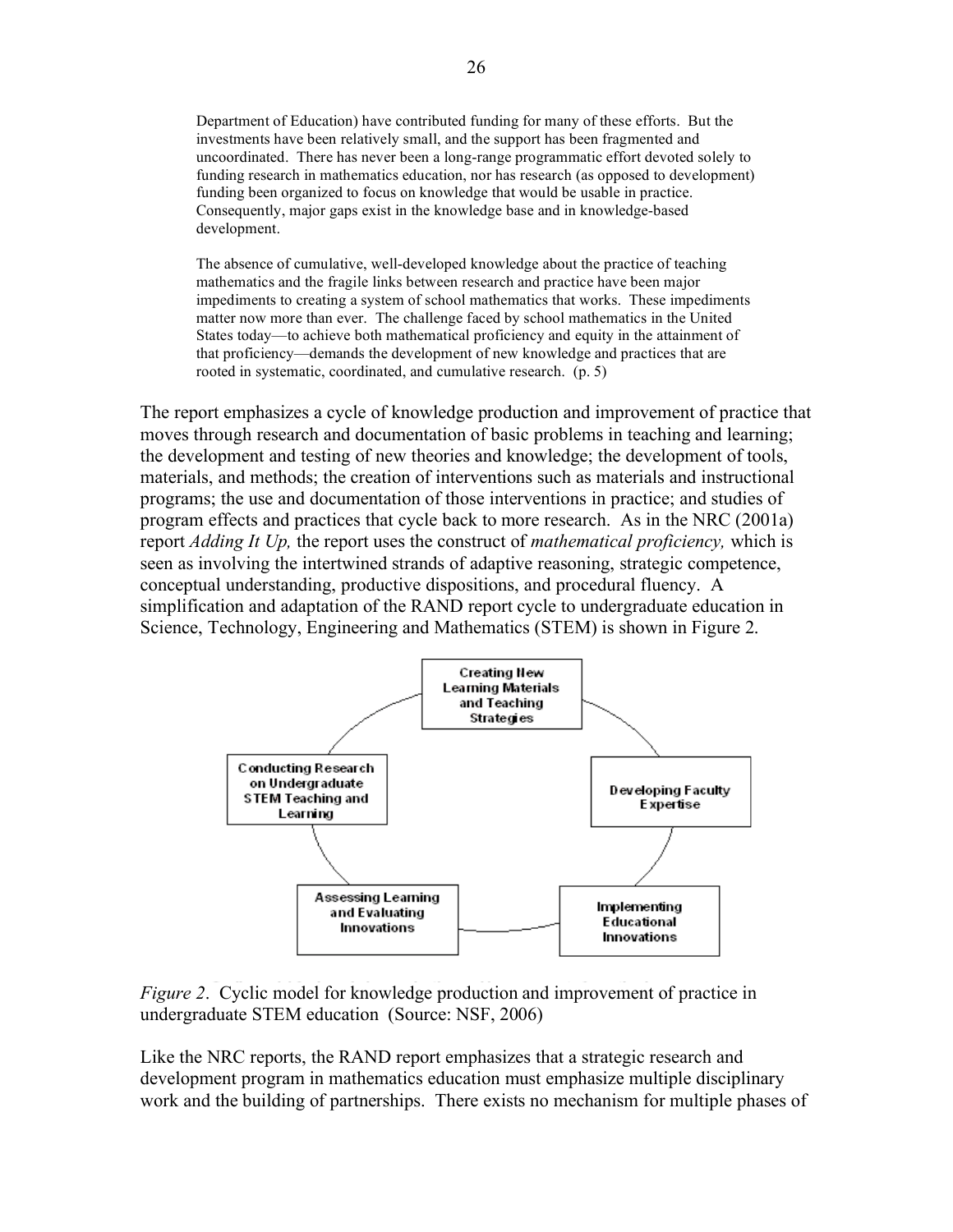research in education as has been developed, for example, in medicine. Certain pieces of the research cycle are attractive to various researchers or academic departments, but no mechanisms are in place to build and inform the other phases of the research cycle. Education research is complex, and linkages among groups are essential; without them, the amount of funding does not matter.

#### **A Model for Mathematics Education Research: Background**

Medical research offers a phased approach under which knowledge accumulates and through which many areas of expertise work cooperatively. It is not surprising that some have suggested that the models for medical research should be adapted to education research. In fact, discussions of medical models for clinical trials served as a starting point for the project leading to this document. Over the last half of the twentieth century the medical field went through an evolutionary process to establish guidelines for research that are generally accepted by researchers, research institutions, and regulatory agencies. Although not perfect, the medical model for intervention studies has led to significant gains in knowledge and understanding of human health and medical practice. (The papers by Altman, 2002, and Nowak, 1994, outline some of the problems with modern medical research; most have counterparts in education research.) We hope that the framework for research developed here will lead to similar gains in education theory and practice. An outline of a typical medical model for clinical trials research is given below, with discussion of how that model relates to the RAND model for education research and to the framework for research programs developed earlier in this document.

# **A Typical Medical Model for Clinical Trials Research**

#### **Pre-Clinical Phase or Pre-Study Phase**

Preclinical studies involve formulating a research question and outlining a potential plan to answer the question. In medical research this phase includes the basic science (biochemistry, physiology, etc.) and animal research that leads to biological understanding as well as translational research that concentrates on how to take results from the lab and bring them into the clinical phases. Basic science experiments often focus on biological mechanisms such as the elucidation of pathways that might be exploited for possible clinical interventions. Laboratory safety assessments ensure that harmful properties of the drug candidate are identified. Related research might determine the best production processes for making the raw drug chemical and the optimal formulation of the drug in usable form (capsule, tablet, or other.) that maintains potency over the long term. This research must be completed before a single person takes the drug, and may represent nearly half of the effort in bringing a new drug or medical procedure to market.

In summary, the preclinical phase should include a clear description of the goals of the study, a description of the populations and/or procedures (treatments) being studied and of what is known about this question to date (literature review), along with a preliminary description of the types of variables that will be measured during the investigation. This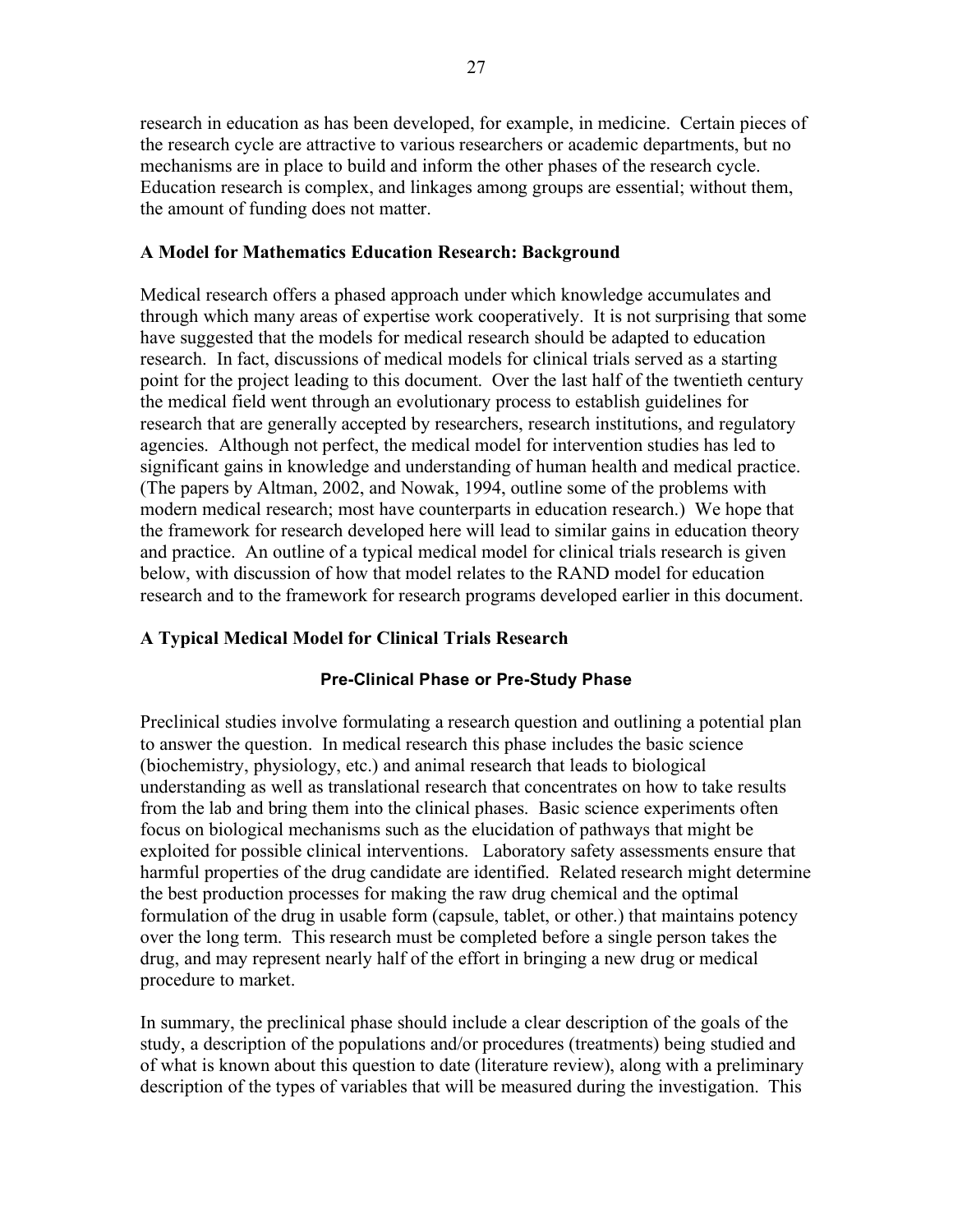phase should also include a description of the research team and a statement about their experience and ability to carry out the proposed investigation.

#### **Phase I – Feasibility**

In this first phase of treating human beings a small study, usually in a single institution, is conducted to try to establish whether or not the planned research is feasible. Can subjects meeting the design eligibility criteria be found? Is the necessary equipment available? Can the background variables be defined operationally and measured? Can the treatment(s) be applied and an informative response measured? What are the proper dosages for effecting a response with a minimum of harmful side effects? Can the treatment be administered ethically and safely? This phase should be used to document the basic procedures to be used in the later phases of the research.

#### **Phase II – Initial Efficacy**

A study now moves closer to real experimental conditions, usually with a fairly small group of subjects from a single institution. Responses are measured for subjects under experimental conditions (as close as possible to those proposed) and compared with responses of controls or with historical background data to see if there is evidence of significant effects. Refinements are made to the design, including the measurement and analysis process. A key question: Does the theory appear to hold in practice?

#### **Phase III – Confirming Efficacy**

This research phase usually entails larger studies, involving multiple institutions, planned and executed according to strict guidelines. Such studies should incorporate randomization of subjects to intervention, if possible, with appropriate within-study controls on the measurement processes. These design requirements are meant to reduce both variability and bias, and to provide a sound basis for statistical inference. A carefully executed study of this type will allow well-supported conclusions regarding the intervention effects among the populations being investigated.

#### **Phase IV – Follow-Up**

In medical trials, the fourth phase is usually associated with post-marketing studies that are rarely experimental and generally are most helpful at identifying rare or long-term side effects. In general, this phase can be used to establish the need for planning much broader implementations across differing groups of subjects and differing experimental conditions, with long-term follow-up. Along the way, refinements may be made to the procedures and new questions may arise that will require another experiment to be designed and conducted, feeding back to earlier phases of the research.

As an example of medical research that has some parallel characteristics to education research, consider a small pen-sized device to detect metastatic tumor cells during surgery. Trials to evaluate the efficacy of such a device would necessarily have a nested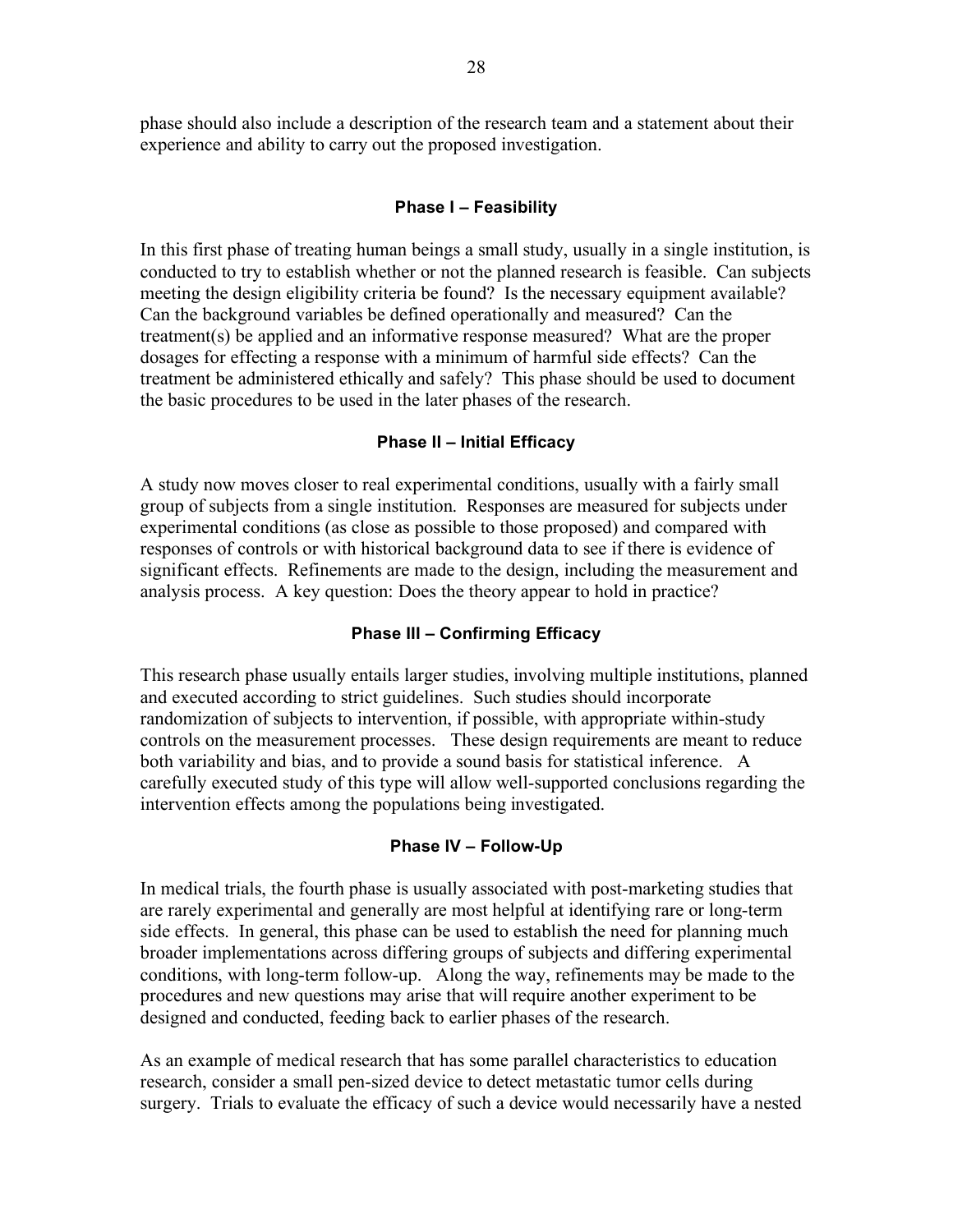design with many random patients treated by the same surgeon who is nested within a particular hospital (much more like students studying under the same teacher nested within a particular school).

Because costs increase by an order of magnitude at each phase, it is important to stop early if the treatment is not reaping benefits at acceptable costs. Perhaps the most important reason that studies fail at subsequent phases is because of a poor foundation at an earlier – especially the pre-clinical – phase. This is an essential message to carry over to education research.

The medical model and the research model proposed in the RAND (2003) report have common components that relate to the framework for research proposed here. The RAND report views the production of knowledge and the improvement of practice as a cycle that includes at least the components in the left column of the table below. These components can be mapped onto the medical model shown in the center column of the table. In turn, both sets of components help define the steps of the proposed research framework, outlined in the right column.

| <b>Research Phase in the Rand</b> | <b>Research Phase in the</b> | <b>Research Phase in the</b> |
|-----------------------------------|------------------------------|------------------------------|
| <b>Model</b>                      | <b>Medical Model</b>         | <b>Proposed Framework</b>    |
| Studies of basic problems of      | Preclinical                  | Generate - Formulate         |
| learning and teaching             |                              | questions based on theory    |
| - documentation of teaching       |                              | or practice                  |
| and learning                      |                              |                              |
| Development of tools,             | Preclinical                  | Frame – Determine goals,     |
| materials and methods             | Phase I - Feasibility        | constructs, measures,        |
|                                   |                              | logistics, feasibility       |
| Development and testing of        | Phase $I - Feasibility$      | Frame and begin to           |
| new theories and knowledge        | Phase II - Initial Efficacy  | Examine – conduct            |
| about learning and teaching       |                              | systematic small studies to  |
|                                   |                              | define what might work       |
| Interventions,— e.g.              | Phase II - Initial Efficacy  | Examine and, if              |
| curriculum materials,             | Phase III - Confirming       | successful,                  |
| professional development          | Efficacy                     | Generalize – conduct         |
| programs, instructional           |                              | larger studies under         |
| programs                          |                              | varying conditions with      |
|                                   |                              | proper controls              |
| Use, development, and             | Phase III - Confirming       | Generalize and, if           |
| documentation of interventions    | Efficacy                     | successful,                  |
| in practice                       | Phase $IV - Follow-up$       | Extend to broader studies    |
|                                   |                              | with long-term follow-up.    |
| Findings about program effects    | Phase $IV - Follow-up$ ,     | Extend and provide           |
| and practices                     | with feedback to the         | feedback to the              |
| - insights about problems         | preclinical and              | Generate and Frame           |
| -new questions and problems       | feasibility phases           | phases.                      |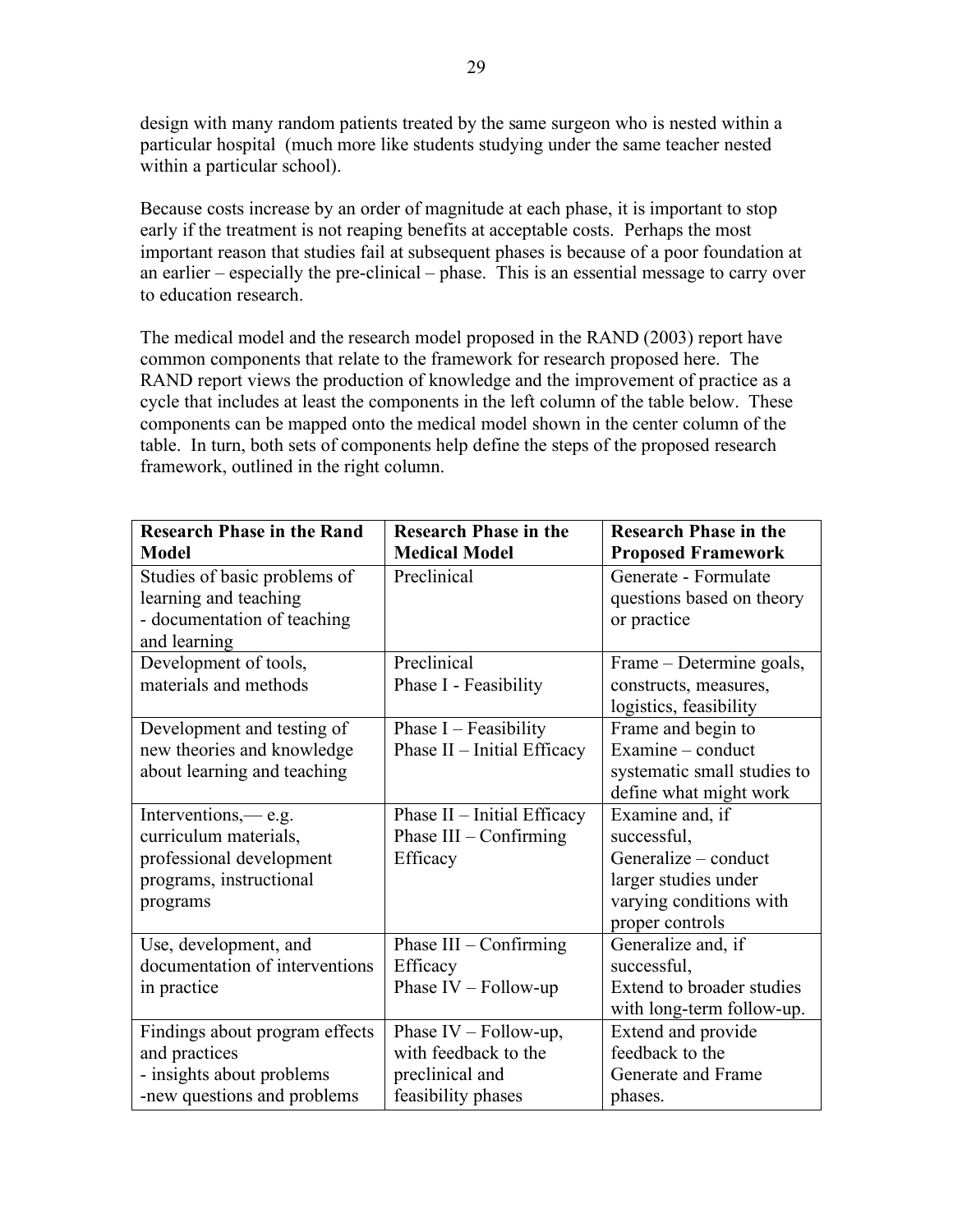The proposed framework for research is very much in the spirit of the RAND report, augmented by the model for medical research, with the aim of furthering the goals of that report. In related work, Alan Schoenfeld (in press) has proposed an Evidenced-Based Education Research and Development model for intervention studies in education research with parallels to the medical model and, hence, to the proposed framework. From these perspectives, it appears that a phased approach to education research programs (especially in mathematics) holds promise for moving research forward to a scientific basis that combines theory and application and allows the accumulation of knowledge that will be useful to researchers, practitioners and policy makers.

# **Appendix B**

# **IMPORTANT CONSIDERATIONS FOR SCIENTIFICALLY BASED RESEARCH IN MATHEMATICS EDUCATION**

#### **Measurement**

#### **Introduction**

All variables in an empirical study, whether it is education research, astrophysics, paleoentomology, or marketing, have outcomes that result from *measures* in the sense that each variable is assigned a value that relates to the physical or situational circumstance encountered by each case. In many research areas, and in education research in particular, variables can be conveniently—if perhaps somewhat artificially divided into two groups: *assessment variables*, and *nonassessment variables*.

*Nonassessment variables* arise from measures of physical or social status with values and meanings that are largely uncontroversial. For example, the gender of a child, the highest formal academic degree received by a teacher, and the weight of an automobile when it leaves the factory, are all examples of nonassessment variables. Nonassessment variables can often be treated as essentially error-free, and even when measurement error exists, it is usually a minor nuisance rather than a key element in understanding the variable (e.g., the highest degree a teacher has earned may be observed with error owing to respondents' poor memory or incomplete understanding of the survey question, but probably not due to the fact that a survey question is inherently incapable of eliciting full information about the teacher's degree).

*Assessment variables*, in education research at least, are often measures of behavior in specific contexts—responses to tasks, test items, or other probes, in specific situations that are used to infer behavior in a larger context. They generally acquire meaning indirectly, such as through a combination of theoretical arguments about the subject matter and quantification by statistical modeling, and their values may well be subject to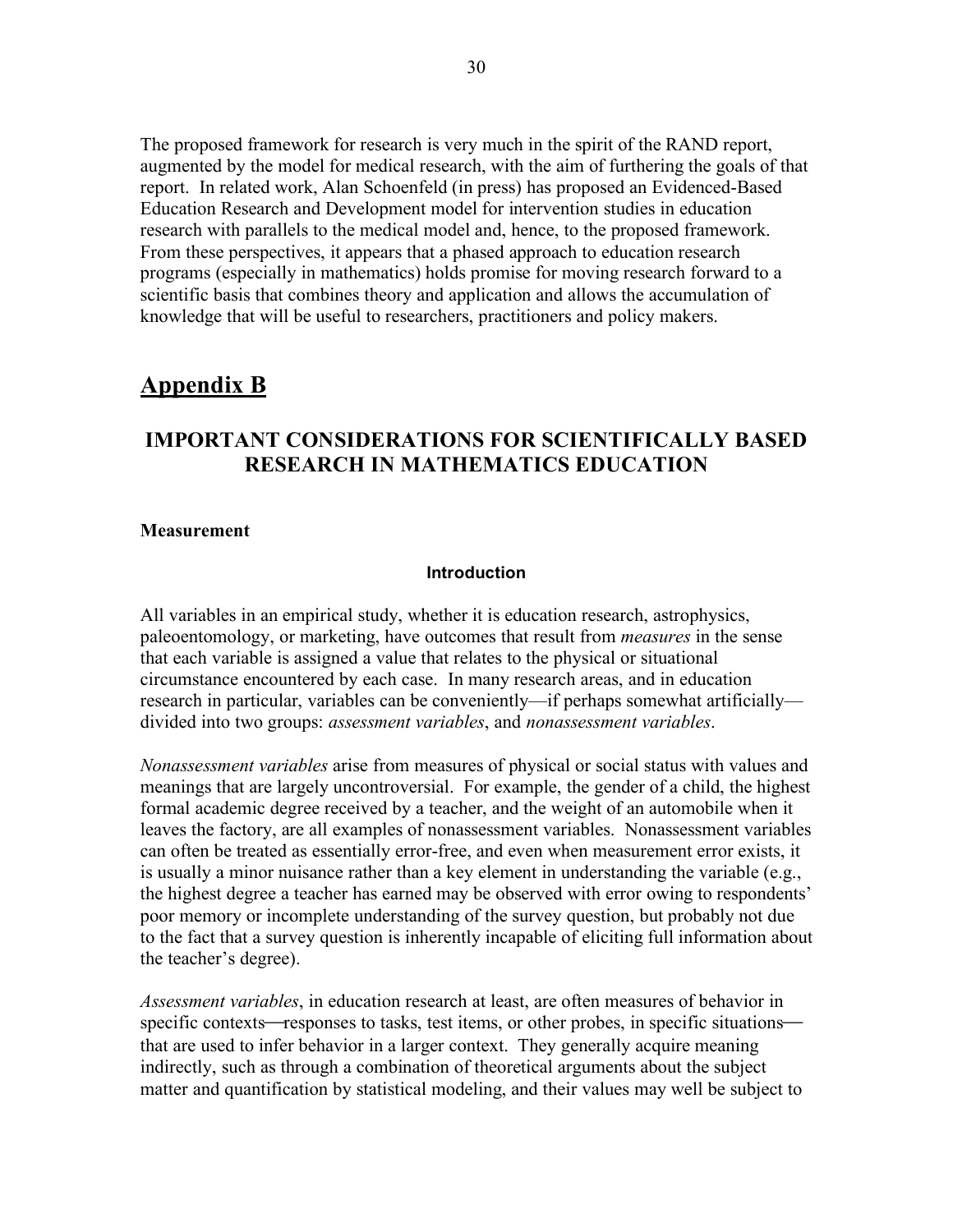debate. The measurement error is usually associated with the idea that the assessment is based on a few probes only, none of which completely characterizes the construct being measured (e.g., level of proficiency in eighth-grade mathematics); this inherent inability to completely characterize the thing being measured by any finite set of probes is a root cause of controversy for assessment variables and their use in education research.

The following sections review some ideas about what an educational assessment is and provide some rather general discussions of *reliability*, *validity* and *fairness*. The final section presents some short examples illustrating these ideas. This material is intended to provide some background and justification for the recommendations for measurement in the Framing section of this report.

#### **Educational Assessment and Education Research**

There are many definitions of educational assessment in the assessment and measurement literatures. For example, Mislevy (2003) states, "Educational assessment is reasoning from observations of what students do or make in a handful of particular circumstances, to what they know or can do more broadly" (p. 237). The NRC (2001b) report *Knowing What Students Know* digs a little deeper to state:

Three foundational elements, comprising … the "assessment triangle," underlie all assessments. *These three elements—cognition, observation, and interpretation—must be explicitly connected and designed as a coordinated whole.* If not, the meaningfulness of inferences drawn from the assessment will be compromised. (p. 54)

Unpacking these definitions a bit, we can see that assessment is

- Inductive: How can we characterize or predict behavior in a broad range of circumstances from behavior observed in a few rather particular and contextspecific circumstances?
- Imputational: To what cognitive and developmental attributes can we impute individual differences in observed performance?

Moreover, as suggested in the NRC quote, these two features of assessment often intertwine. For example, if we can impute performance observed in the present circumstances to a small handful of attributes, then prediction of performance in a broader context based on these few attributes will generally be more reliable.

It is useful also to remember the broad purposes of assessment. Again borrowing from NRC (2001b), assessments generally serve one or more of three purposes.<sup>3</sup>

- *Formative*: Assist (student) learning<br>• *Summative:* Assess (student) achieve
- *Summative*: Assess (student) achievement
- *Evaluative*: Evaluate existing programs or new interventions

Although the purpose in most education research is in some sense evaluative, we often repurpose formative and summative assessments for this evaluative purpose. This can be

 <sup>3</sup> The term *student* has been placed in parentheses because although formative and summative assessment have traditionally been centered on student learning and achievement, in the present era of extensive teacher professional development and institutional accountability, one might equally well replace "student" with "teacher," "school," "district," or other unit, for formative or summative assessment.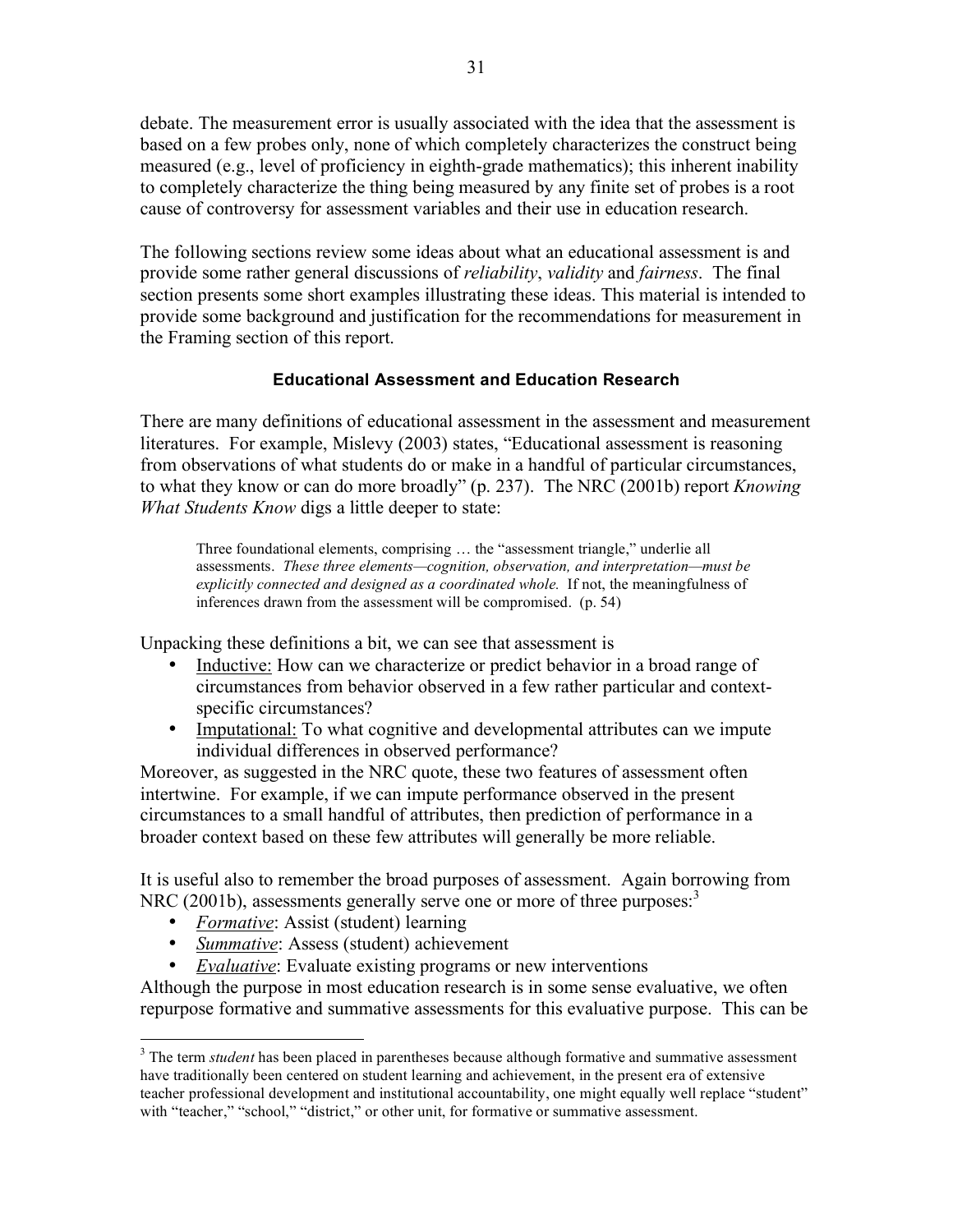a good thing, because the use of common measures increases the comparability of studies, thereby increasing the useful knowledge base in education research (NRC, 2005, *Advancing Scientific Research in Education*). On the other hand, assessment measures are delicate objects (cf. NRC, 1999, *Uncommon Measures*) and repurposing can sometimes undermine the meaning, usefulness and reliability of assessments. Among the examples below we consider some effects that this repurposing can have.

#### **Validity and Reliability**

Many methodology texts in education research (e.g., Trochim, 2006) give lists of "threats to validity" for experiments and other studies. Indeed much of statistical experimental design is about designing studies so as to eliminate, or isolate and control, such threats to the validity of a study. These threats are not our primary topic here, although of course they are vitally important to consider in designing any study.

Those same texts often contain chapters on measurement, within which there are formal definitions for the reliability and validity of (assessment) measures. These definitions sometimes are highly quantitative and couched in the language of a particular statistical or psychometric model such as classical true score theory. Viewed from a sufficiently broad perspective, these definitions are quite useful for building intuition about (and sometimes even quantifying and adjusting for) reliability and validity of assessments even when the models clearly do not apply directly to the assessment one is interested in. Highly focused texts such as Brookhart and Nitko (2006) are extremely valuable in developing tests that can be modeled in this way and do meet high traditional standards of reliability and validity, for example as alluded to in the AERA-APA-NCME (1999) *Standards for Educational and Psychological Testing.*

Rather than review these technical definitions and show in detail how they can be linked to broader insights, this report starts from the broader definitions given in Framing Component 2. Reliability and validity have direct analogues in statistical thinking: A measurement is *valid* when systematic errors (statistical biases) are small, so that the measurement provides meaningful, relevant and useful information. A measurement is *reliable* if random errors (statistical variability) are small, so that repeating the measurement on the same subjects would give consistent results. Random error (unreliability) can be estimated through replication and accounted for in the analysis; systematic error (invalidity) cannot be helped by replication, and can be difficult to detect.

Validity need not refer to a unidimensional<sup>4</sup> construct, although interpretation of the assessment may be easier if it is. Traditional correlational measures of validity (e.g.,

 <sup>4</sup> *Unidimensional* has both <sup>a</sup> technical meaning and an intuitive meaning here. Technically, <sup>a</sup> unidimensional variable is one whose values are numbers on the real line. Intuitively, a unidimensional construct is one that is easily and somewhat narrowly characterized, one that you could measure the "amount of" on an ordinal, interval or ratio scale. For example, "Mathematical proficiency" in general is probably not unidimensional, but "achievement in seventh grade algebra" might well be, especially if it is measured in a population that has been exposed to only one algebra curriculum.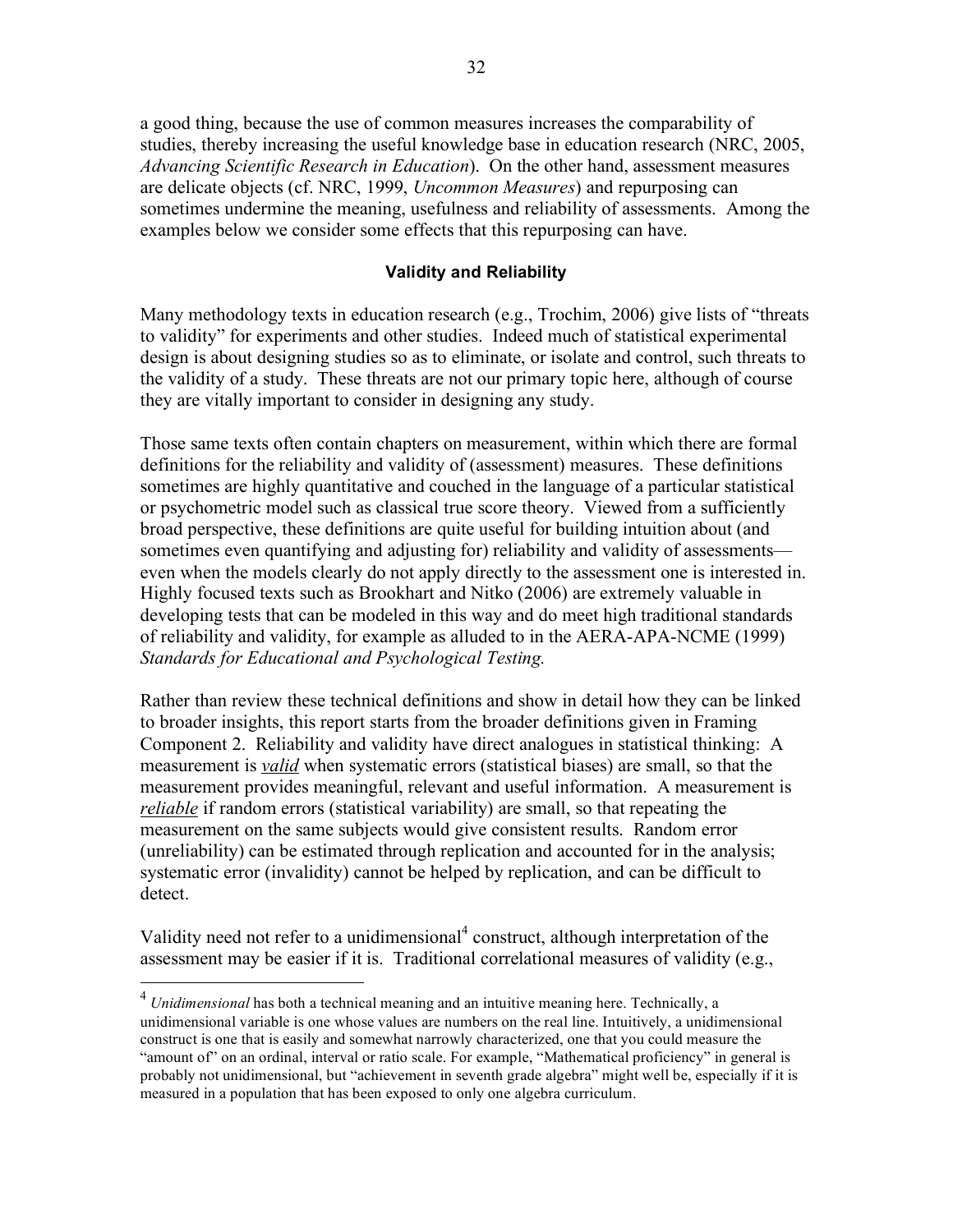convergent, discriminant, criterion and predictive validity) emphasize association with unidimensional reference variables, and so tend to work better with unidimensional constructs. Validity for multidimensional constructs can be warranted with other types of quantitative and qualitative evidence (e.g., multitrait-multimethod analyses, factor analysis and related methods, face and content validity arguments, analyses of talk-aloud protocols).

Refining an assessment so as to maximize traditional correlational measures of internalconsistency reliability or test-retest reliability tends to narrow the assessment to a unidimensional construct. Reliability for tests measuring multidimensional constructs tends to focus more on reproducibility, differential likelihood (certainty or uncertainty of inferences) and credibility or trustworthiness. Reliability can sometimes be warranted with theoretical arguments but it is usually more convincing to establish reliability by fitting appropriate statistical or psychometric models (e.g., item response theory models, latent class models, Bayes network models) and showing reliability within the framework of well-fitting models.

#### **Fairness**

A third concept, fairness, enters into high-stakes assessments, for example as summarized by *Knowing What Students Know* (NRC, 2001b):

When stakes are high, it is particularly important that the inferences drawn from an assessment be *valid, reliable,* and *fair.* … Validity refers to the degree to which evidence and theory support the interpretations of assessment scores. Reliability denotes the consistency of an assessment's results when the assessment procedure is repeated on a population of individuals or groups. And fairness encompasses a broad range of interconnected issues, including the absence of bias in the assessment tasks, equitable treatment of all examinees in the assessment process, opportunity to learn the material being assessed, and comparable validity (if test scores underestimate or overestimate the competencies of members of a particular group, the assessment is considered unfair). (NRC, 2001b, p. 39)

*Fairness* collects together those aspects of validity that have to do with the test implementation: sociologically selective language and examples, inequitable treatment of examinees, and so forth, all can undermine the meaning, relevance and usefulness of a measurement. A test that is fully valid must, *ipso facto*, be fair. But it is useful to consider fairness separately for two reasons. First, it is easy to overlook the implementation of a test when considering validity, but once recognized, threats to validity in test implementation often are easy to fix. Second, especially for high-stakes personal or policy decisions, fairness will often be the first consideration of those who look critically at test results<sup>5</sup>.

#### **Borrow a Test or Build a Test?**

<sup>&</sup>lt;sup>5</sup> For this reason, fairness seems especially suited to high-stakes decisions. However, for some research purposes, not all aspects of fairness are appropriate to consider. For example, opportunity to learn is important to consider in high stakes decisions, but may be irrelevant or counterproductive to consider if the research question is about side effects of an intervention (e.g. do students in a conceptual math curriculum acquire sufficient facility with rote factual knowledge).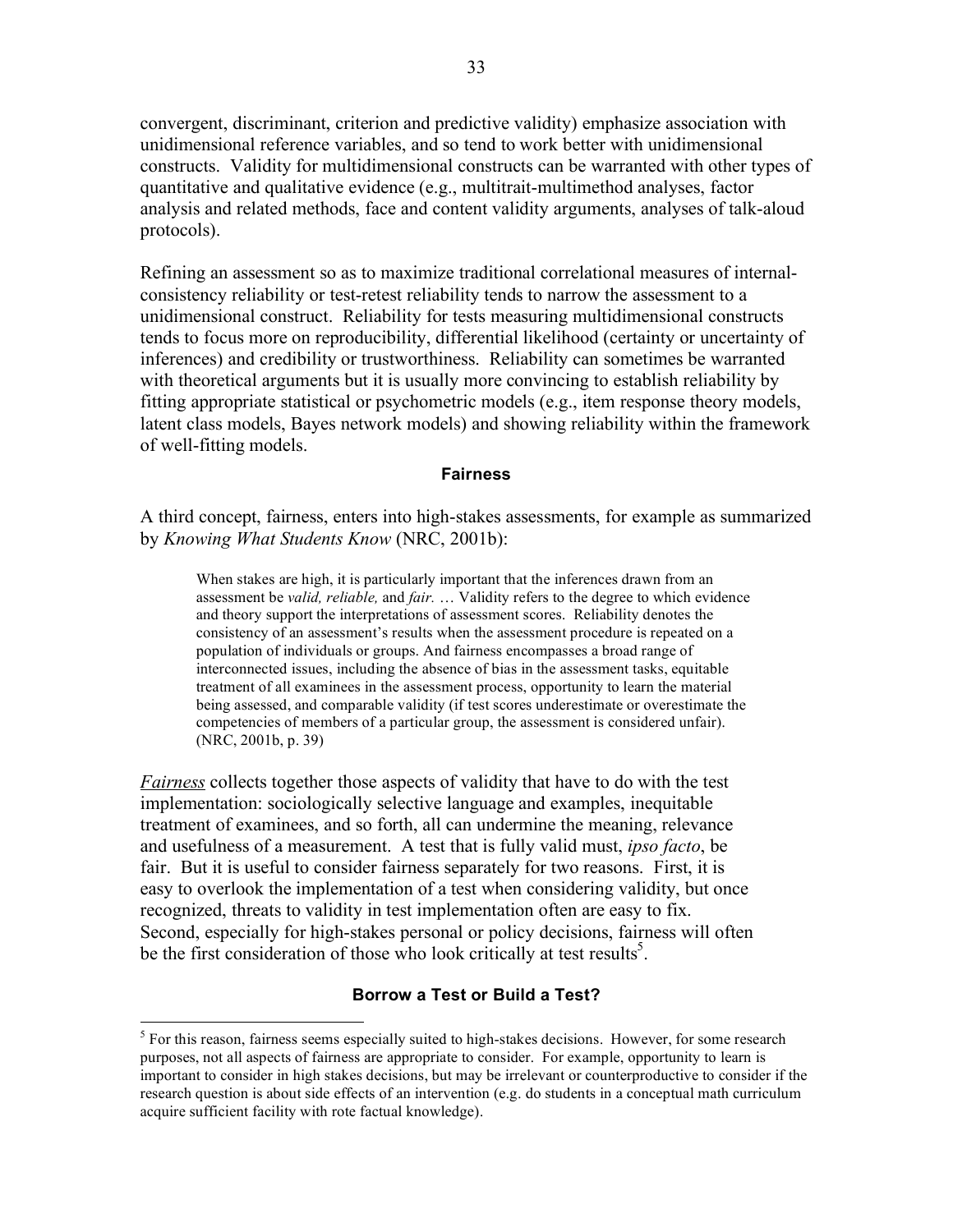Whether adopting an "off the shelf" assessment or developing one from scratch, it is useful to return<sup>6</sup> to the "Assessment Triangle" of NRC (2001b). Every assessment embodies three theories:

- *Performance*: What sort of behavior are we talking about? What psychological, social, or other processes lead to individual differences?
- *Observation*: What tasks should we select so that we minimize error characterizing performance more broadly? How should we control the circumstances of observation?
- *Interpretation*: How should we summarize the behavior we observe? What inferences can we make?

Good assessments tend to be based on careful, interlocking elaborations of a theory of performance, a theory of observation, and a theory of interpretation for examinee/respondent behavior. Poor assessments tend to be developed without one or more well-elaborated theories, or without deep connections among the three theories.

What the NRC (2001b) report makes clear is that validity, reliability, and fairness—at the level at which we have defined them above—arise out of the interaction of these separate aspects of test development. For example, validity may depend on a good conception of performance and representative tasks to observe, *and also* on a scoring and interpretive framework that does not obscure the relevant behavior. Reliability may depend on a good scoring scheme (and, e.g., rater training if needed), *and also* on a performance construct sharp enough to allow one to recognize random error and try to reduce it. Fairness especially focuses attention on threats to validity in the implementation of the test (that is, the conditions under which you will observe or interpret the behavior that you want to make inferences or predictions from), leading to questions such as the following. Should assessment tasks be written or administered differently to minimize construct-irrelevant differences in response across different populations? Should the task stay the same but the interpretation of the response change?

The type and depth of evidence for validity, reliability and fairness will vary greatly, depending on the assessment and the purpose of assessment. For example, a set of behavioral probes used to develop preliminary evidence and hypotheses about a mechanism or process may require greater focus on theoretical arguments of relevance, meaning, and low error, than on quantitative evidence. Development time may be devoted almost entirely to developing or collecting theoretically appropriate assessment tasks and may therefore be fairly short (days or weeks).

Refining a locally built assessment and developing suitably rigorous validity and reliability evidence so that it can be used formally to evaluate interventions or address other causal questions typically takes more time (months to years). Such assessment development should begin with the earliest stages of research and continue over the entire arc of a program of research, so that rich and rigorous reliability and validity evidence can be accumulated. Drafting an assessment by assembling items or tasks from other

<sup>&</sup>lt;sup>6</sup> The assessment triangle was modified by replacing the "cognitive" corner with a more general "performance" corner, since good assessment need not rely on an exclusively cognitive view of behavior.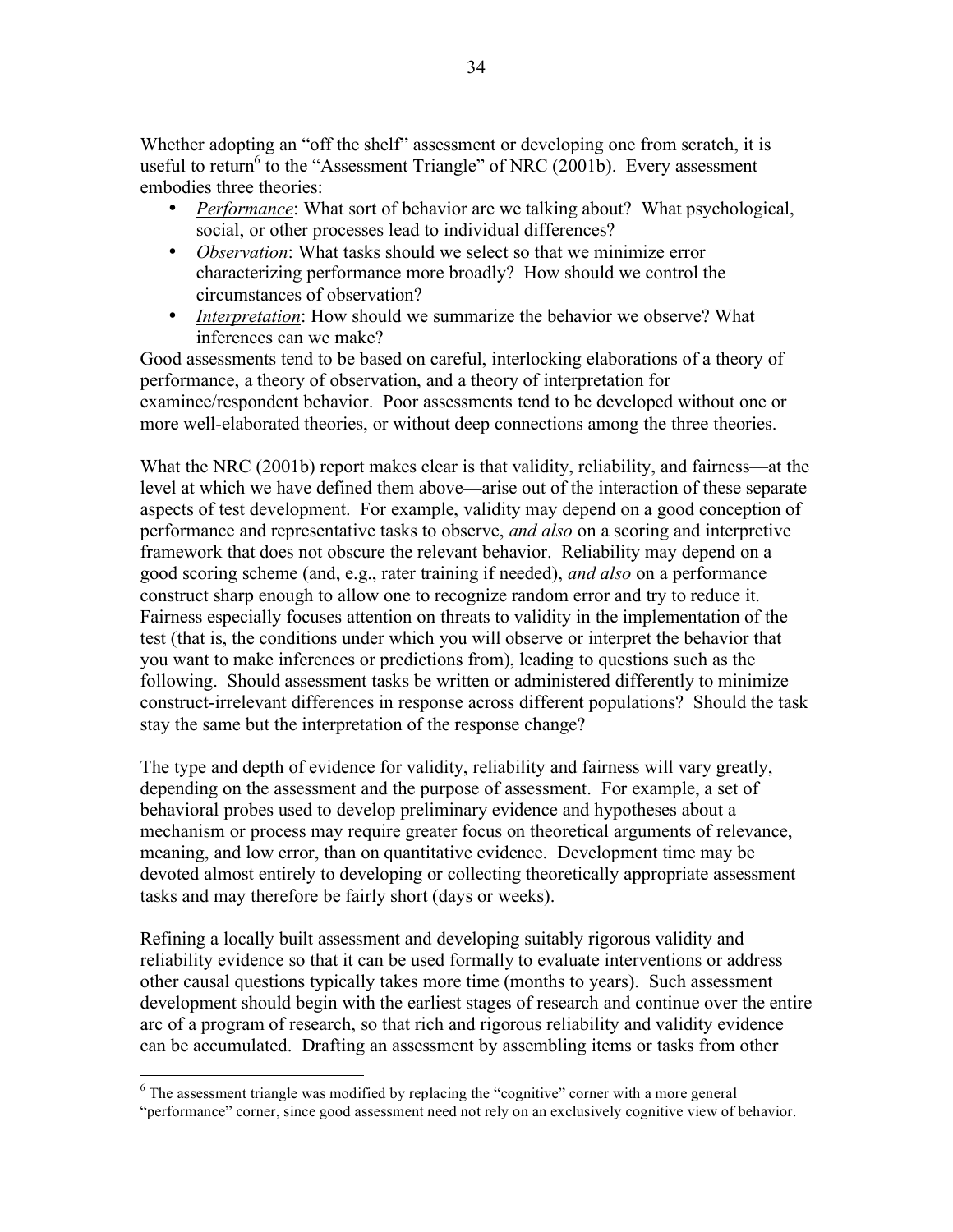pre-existing assessments does not appreciably shorten the development time, since most assessment development time is devoted to gathering appropriate validity and reliability evidence and refining the assessment and its implementation to improve validity, reliability, and fairness.

The same issues impact the use of "off the shelf" assessments. Evidence for reliability, validity and fairness depend on the population of examinees and the circumstances and implementation of the assessment, as well as on the assessment items; one must argue that the setting in which the off-the-shelf assessment will be used is similar to the setting in which reliability and validity data were collected, or one must provide new evidence of reliability, validity and fairness, focused on the particular setting in which the assessment will be used.

# **Some Examples**

# *Example 1*: Informal assessment can inform theory building.

A researcher is interested in learning what makes translating between algebra and English hard for seventh-grade mathematics students. She and her team formulate several hypotheses about what features of algebraic statements would undermine the translation process. They write a number of test items of the form

# *"Write a story problem for the equation*  $3x + 4 = 7$ ,"

each one intended to reflect a different hypothesis.

After the team gives the test to a group of seventh graders, the team members discuss at great length what each student's response to each question shows about that student's understanding and about the hypotheses that they made about the translation process. On the basis of this discussion they refine their hypotheses about translating from algebra to English, and propose a set of rubrics that might be used to score future students' work.

# *Example* 2: Inadequate attention to the implementation of an assessment undermines the research question.

A research group is interested in measuring the effects of a computer-based tutoring system on student learning in middle school mathematics. They decide on a two-group, pretest/posttest design, in which one group interacts with the computer tutor for several months, and the other group does not. Two test forms are created by picking questions from a list of released items from the end-of-year accountability test in that state. The forms are counterbalanced, so half the treatment group gets Form A as the pretest and Form B as the posttest, and half that group gets the reverse; the same is done with the control group.

Unfortunately, the test takes a whole class period, and although the teachers were willing to contribute a whole period in September, they allow only 20 minutes for the test in March, when preparations for spring accountability exams are already underway. It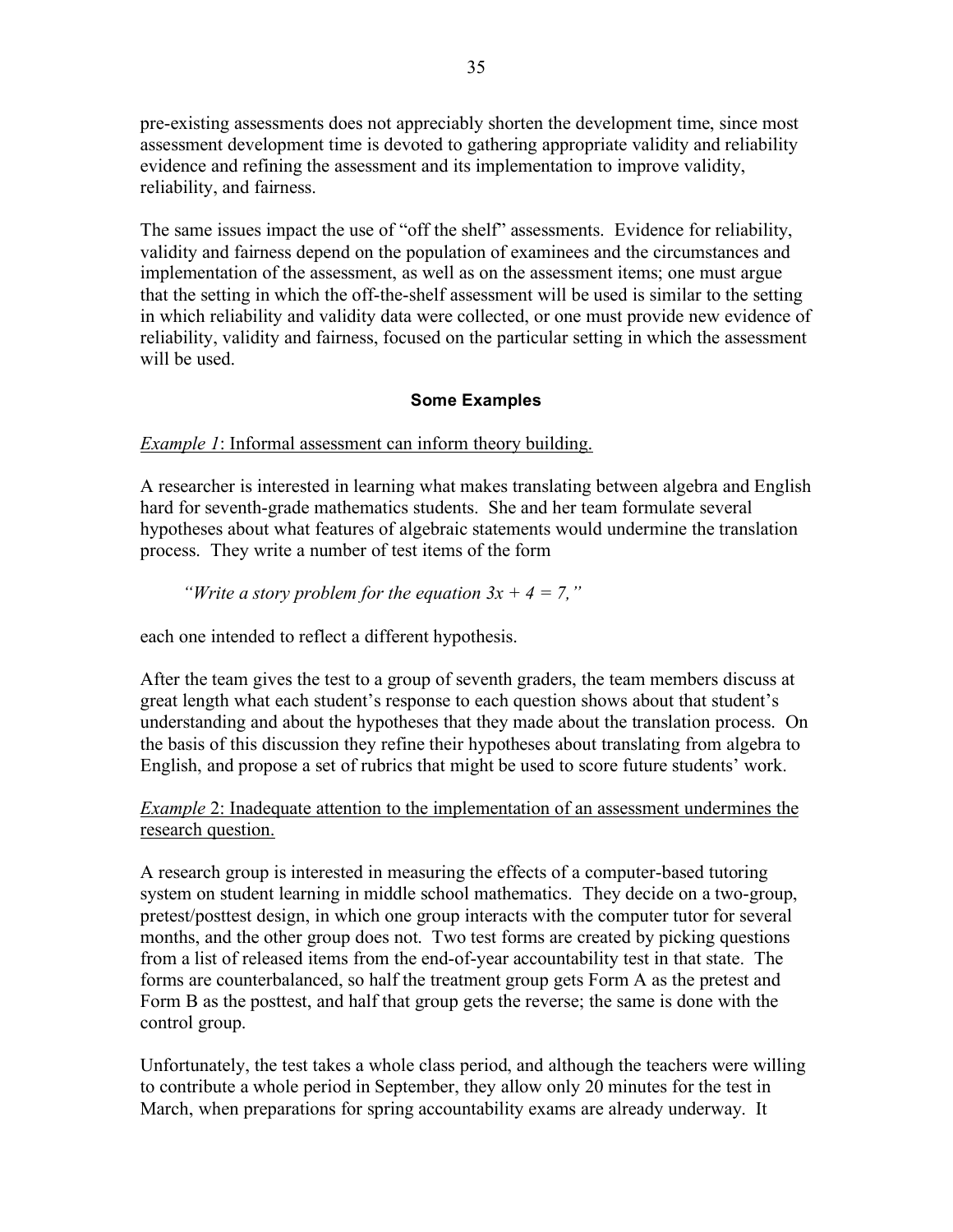appears that test scores mostly went down in both groups, but the variability in the test scores is too large to draw any conclusions from the study.

# *Example* 3: The method of scoring tasks can change the thing being measuring.

Sijtsma and Verweij (1999) present an example of a test of transitive reasoning for thirdgrade children based on current theory about transitive reasoning in schoolchildren and the influence of memory load (fuzzy trace theory) on choosing solution strategies. Test items (tasks) were selected to reflect these theories. It was found that when the test items were scored only as wrong or right only, a variety of solution strategies could lead to "correct answers" on different problems; the test had low scores on measures of internal consistency, for example. On the other hand, when the test items were scored "right" only if the child both gave the correct answer and gave a correct deduction-based reason for her or his answer, then the test was highly unidimensional—a single score indicating "number correct" efficiently summarized each child's performance.

# *Example 4*: The value of a test depends on the context in which it will be used.

Schoenfeld (2006, pp. 22ff.) gives an empirical example of two well-developed, commercially available seventh-grade mathematics assessments that are highly associated: Their correlation is highly significantly different from zero, and they agree on the proficiency of about 70 percent of students who take both. However, the conditional passing rates tell a different story: If a student scored "proficient" on Test A, she or he had a 95 percent probability of scoring "proficient" on Test B. On the other hand, if a student scored "proficient" on Test B, then there is less than a 60 percent chance—little more than a coin flip—of she or he scoring "proficient" on Test A.

Now suppose a researcher is conducting a high-stakes (for the researcher) study of whether a new seventh-grade mathematics curriculum you are developing affects student achievement. Should the researcher use Test A or Test B? The answer depends on the purpose of the research. For example, to validate the intrinsic value of the intervention, the researcher should choose the test whose construct most closely matches the new curriculum. To show that the new curriculum prepares students for end-of-year accountability exams, the researcher should choose the test that is closer to those exams.

#### *Example 5*: Developing a full-blown assessment takes time and effort.

Crosson et al. (2006) describe the development of the Instructional Quality Assessment (IQA) over a several-year period. Many possible uses of the IQA are envisioned but its development was guided by one particular purpose: to evaluate the impact of teacher professional development (PD) on groups of teachers. The IQA is a set of rating scales for classroom observation and evaluation of teacher assignments for students, rooted in a conception of classroom practice called the Principles of Learning (Resnick et al., 2001).

The effort took five years. The first two years were spent refining the performance construct, trying out items and scoring methods one at a time in local classrooms, and so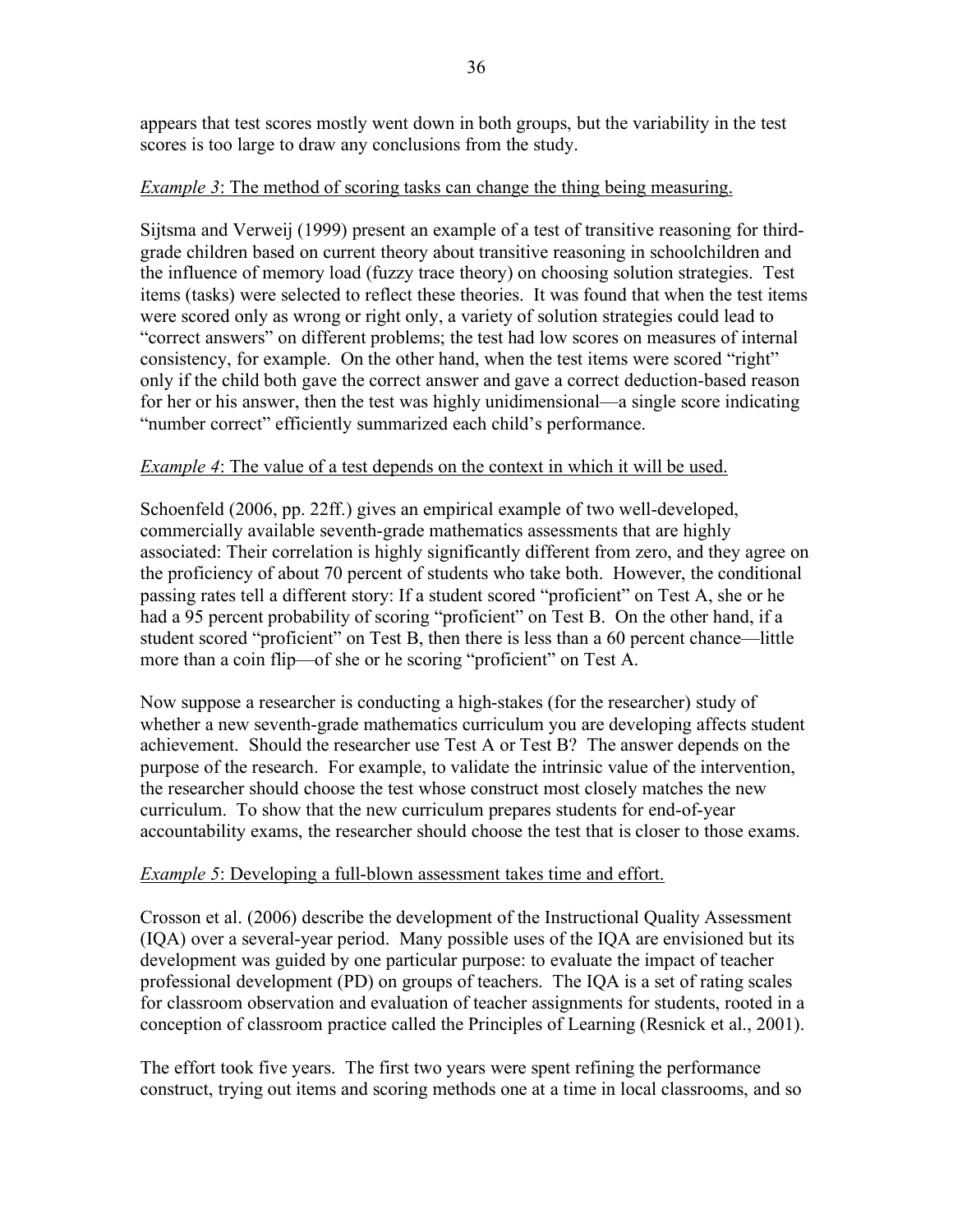on. Then come a first field test that showed real weakness in the scoring rubrics, a second field test in which the IQA was able to distinguish a district that had had PD from one that did not have PD, and a validation study of the IQA in terms of student achievement on a state accountability assessment and from which moderate to high reliability (0.6 to 0.8) was obtained for overall measures.

#### **Unit of Randomization versus Unit of Statistical Analysis in Designed Experiments or Sample Surveys; Group Randomized Designs**

In many scientific studies or experiments, the individual subject is individually randomized to an intervention or treatment. In such studies, the subject is the unit of randomization (or the experimental unit) and, in turn, is the unit of analysis in the statistical analysis of the intervention effect. In the statistical analysis of a randomized trial, the responses of each subject are assumed to be independent of each other (unrelated to each other). In other words, the effect of the intervention on one individual does not influence the effect of the intervention on another individual. Many statistical techniques require the assumption of independence of the units of analysis. It is critical, therefore, to identify the appropriate unit of analysis. When individuals are not or cannot be randomly assigned individually to interventions, an entire group (such as a class or school) may be randomly assigned to receive the intervention; such a randomized design is known as a group randomized trial. The effect of the intervention may be more similar among members of a group who have the same environment and exposure; their responses will be related to each other (correlated, not independent). In this case, the independent unit in the statistical analysis is the group; the sample size is now reduced to the number of groups, rather than the number of individuals.

The unit of analysis must be accounted for in both sample size considerations and the statistical analysis plan. Random and fixed effects should be clearly delineated. Statistical methods assuming independence of observations must employ the appropriate unit of analysis. Also, more recent novel statistical techniques have been developed to account for the clustering (or lack of independence) of observations in a group randomized trial setting such as students in classrooms for which the classroom is randomized to an intervention. Appropriate multivariable modeling techniques such as longitudinal data analysis methods (which account for correlated or repeated measures) must be used. Similarly, nested hierarchical design (students within classrooms within schools) must account for the within-and between-level clustering of intervention effects; hierarchical linear modeling and other advanced multilevel statistical modeling techniques are helpful in the analysis of data from such designs.

#### **Reference and Example**

The following paragraphs portraying alternative sampling schemes are taken directly from the Web site of Gerard E. Dallal of Tufts University (http://www.tufts.edu/~gdallal/units.htm)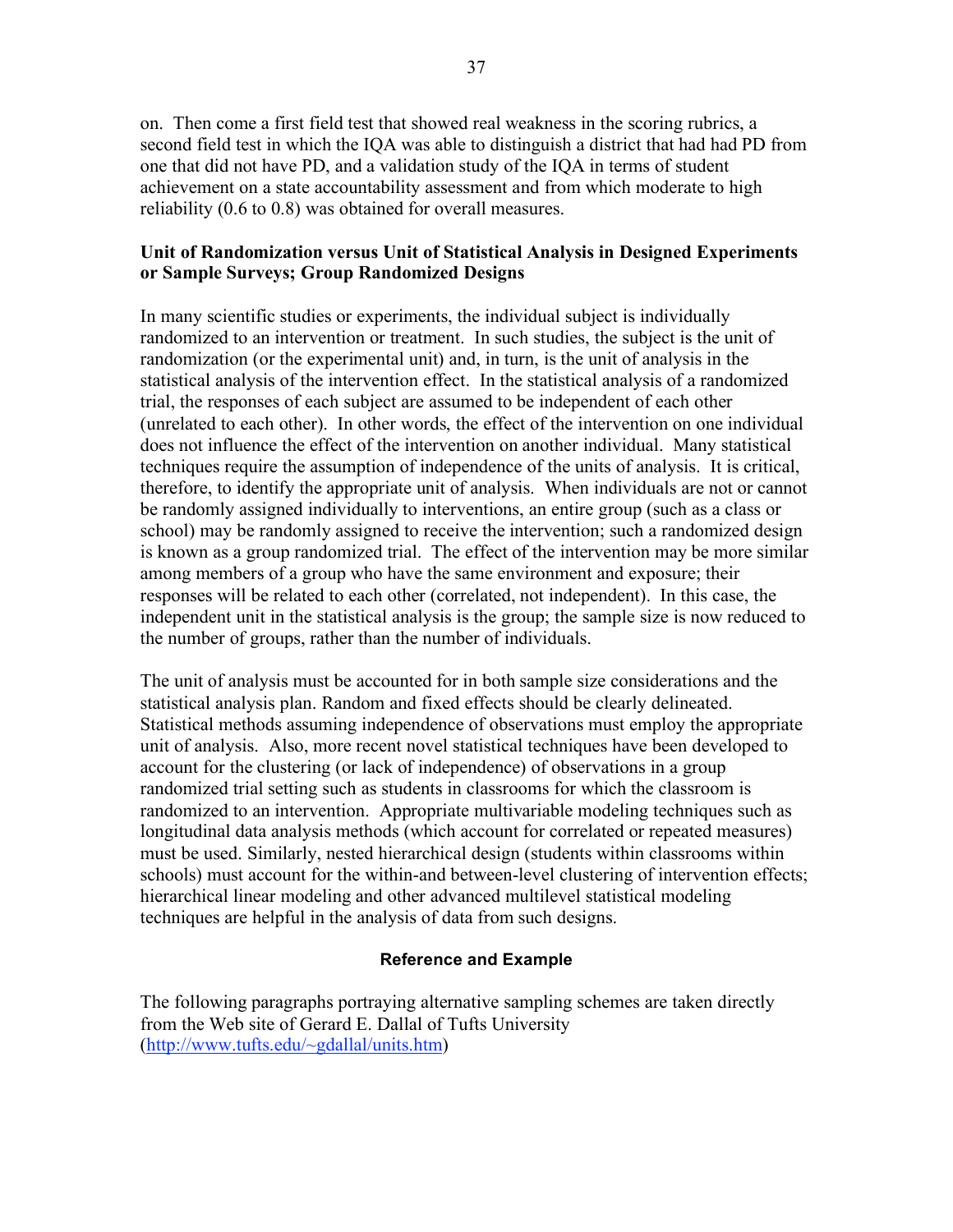Consider a study of 800 tenth-grade high school students receiving one of two treatments, A and B. Experience has shown that two students selected at random from the same class are likely to be more similar than two students selected at random from the entire school who, in turn, are likely to be more similar than two students selected at random from the entire city, who are likely to be more similar than two students selected at random from the entire state, and so on.

Here are three of the many ways to carry out the study in a particular state.

- 1. Take a random sample of 800 tenth-grade students from all school students in the state. Randomize 400 to A and 400 to B.
- 2. Take a random sample of forty tenth-grade classes of 20 students each from the set of all 10th grade classes. Randomize twenty classes to A and twenty classes to B.
- 3. Take a random sample of twenty schools. From each school, randomly select two classes of twenty students each. Randomize the schools into two groups with classes from the same school receiving the same treatment.

Each study involves 800 students—400 receive A and 400 receive B. However, the units of analysis are different. In the first study, the unit of analysis is the individual student. The sample size is 800. In the second study, the unit of analysis is the class. The sample size is forty. In the third study, the unit of analysis is the school. The sample size is twenty.

Most of the time the units of analysis are *the smallest units that are independent of each other* or *the smallest units for which all possible sets are equally likely to be in the sample*. In the examples presented above

…

- 1. A random sample of students is studied. The students are independent of each other, so the student is the unit of analysis.
- 2. Here, students are not independent. Students in the same class are likely to be more similar than students from different classes. Classes *are* independent of each other because we have a simple random sample of them, so class is the unit of analysis.
- 3. Here, neither students nor classes are independent. Classes from the same school are likely to be more similar than classes from different schools. Schools are selected at random, so school is the unit of analysis.

It is important to note that the unit of randomization can be different from the unit of analysis. For example, students might be randomly assigned to classes, but if the intervention is provided at the class level, the class is still the unit of analysis, assuming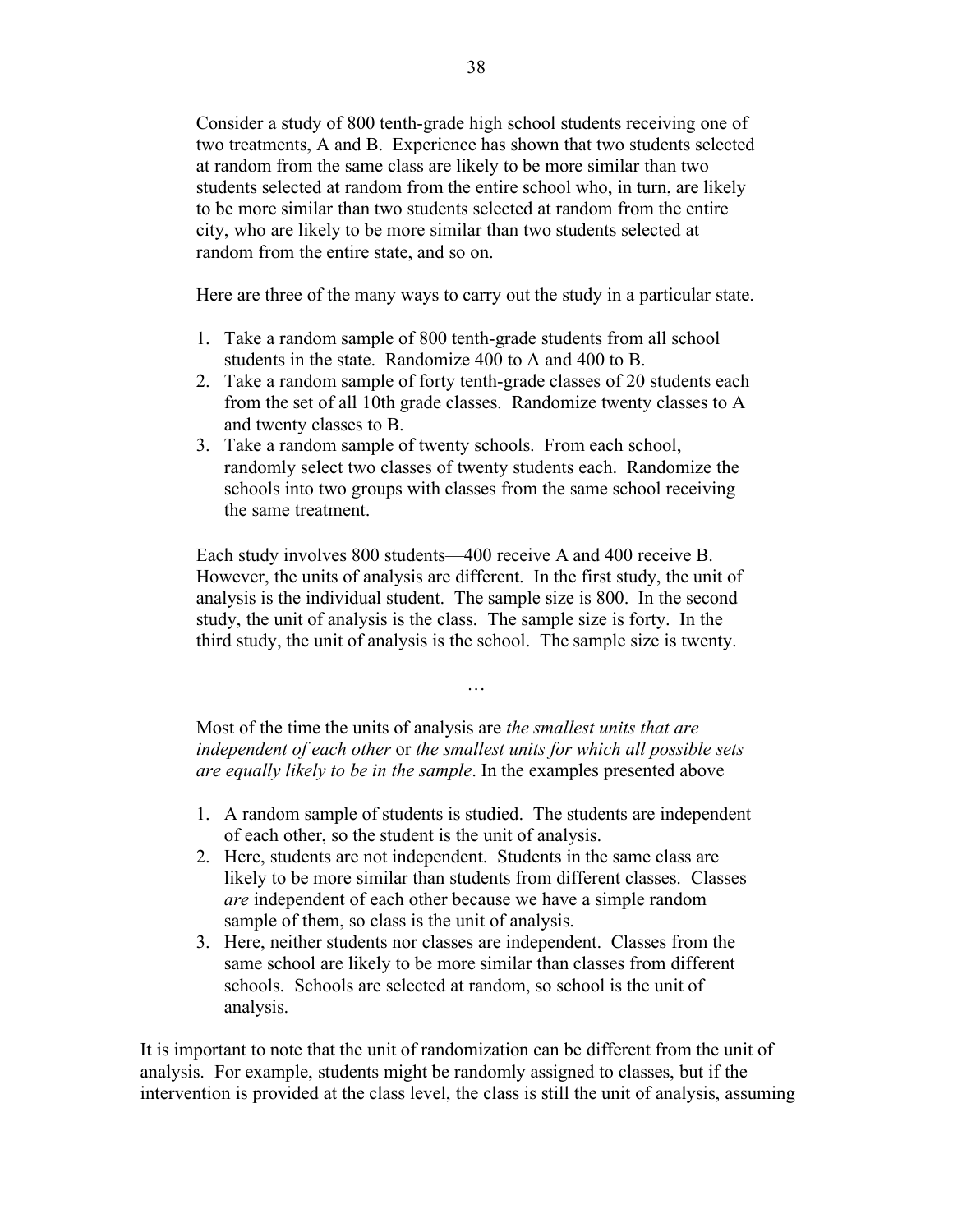that classes have been randomized to treatments. Although not always feasible, the advantage of randomizing students to classes, over using classes set up in other ways, is that systematic student differences may affect the outcome in the latter case, and have to be considered. However, class differences (teacher, group interaction, and the like) make class the unit of analysis in such studies. Raudenbush (1997), among many others, provides sound guidance on the statistical analysis and optimal design for cluster randomized trials.

#### **Experimental versus Observational Research**

The difference between experimental and observational research is crucial in deciding on statistical methodology and acceptable inferences. In experimental studies, some intervention is enacted and the results observed. Ideally, the experimental units (units of randomization), whether individual students, classes, schools, or other, are randomly assigned to one or more experimental treatments, and results are subsequently compared. Randomization establishes a basis for causal inference, ensuring that the results are not biased by factors other than the intervention, although when possible, known relevant factors should be examined to see whether chance differences could be affecting the experimental outcome. If possible and practical, known important relevant factors should be controlled through more elaborate randomization designs, including stratification and clustering in various combinations. If the units are randomly sampled from some wider population, inferences can be extended to that population. Random *sampling* of this kind often is not possible. In that case, random *assignment* to conditions makes the inferences applicable to the units observed; inference then can be based on the distribution of the measured outcome over all possible random assignments within the specified design, from which the chance probability of an outcome as extreme as that found can be calculated. Generalization beyond the units observed then must rely on arguments similar to those needed in observational studies.

In observational research, units are observed without any active intervention. Different conditions are not randomly assigned, so any observed differences may be due to preexisting unit differences, making inference more uncertain. Associations may be demonstrated, but causal implications are not as clear; any observed differences may be due to numerous other factors, some of which are observed and possibly many that are not observed. Design of such studies is crucial; careful consideration should be given to the choice of observed units as well as to the conditions of observation. Research is valuable to the extent that differences among units are examined and alternate causal possibilities are considered in light of all available evidence.

In practice, the distinction between experimental and observational research is not that absolute. Interventions may be carried out without the possibility of randomization, for practical, ethical, institutional, or political reasons, making problems of inference in interventional studies similar to those in observational studies. In such cases, careful consideration must be given to choice of units to make them as comparable as possible. Even well-planned randomized experimental studies may become partly observational because of problems arising in carrying out treatments, such as changes in treatments in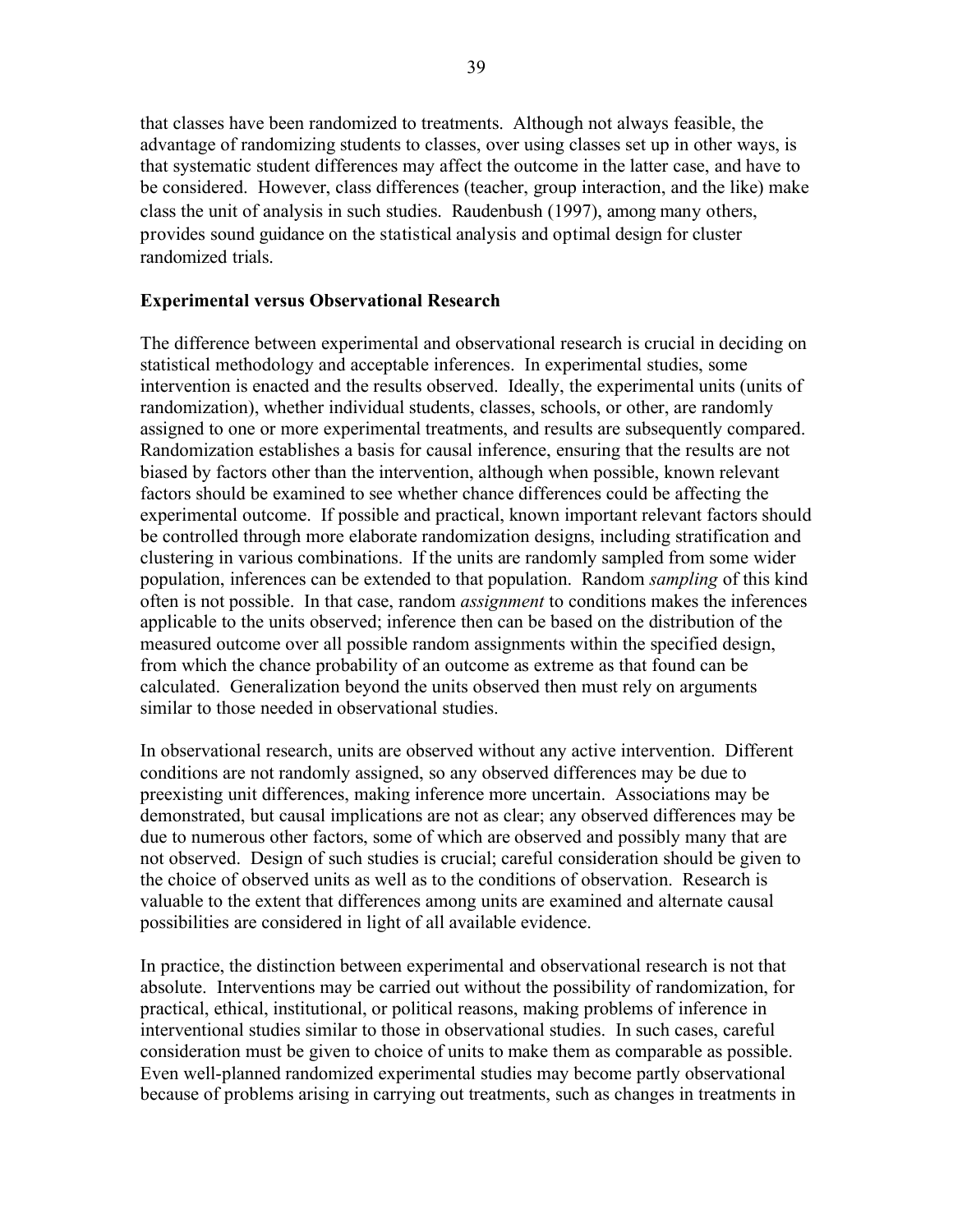response to student reactions, students moving in and out of schools or classes, and units dropping out for various reasons. Furthermore, although causal inference may be made with more confidence in experimental studies than in observational studies, the experimental conditions must be carefully planned and then scrutinized to see whether any differences might really be due to artifacts of the implementation rather than to the intended experimental factors.

The statistical methodology used to analyze experimental and observational studies may often be very similar, but the experimental-observational distinction should be kept in mind in the discussion and in the conclusions. If experimental studies involve either complete or restricted randomization, causal analysis is on firmer ground than in nonrandomized experimental or in observational studies, in which only association should be claimed unless there is strong additional justification. Design issues are different, but equally crucial, in both types of studies. In practice, even studies that are designed with randomization usually involve some observational elements because of problems in implementation, as described above. Furthermore, statistical inference always involves uncertainty due to random fluctuations. Thus, causal conclusions, even in randomized studies, should be drawn with caution. In both experimental and observational studies, other issues as well as those of primary importance are often examined, such as additional outcome variables and the relation between outcome variables and demographic differences among units. Although such activities are useful in suggesting further research, strong conclusions based on extensive "data mining" should be avoided.

#### **Pre-Post Scores (Gain Scores)**

Serious questions about the statistical use of gain scores (difference scores) have been noted for almost a quarter of a century, starting in the early 1960s. As can be seen in Miller and Kane (2001), Nunnally (1975), and Willett (1989), there have been charges and counter charges about validity, bias, and other attributes by many esteemed scholars. As noted by Pike (2004)

In their tribute to Fredric Lord, Holland and Rubin (1983) noted that the basis for Lord's Paradox is that an analysis of difference scores and an analysis of covariance are designed to answer different questions. An analysis of difference scores answers the question about whether students changed from the pretest to the posttest, whereas an analysis of covariance answers the question of whether students who have the same pretest scores will have different posttest scores. These are not the same questions and it is unrealistic to expect them to provide the same answers. (p. 352)

The use of gain scores is a controversial issue, but it is important that it be brought to the surface in a discussion directed toward good statistical practice in mathematics education research. Before formulating a key question, it should be pointed out that nearly all these "battles" are found in education journals. There is little on this issue in the statistics textbooks or in the statistics research journals. The one exception is the third volume of Milliken and Johnson (2001), a book by two very well known statisticians who have written extensively on analyzing messy data. They point out what they perceive to be a potential flaw in the use of gain scores. In recent years the use of gain scores has played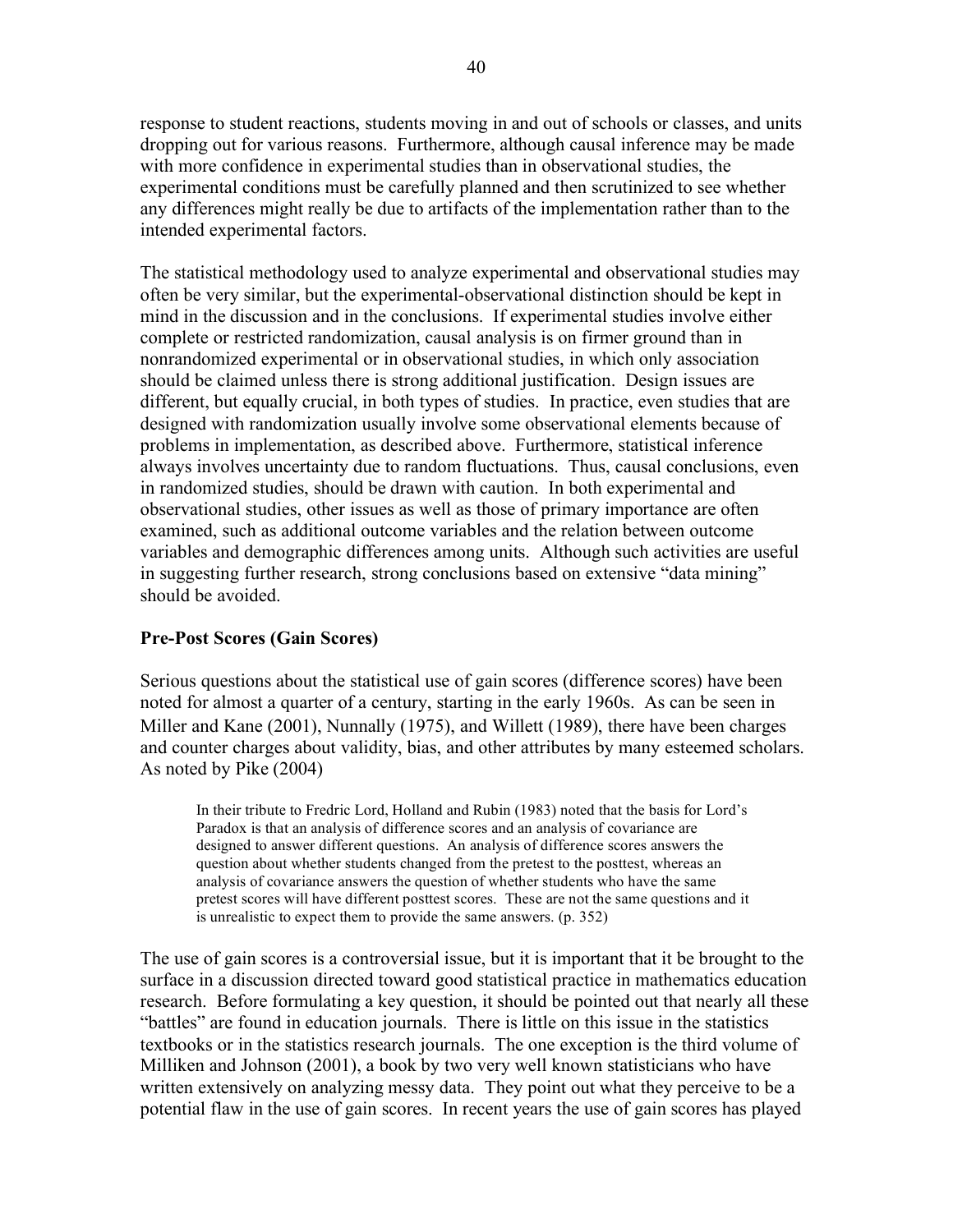a large part of the high stakes assessment sweeping the country. For example, the lead article in a special issue of *Journal of Educational and Behavioral Statistics,* Vol. 29, 2004, has a most complex model with the dependent variable being a simple gain score.

Education researchers often define gain scores as  $X_2 - X_1$ , where these are scores on measures given at time 2 and time 1, respectively, but in physics education and some other fields, the phrase *gain score* means  $(X_2 - X_1)/(\text{max score} - X_1)$ . Under the first definition, it is important to be careful in using the scores and to recognize that the higher the original score, the smaller the gain is likely to be. Also, bear in mind, as indicated in the quote above, that treating differences as the objective measure can give quite different results as compared to treating  $X_1$  as a covariate.

A key question of interest, then, is, "Can the statistical analysis, whether simple or complex, of gain scores as differences be considered legitimate if the predicted values at time 2 are clearly out of line with observed responses at time 1?" The position taken by Milliken & Johnson is that if the predicted values from a least squares (LS) prediction differ from that of the gain score (GS) analysis, then the gain score analysis is suspect. In order to demonstrate the issues raised by Milliken  $\&$  Johnson, two hypothetical datasets will be considered.

#### **Dataset 1**

In this hypothetical dataset a pre-test was given to 8 students followed by an intervention and then a post-test. Analyzing this as a GS (or paired comparison) yields an estimated mean difference (SEM) of 8.12 points (17.8),  $t = 0.456$ ,  $p = 0.66$ . One might conclude that the intervention had no statistically significant effect ( $p > .05$ ), which suggests no differences in the post- and pre- scores. Clearly, this is not supported by the data, as seen in the plot below of pre-test score on the x-axis versus post-test score on the y-axis. Here, the intervention helped the poor students and hurt the better students. The predicted values from the underlying model are not in agreement with what was observed.

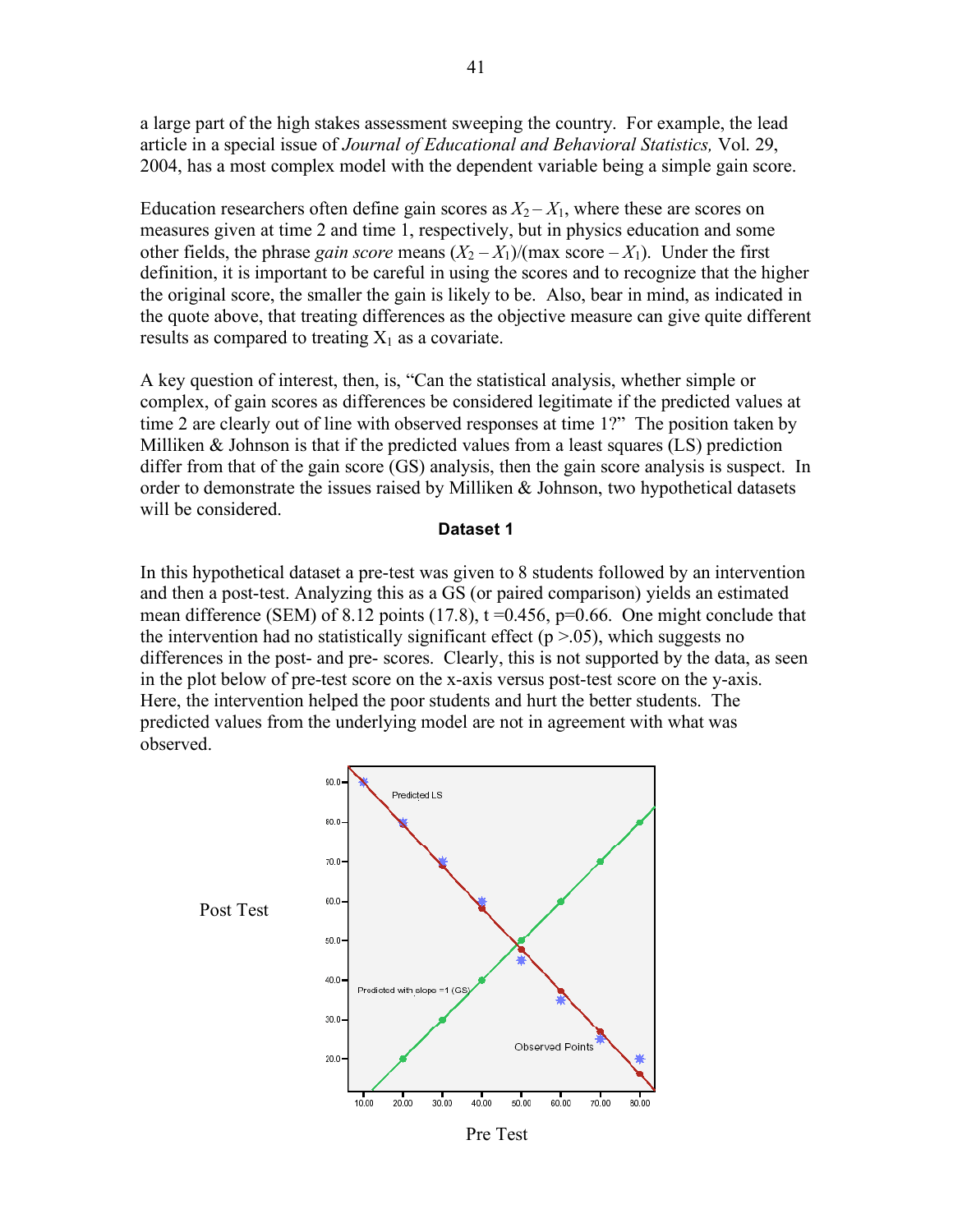#### **Dataset 2**

In this hypothetical dataset a pre-test was given to 8 students followed by an intervention and then a post-test. Analyzing this as a GS (or paired comparison) yields an estimated mean difference (SEM) of 30.00 points  $(9.63)$ ,  $t = 3.11$ ,  $p = 0.017$ ). Here, one might conclude that the intervention has a statistically significant effect ( $p < .05$ ) and thus one would estimate that the post-test score is, on average, 30 points greater than the pre-test score. Clearly, this is not supported by the data, as seen in the plot below of pre-test score on the x-axis versus post-test score on the y-axis. Although the intervention helped each student, the relationship is not linear. Again, the predicted values from the model do not agree with what was observed.



The use of gain scores is standard in the analysis of evaluation data. But the analysis of gain scores may lead to faulty conclusions unless the regression of the post-test score on the pre-test score is linear with slope nearly equal to unity. For a particular study, whether the use of gain scores is appropriate should be critically assessed through visual exploration of the data and use of alternative statistical methods and models for repeated measures.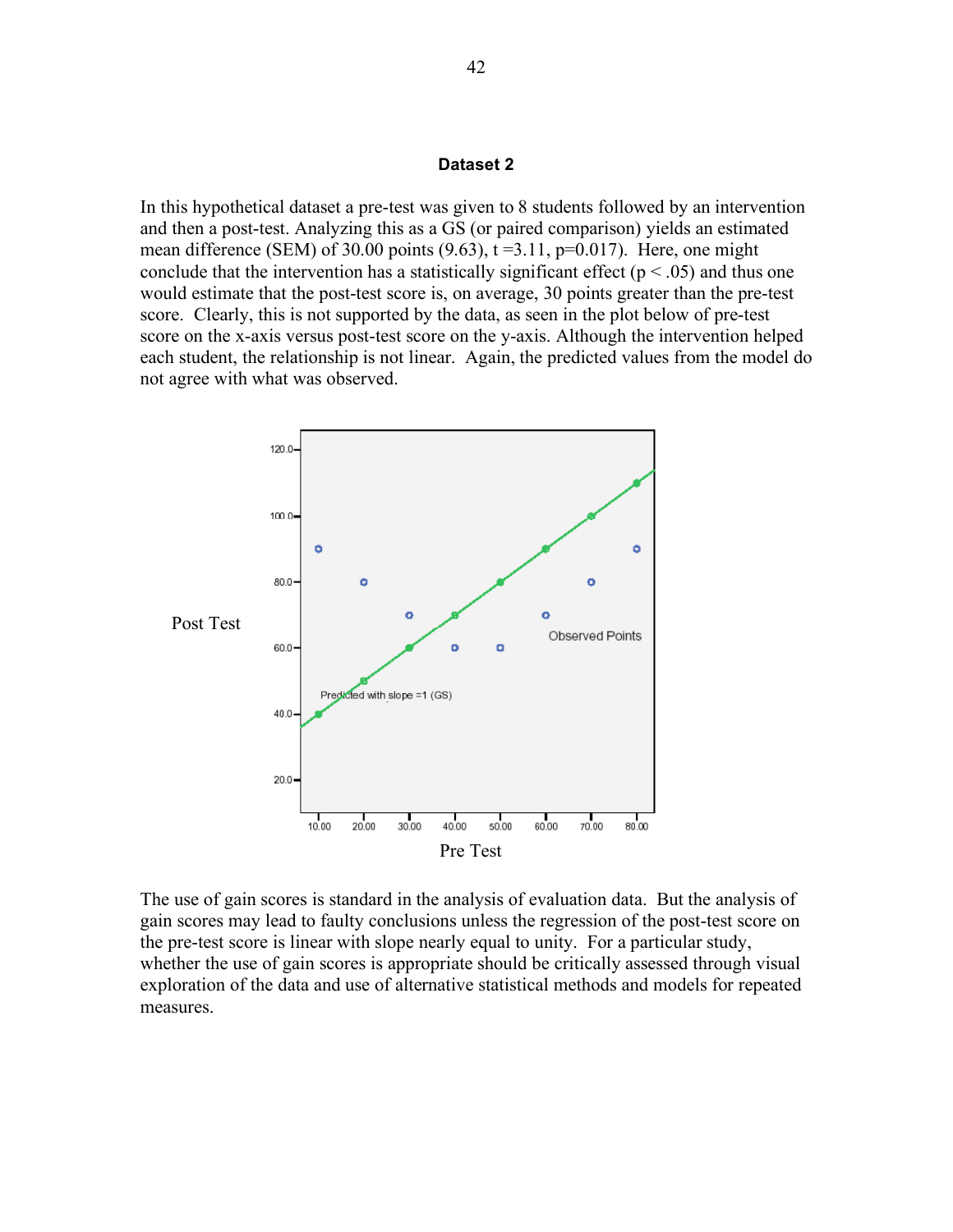# **Appendix C**

# **COMMENTS ON CRITICAL AREAS FOR COOPERATION BETWEEN STATISTICS AND MATHEMATICS EDUCATION RESEARCH**

During the series of workshops that gave form and substance to this document, other issues concerning sound research in education emerged. Much of that discussion has been distilled into the four areas discussed below. These comments are intended to add both breadth and depth to the guidelines presented earlier in the report.

#### **Qualitative Versus Quantitative Research**

Although mathematics education has a rich history of quantitative research, qualitative research has tended to dominate the scene for the past few decades. In some cases the qualitative study could have been a quantitative one or could have had a quantitative aspect, but students and faculty appeared to shy away from quantitative experimental designs and application of statistical methodology. For example, in a recent study of how teachers define and carry out mathematics in context, using applications and modeling, a doctoral student chose to observe and interview six "exemplary" teachers. Although the study could have been supplemented with a survey of a relatively large sample of teachers, the reasons for not doing so—whether the student lacked easy access to a large sample, may not have trusted or valued the data that a survey might provide, or may not have known how to create a good survey instrument—are not clear.

There may have been good reasons for mathematics education researchers to move away from almost total reliance upon quantitative methods toward qualitative ones, but a middle ground would be more appropriate. In fact, good quantitative studies generally require a qualitative rationale. Mathematics education researchers, however, need to be well versed in both quantitative and qualitative methods—a tall order to be sure, given the almost bewildering number of quantitative and qualitative courses on offer. Yet, the alternative is unacceptable. Without a solid grounding in a variety of methods, dissertations in mathematics education will be replete with bad methodscomparison studies and bad case studies.

Even the secondary analyses of existing data relevant to mathematics education appear reduced. For example, the AERA Grants Program (http://www.aera.net/grantsprogram/) provides funding for secondary analyses of data sets sponsored by National Center for Education Statistics and the NSF. Several of these data sets contain data from studies that address the teaching and learning of mathematics (TIMSS, NAEP, PISA, etc.); in recent years the program has received many applications from educational sociologists and economists but few from researchers in mathematics education.

The importance of measurement in mathematics education research must be stressed. As mathematics education researchers see the need for improved analytical tools, the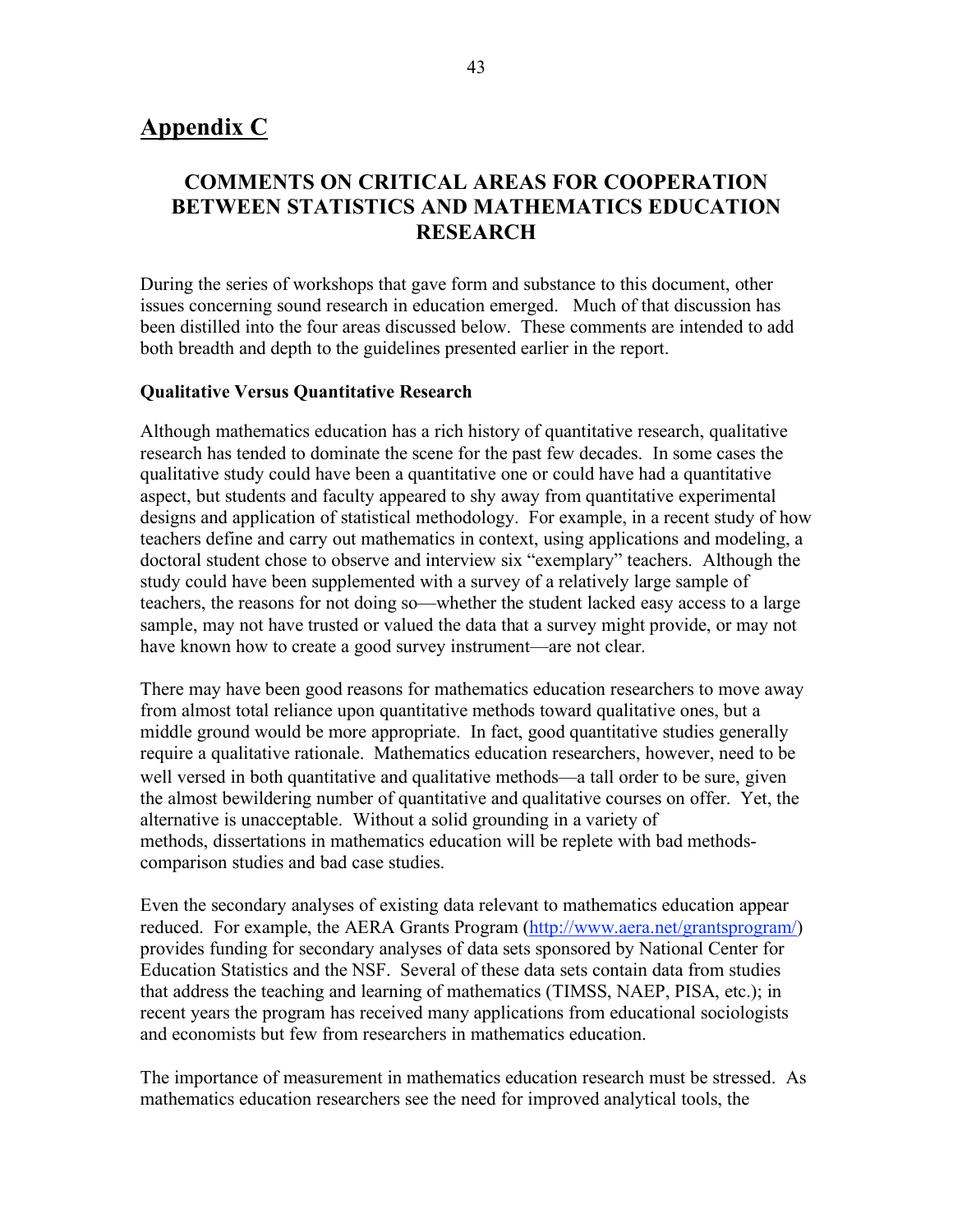opportunities for statistical research in education open up. It must be recognized that research in mathematics education also requires investigators who are strongly connected to psychology and statistics: mathematics education researchers, psychometricians, and statisticians are all needed. The separation between qualitative and quantitative research presents an opportunity for mathematics education researchers and statisticians to come together to explain and demonstrate how both kinds of research are necessary and can work together in a research program that is built around the cycle presented in the RAND report. Mixed methods require teams of people working together. These points are elaborated on below.

# **Educating Graduate Students and Keeping Mathematics Education Faculty Current in Education Research**

As suggested in the previous section, many graduate students in education, including mathematics education, avoid taking courses in research design, research methods, and statistics. There is, however, a need for courses in education research design and modern statistical methodologies if the quality of education research is to meet the requirements that government policies and societal expectations are placing upon it. Doctoral programs in mathematics education have great variability, but every program should contain an emphasis on modern research methodologies, as well as an overview of the current state of research in mathematics education. Collaboration with statisticians is encouraged in order to build this emphasis.

Today, education statistics is conducted largely at institutions like the Educational Testing Service, the American College Testing program, and the RAND Corporation, rather than at universities. The current emphasis on evidence-based educational programs and materials suggests that the time is right to build stronger emphases on education statistics in colleges and universities, and to do so in a way that builds a solid infrastructure for long-term development. We hope that education departments and statistics departments, among others, can join forces in these efforts. The field of biostatistics may be taken as a comparative example. Biostatistics grew during the last half of the twentieth century because

- Evidence-based medicine became the norm (with increased government funding and an information explosion).
- Pharmaceutical firms increased high-quality research and development, with Food and Drug Adminitration approval becoming part of the process.
- National Institutes of Health training grants became available to train biostatisticians.

Perhaps a similar growth model should be promoted for education.

# **Statistics Practices and Methodologies**

#### **Intervention Studies**

Statisticians can help education researchers with the central problems of design research. Mathematics and science education are design sciences whose goal is to try to create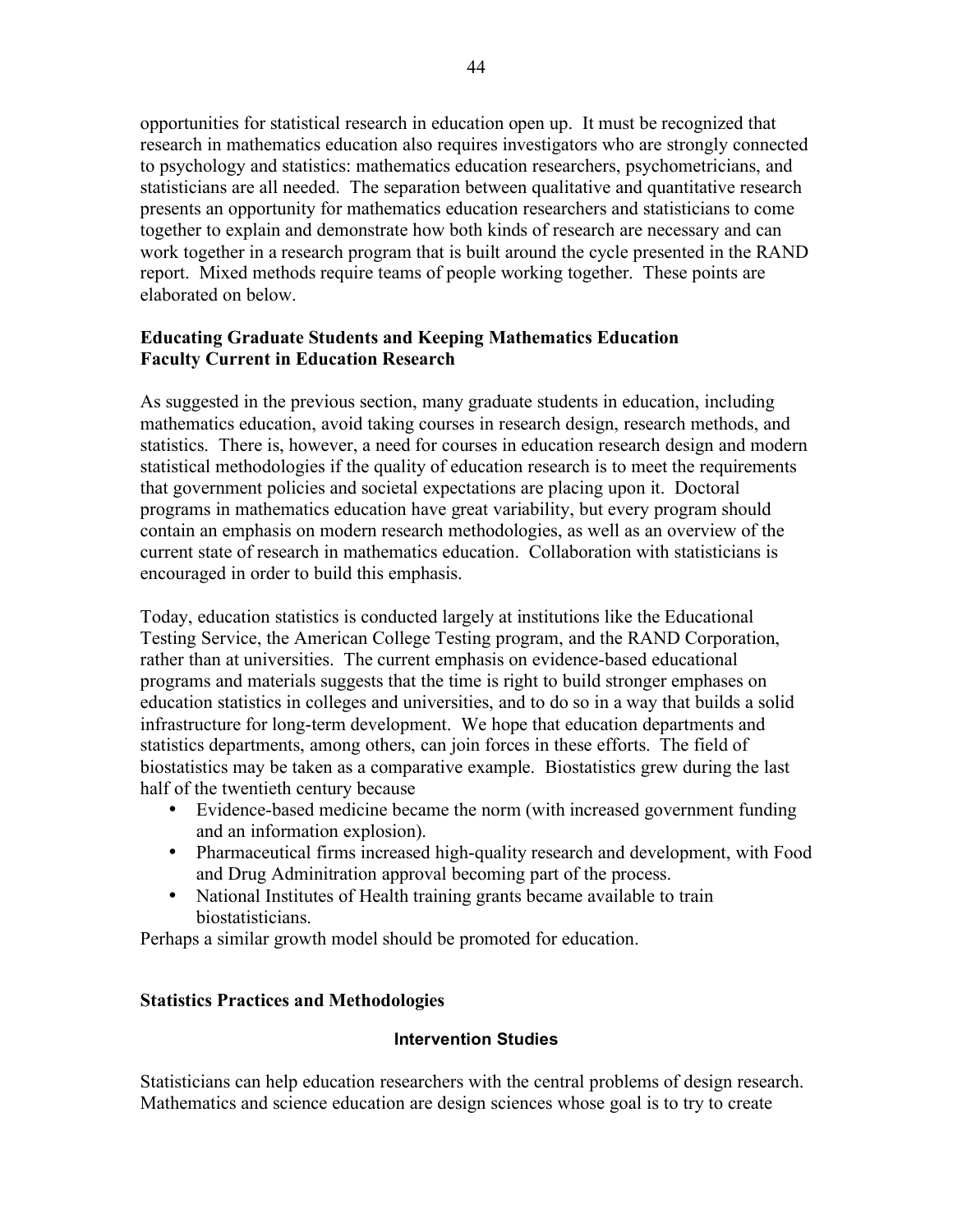(design) and study attitudes, attributes, or outcomes. For example, multiplicative reasoning in algebra is greatly underplayed in U.S. schools but quite prominent in many other countries. How do mathematics educators create a role and place for multiplicative reasoning in U.S. schools? Researchers must understand what has been created and the constraints under which it was created in order to understand the limits of generalizability. In the process, they learn things about students that are not reported in the literature. Design studies can seldom be simple comparative experiments because the researcher is trying to discover whether something is there (in student reasoning, for example) that was not there before the intervention. Researchers must understand the space of possibilities—they make decisions, but what if they had made different decisions? To implement a program on a larger scale, one must systematically consider the conditions under which it will be implemented (institutional structures and practices, for example).

Definitions and problems of measurement are not easy and not trivial. The central problems of comparative research on curriculum and instruction can be described as follows:

- What are the treatments? This is a complex question because of varying perspectives and implementation issues (e.g., the intended, the implemented, or the achieved treatment).
- What is the context of the research? What are the characteristics of the population to be studied?
- What are the measures? Are they valid? Are they reliable? Are they fair?
- What is the effect? That depends on the measure. Is it important? Is it valid for both treatment and control? It also depends on the audience for the curriculum. A curriculum may put low achievers at a disadvantage; students may have very different experiences depending on their background and culture.
- What are the external influences on the study? Political activity, for example, affects both teachers and students.
- What is the larger context? The researcher must consider what is happening in other countries; for example, "rigorous testing" in the United States may not be very rigorous in comparison with educational testing in other venues.

Research needs to address key cognitive gatekeepers, such as multiplicative reasoning, with robust studies that will lead to the development of interventions to solve the problem and learn about student cognition. Such research will require multiple iterations because there may be many different approaches that work differently with different students, so that the interventions need to approach an idea in different ways. And students need time to grasp new concepts. Medical research is cumulative and minimizes patient harm stage by stage. In education, researchers often jump from the early stages of basic research to implementation. Few educational fields replicate studies, resulting in a lack of information in journals on many key problems and issues.

Today's emphasis is on randomized controlled trials as the gold standard for scientific evidence. As important and useful as such trials might be, they are neither necessary nor sufficient scientifically to cover the breadth and depth of research required in education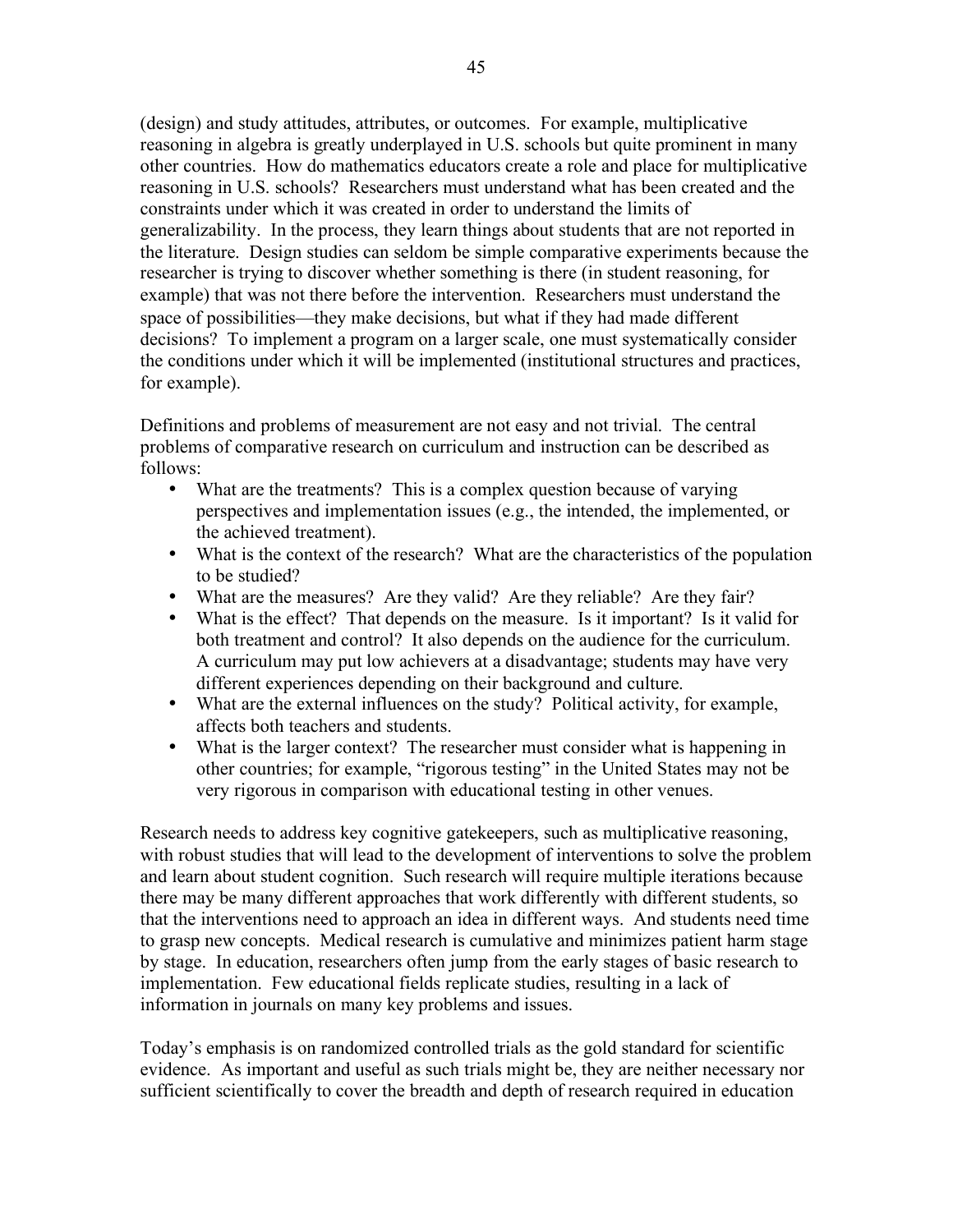in general, or in mathematics education in particular. The standards of the What Works Clearinghouse tend to be much too strict as a general rule and care must be taken to avoid a plethora of randomized trials studying only what is easiest to measure.

# **Longitudinal Studies**

Improvement of almost any significant aspect of education is a long-term process and, as such, requires greater attention to longitudinal studies. Longitudinal studies look at causal relationships and systematic changes over time. Here are two good examples from education research:

- A doctoral student (Mayer, 1998) was able to show that teachers employing methods recommended by the National Association of Teachers of Mathematics produced higher growth rates in algebra achievement by eighth- and ninth-grade students in a large county district. Although the study did not employ randomization, control measures were used.
- Another doctoral student (Ma, 1999) performed survival analysis with existing data on courses taken by students during high school, finding that prior achievement was most influential in the earlier grades, but prior attitude was most influential in the later grades.

An examination of the literature reveals a great increase in longitudinal research over the past twenty years in the fields of health, education, and business. Increasingly, there is a great need to educate researchers and potential researchers about the development and correct application of modern statistical methods for analyzing longitudinal data. Some advantages of modern methods are their flexibility, their ability to identify temporal patterns, and their ability to accommodate predictors that change over time and whose effects vary over time. Statisticians and education researchers working together can help the field frame the questions to collect appropriate data so that these methods can be used effectively.

# **Causal Inference and Hierarchical Modeling**

Policy makers want to know "what if" before spending money, but the answers to such questions require expensive large-scale studies that may not be feasible. The information obtained per dollar invested can be maximized by careful choices of design and methods of analysis, with special emphasis on modern techniques of hierarchical modeling.

There are similarities and differences between research on the impact of instructional regimes and medical clinical trials. In medicine, policy research is not done without knowing about the effects of surgeries, drugs, and other treatments. The key stable unit treatment value assumption (SUTVA)—the treatment is not dependent on the person administering it or on the other recipients of it—often holds true in medicine but not in education. SUTVA assumes, for example, that the impact of a drug does not depend on the physician (otherwise, one would have to randomly assign physicians).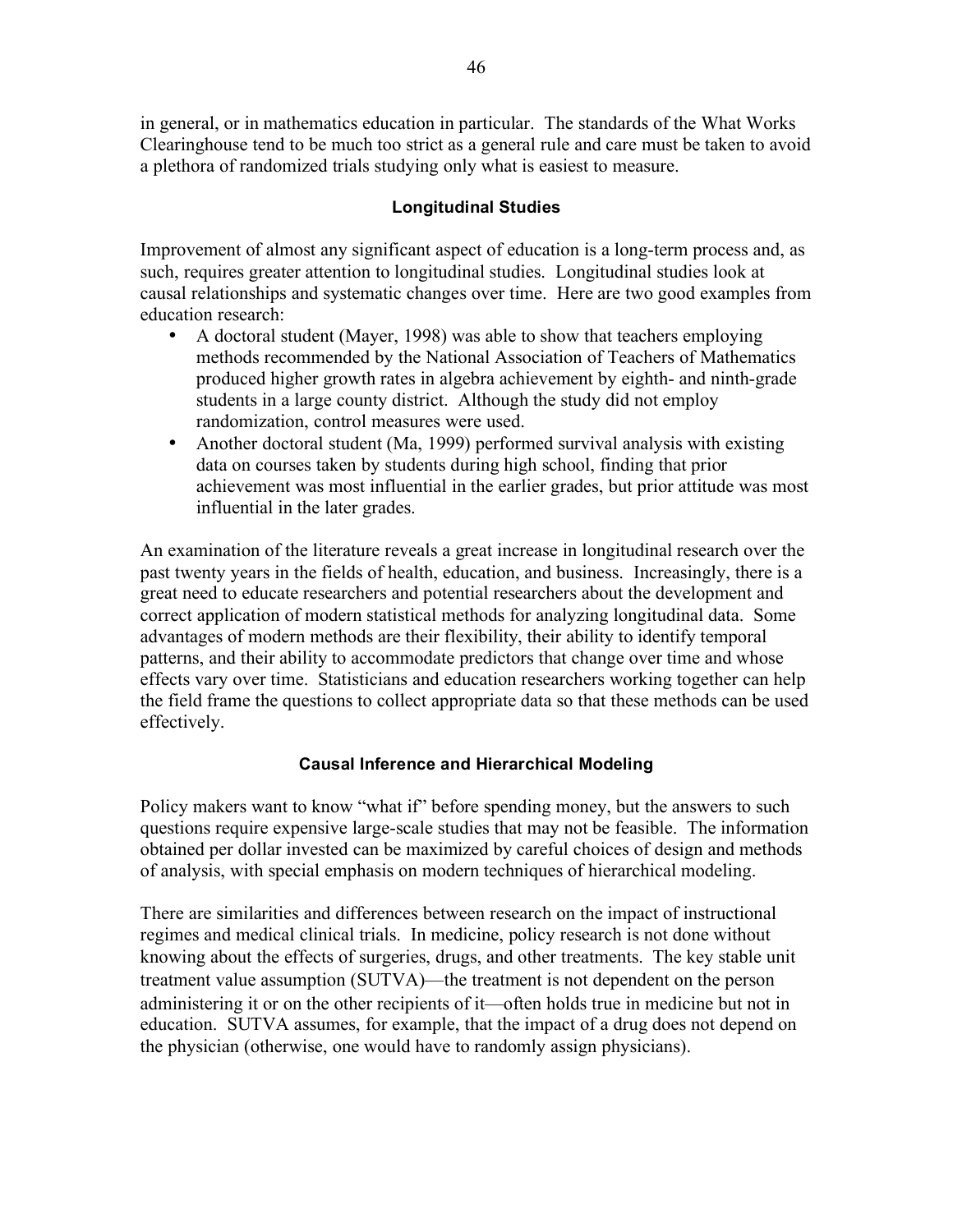In education research, the "resources as cause" model, begun twenty years ago, is a poor model because resources are used in such varying and complex ways. The "instruction as cause" model is more like that used in medicine. One first studies the effects of an instructional regime on student outcomes in ideal situations (expensive). Then, one makes the regime more cost effective and studies it in realistic situations. (A regime is a set of rules for a coherent approach to teaching, but not too fine-grained.) A regime can be assigned randomly at a variety of levels, but group assignment (school, classroom) is necessary in educational settings because the teacher does affect the outcome measures and must be randomly assigned. Hierarchical models are an appropriate tool for studying such group-randomized designs.

In summary:

- Understanding the causal effects of instructional regimes is central to applied research in education.
- The standard simplifying assumptions in clinical trials (SUTVA) do not apply.
- Group-randomized experiments are the norm.
- Problems of scale and cost must be considered.
- Alternative designs (e.g., use of blocking, covariates) must be found for increasing precision.
- Models for the learning from instruction must be developed to get at the effects of the instruction received.
- Multiyear studies are a challenge but are essential.
- There is enough work here for a new brigade of educational statisticians!

ASA could provide a great service by supporting the development and dissemination of statistical methods appropriate to education research.

# **Synthesis of Research Results**

Over the years, education research has consisted of many relatively small studies by investigators somewhat disconnected from one another. Thus, the synthesis of research results (meta-analysis) is a key component of the effective use of research results. A good example of meta-analysis is the Teacher Qualifications and the Quality of Teaching (TQ-QT) project, by researchers at Florida State University and Michigan State University, which is synthesizing studies of teacher qualifications and teaching quality. The project is examining more than 450 studies, both qualitative and quantitative, at the K–12 level (including studies using data from the National Educational Longitudinal Study). (See http://www.msu.edu/user/mkennedy/TQQT/ for further details.)

Many statistical issues arise in this project, including questions regarding how to represent complex study results, the mutual dependence of multiple outcomes per study and multiple reports on large samples, and methods for synthesizing slopes and other indices. Related issues involve how to handle alternative certification programs (they include older students but studies do not control for age, and programs vary by state) and how to deal with subject-matter knowledge that is measured in many ways. Some commercially available tests bought by schools to select teachers appear to be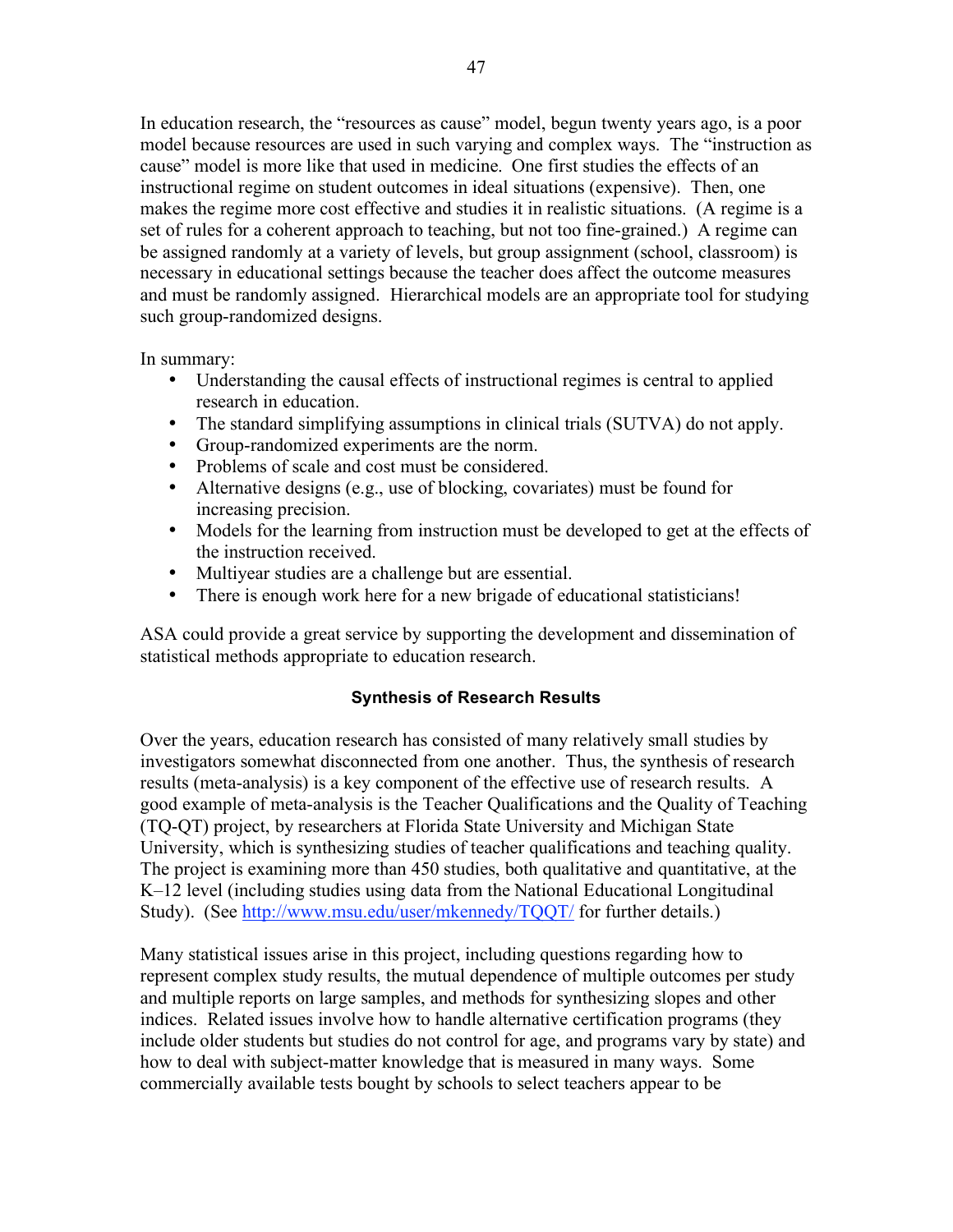instruments that can be faked, with significant range restriction problems that are not documented.

In general, many studies were poorly designed studies of convenience that did not control for potential confounders. The research did not always accumulate or build on other research; many studies were dissertations that did not seem to capitalize on prior work. Although such problems in combining information exist, meta-analysis is useful in identifying the gaps in research.

# **Building Partnerships and Collaboratives**

Many of the issues discussed earlier in this report highlight a strong need for partnerships among the research team, the schools or school districts in which intervention research may be done, and the teachers who are the cooperating practitioners. The most successful research projects appear to be those that spend time developing partnerships and good relationships with the schools and districts they study. It also appears that a great variety of scientific and education skills need to be present in the research teams so that they are truly multidisciplinary. Education research needs to accumulate knowledge by organizing research teams into collaboratives, much as is done in medical research. Much work needs to be done to develop cooperative research in education at the levels of individual researchers, research teams, and collaboratives. (See, for example, Burkhardt & Schoenfeld, 2003)

The barriers to collaboration in research begin at the university level, where departmental structures do not naturally foster such collaboration. In many schools and colleges of education, moreover, a focused, coherent research agenda is needed to cultivate collaboration. Other settings for graduate programs may serve as examples. In some of the social and physical sciences and in medicine, a graduate student is often part of a large research group and can carve off one small piece of a larger study that might be multi-institutional. Collaborative groups allow teams of researchers to build small, focused designs and then collaborate across diverse settings for purposes of randomization and generalizability.

In statistics education research, a collaborative among a number of university departments is in the formative stages. The Consortium for Advancing Undergraduate Statistics Education (CAUSE) has a research component that has already put together a large literature base, lists of people working in the field, and information on conferences that have a statistics education research component. (See www.causeweb.org/.) One important part of the literature base is the relatively new *Statistics Education Research Journal* published by the education section of the International Statistics Institute.

Basic to the notion of accumulating a body of knowledge is data sharing. Researchers need to make data (or portions of the data) available so that others can reanalyze it. Ways must be found to encourage and facilitate this practice. In some disciplines (economics, for example), certain journals require that accepted papers be accompanied by the data, for print or posting on a Web site. Perhaps this practice should be adopted by research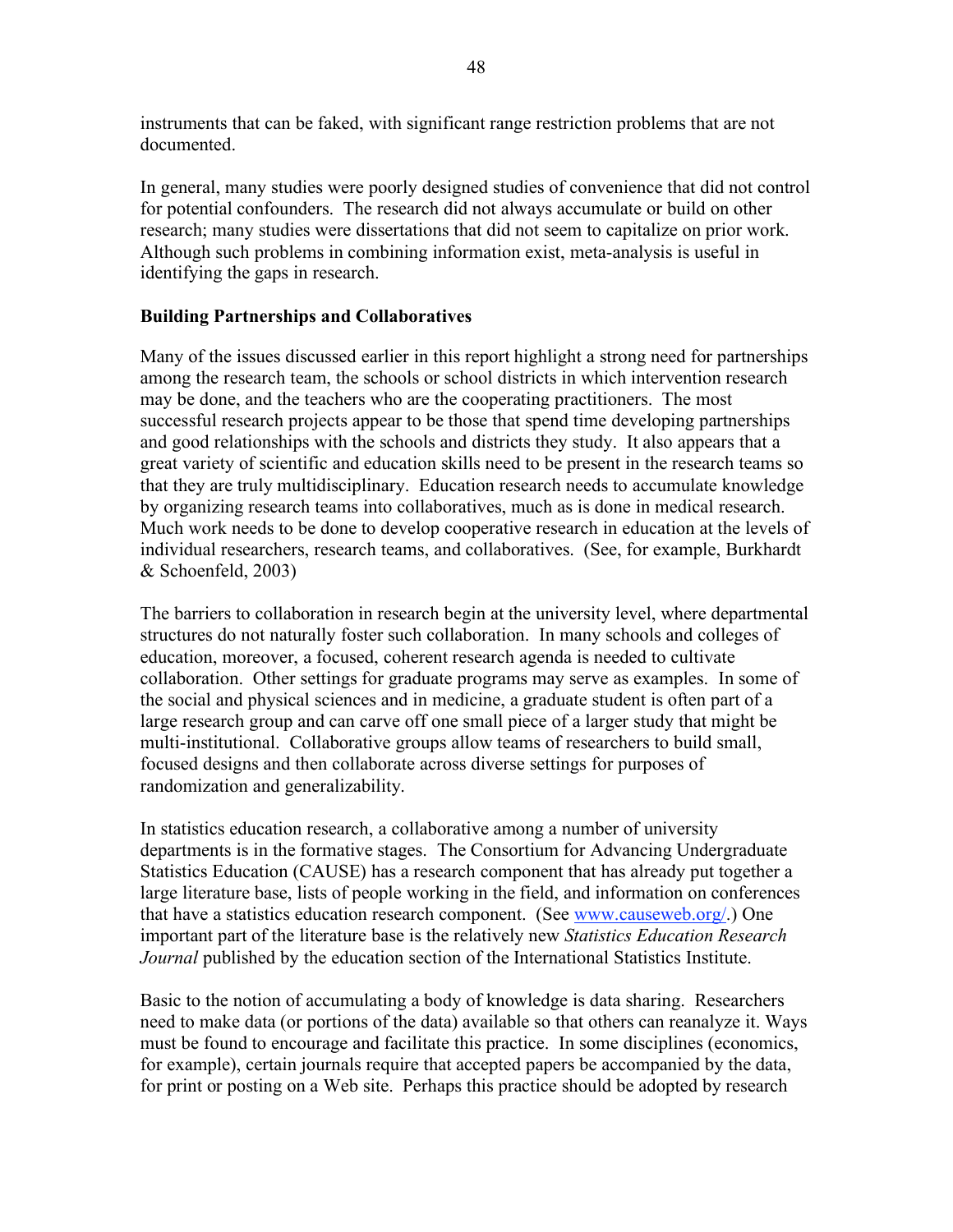journals in mathematics education. Paramount to publication and sharing of data are the guidelines for reporting and evaluating that research espoused by this report.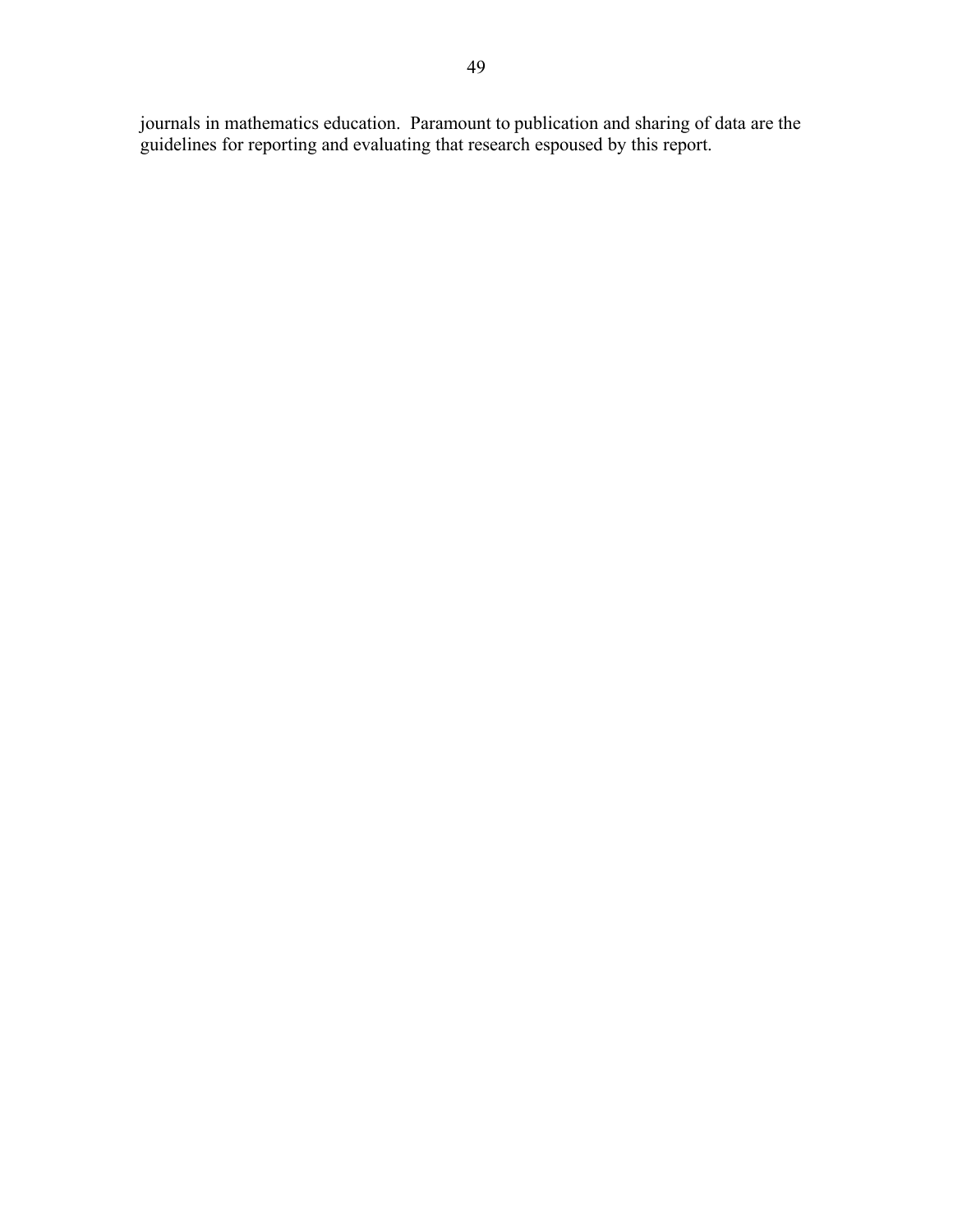#### **REFERENCES**

- American Educational Research Association, American Psychological Association, & National Council on Measurement in Education. (1999). *Standards for educational and psychological testing.* Washington, DC: American Educational Research Association.
- Altman, D.G. (2002). Poor-quality medical research: What can journals do? *Journal of the American Medical Association, 287,* 2765–67.
- Balfanz, R. B., MacIver, D. J., & Byrnes, V. (2006). The implementation and impact of evidence-based mathematics reforms in high-poverty middle schools: A multisite, multi-year study. *Journal for Research in Mathematics Education, 37,* 33– 64.
- Brookhart, S. M., & Nitko, A. J. (2006). *Educational assessment of students* (5th ed.). Upper Saddle River, NJ: Prentice Hall.
- Burkhardt, H., & Schoenfeld, A. H. (2003). Improving educational research: toward a more useful, more influential, and better funded enterprise. *Educational Researcher 32(9), 3-14.*
- Carpenter, T. P., Levi, L., Franke, M. L., & Zeringue, J. K. (2005). Algebra in elementary school: Developing relational thinking. *Zentralblatt für Didaktik der Mathematik, 37*(1), 53–59.
- Crosson, A. C., Boston, M., Levison, A, Matsumura, L. C., Resnick, L. B., Wolf, M. K., & Junker, B. W. (2006). *Beyond summative evaluation: The instructional quality assessment as a professional development tool* (CSE Report 691). Los Angeles: University of California at Los Angeles, National Center for Research on Evaluation, Standards and Student Testing (CRESST). Available from the CRESST Web site, http://www.cse.ucla.edu
- Enders, F. B., & Diener-West, M. (2006). Methods of learning in statistical education: A randomized trial of public health graduate students. *Statistics Education Research Journal, 5*(1), 5–19.
- Holland, P. W., & Rubin, D. B. (1983). On Lord's Paradox. In H. Wainer & S. Messick (Eds.), *Principles of modern psychological measurement: A festschrift for Frederic M. Lord* (pp. 3–26). Hillsdale, NJ: Erlbaum.
- Konold, C., & Higgins, T. L. (2003). Reasoning about data. In J. Kilpatrick, W. G. Martin, & D. Schifter (Eds.), *A research companion to principles and standards for school mathematics* (pp. 193–215). Reston, VA: National Council of Teachers of Mathematics.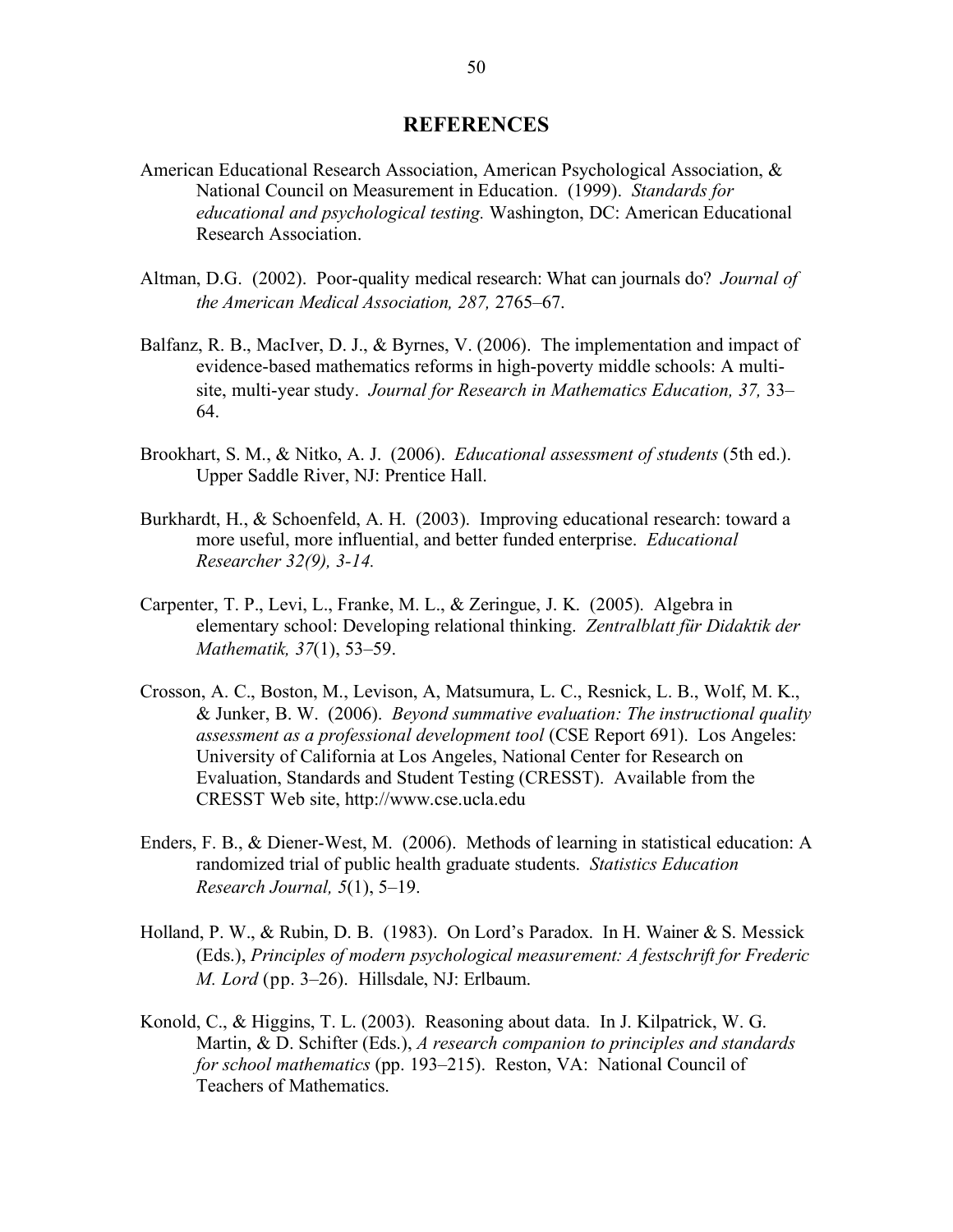- Lamon, S. J. (in press). Rational numbers and proportional reasoning: Toward a theoretical framework for research. In F. K. Lester (Ed.), *Second handbook of research on mathematics teaching and learning*. Charlotte, NC: Information Age Publishing.
- Ma, X. (1999). Dropping out of advanced mathematics: The effects of parental involvement. *Teachers College Record, 101,* 60–81.
- Mayer, D. P. (1998). Do new teaching standards undermine performance on old tests? *Educational Evaluation and Policy Analysis, 20,* 53–73.
- Miller, T. B., & Kane, M. (2001). The precision of change scores under absolute and relative interpretations. *Applied Measurement in Education, 14,* 307–327.
- Milliken, G. A., & Johnson, D. E. (2001). *Analysis of messy data, Vol. 3: Analysis of covariance*. New York: Chapman & Hall/CRC.
- Mislevy, R. J. (2003). Substance and structure in assessment arguments. *Law, Probability and Risk, 2,* 237–258.
- Morgan, P., & Ritter, S. (2002). *An experimental study of the effects of Cognitive Tutor® Algebra I on student knowledge and attitude.* Pittsburgh, PA: Carnegie Learning. Retrieved October 5, 2006, from http://www.carnegielearning.com/web\_docs/originalstudy.pdf
- National Research Council. (1999). *Uncommon measures* (M. Feuer, P. W. Holland, B. F. Green, M. W. Bertenthal & F. C. Hemphill, Eds.). Washington, DC: National Academy Press.
- National Research Council. (2001a). *Adding it up: Helping children learn mathematics* (J. Kilpatrick, J. Swafford, & B. Findell, Eds.). Washington, DC: National Academy Press.
- National Research Council. (2001b). *Knowing what students know* (J. Pellegrino, N. Chudowsky & R. Glaser, Eds.). Washington, DC: National Academy Press.
- National Research Council. (2002). *Scientific research in education* (R. J. Shavelson & L. Towne, Eds.). Washington, DC: National Academy Press.
- National Research Council. (2004). *On evaluating curricular effectiveness: Judging the quality of K–12 mathematics evaluations* (J. Confrey & V. Stohl, Eds.). Washington, DC: National Academy Press.
- National Research Council. (2005). *Advancing scientific research in education* (L. Towne, L. L. Wise, & T. M. Winters, Eds.). Washington, DC: National Academy Press.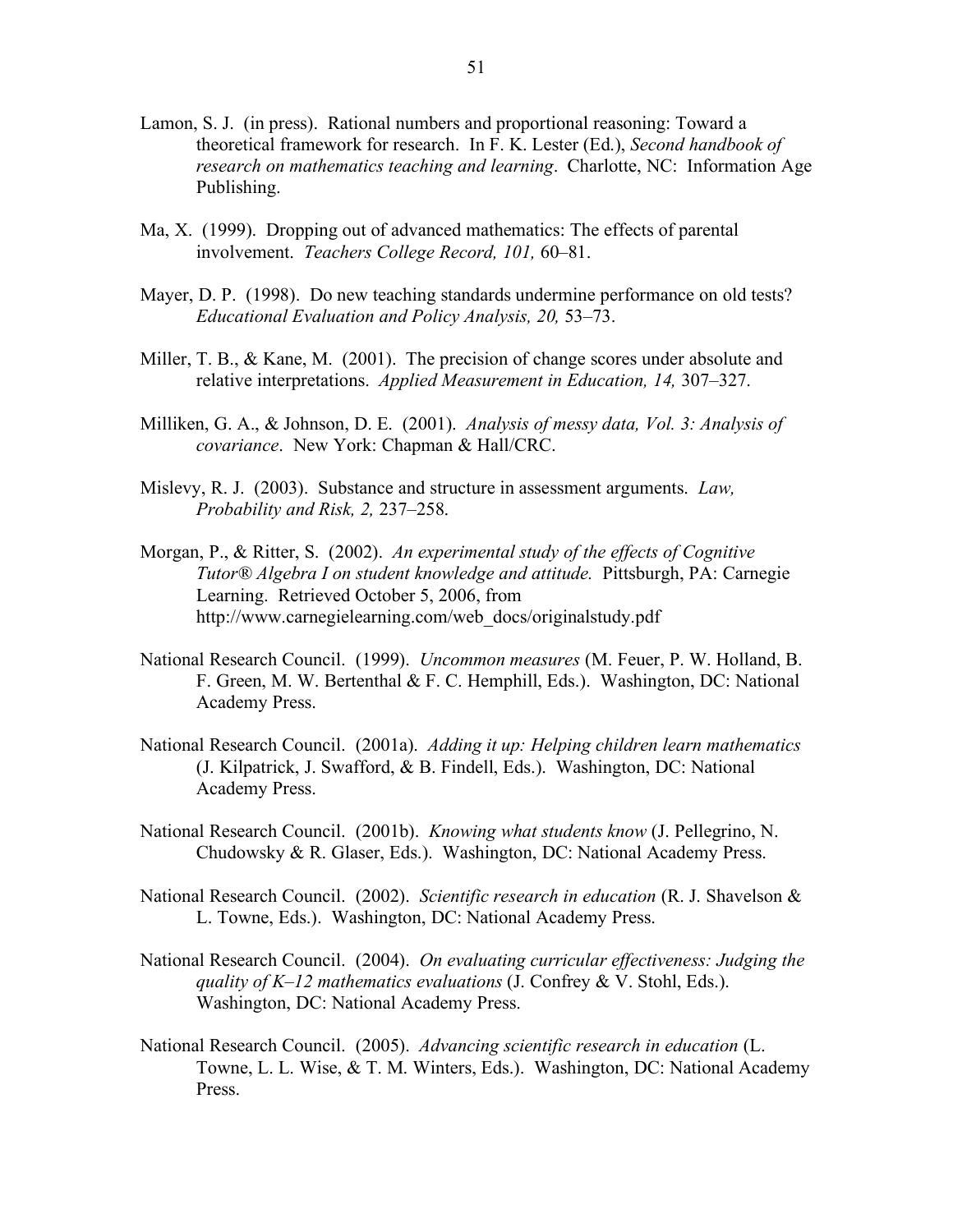- National Science Foundation. (2006). *Course, curriculum, and laboratory improvement* (Program Announcement No. 06536). Retrieved October 5, 2006 from http://www.nsf.gov/publications/pub\_summ.jsp?ods\_key=nsf06536
- No Child Left Behind Act of 2001, Pub. L. No. 107-110, 115 Stat. 1425 (2002).
- Nowak, R. (1994). Problems in clinical trials go far beyond misconduct. *Science, 264*, 1538–41.
- Nunnally, J. C. (1975). The study of change in evaluation research: Principles concerning measurement, experimental design, and analysis. In E. L. Struening & M. Guttentag (Eds.), *Handbook of evaluation research* (pp. 231–272). Beverly Hills, CA: Sage.
- Pike, G. R. (2004). Lord's Paradox and the assessment of change during college. *Journal of College Student Development, 45,* 348–353
- RAND Mathematics Study Panel. (2003). *Mathematical proficiency for all students: Toward a strategic research and development program in mathematics education* (MR-1643.0-OERI)*.* Santa Monica, CA: RAND.
- Raudenbush, S. W. (1997). Statistical analysis and optimal design for cluster randomized trials. *Psychological Methods, 2,* 173–185.
- Raudenbush, S. W. (2005). Learning from attempts to improve schooling: The contribution of methodological diversity. *Educational Researcher, 34*(5), 25–31.
- Resnick, L., Hall, M. W., & Fellows of the Institute for Learning. (2001) *The principles of learning: Study tools for educators* [CD-ROM]. Pittsburgh, PA: University of Pittsburgh, Learning Research and Development Center, Institute for Learning.
- Reys, R., Reys, B., Lappan, R., Holliday, G., & Wasman, D. (2003). Assessing the impact of standards-based middle grades mathematics curriculum material on student achievement. *Journal for Research in Mathematics Education, 34,* 74–95.
- Schoenfeld, A. (in press). Method. In F. K. Lester (Ed.), *Second handbook of research on mathematics teaching and learning.* Charlotte, NC: Information Age Publishing.
- Schwarz, B. B., & Hershkowitz, R. (1999). Prototypes: Brakes or levers in learning the function concept? The role of computer tools. *Journal for Research in Mathematics Education, 30,* 362–389.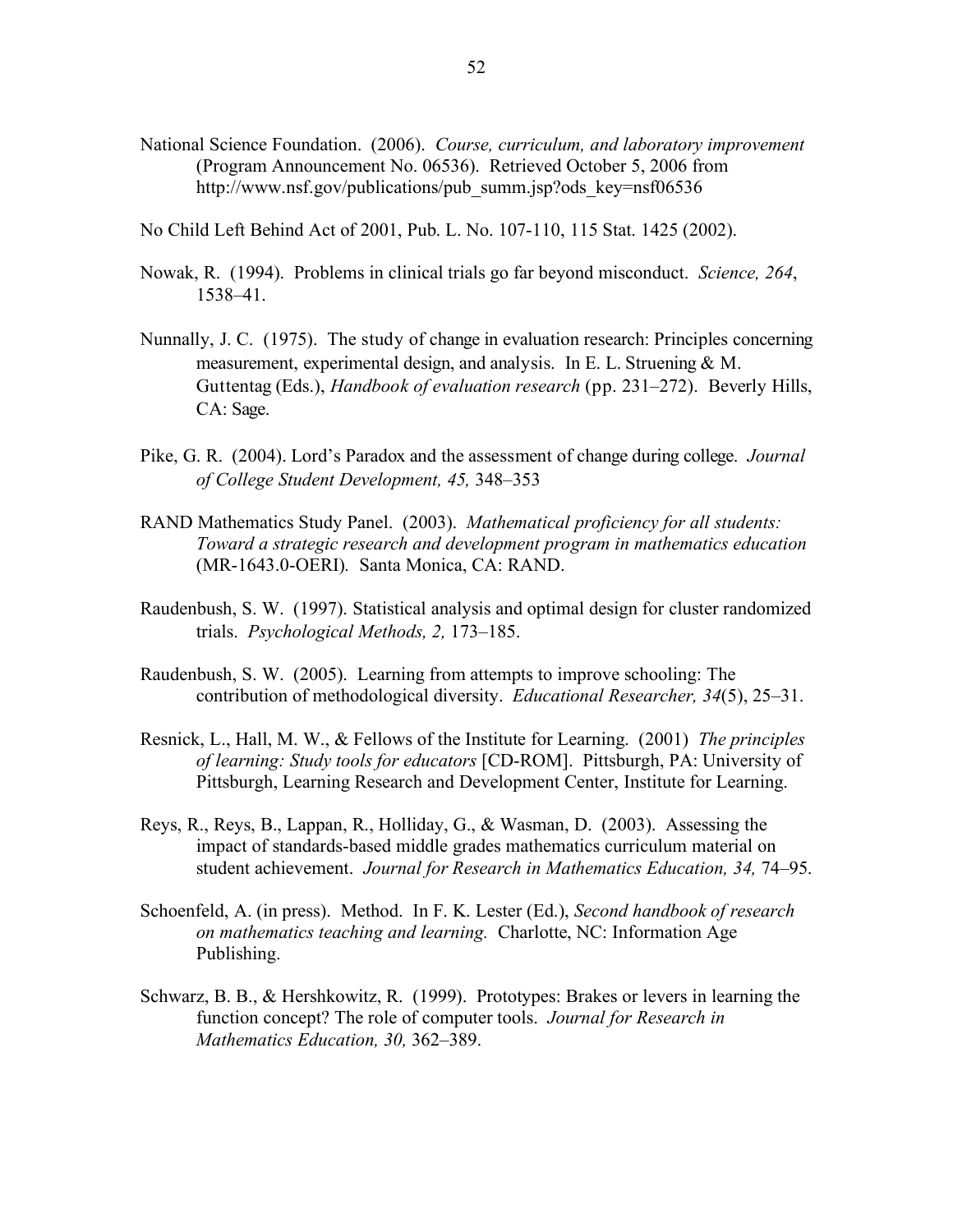- Sijtsma, K., & Verweij, A. C. (1999). Knowledge of solution strategies and IRT modeling of items for transitive reasoning. *Applied Psychological Measurement, 23,* 55–68.
- Shaffer, J.P. (1995), Multiple hypothesis testing. In J.T. Spence (Ed.), *Annual Review of Psychology, 46*, 561-584.
- Trochim W. (2006). *The research methods knowledge base*. Cincinnati: Atomic Dog Press.
- Wild, C. J., & Pfannkuch, M. (1999). Statistical thinking in empirical inquiry. *International Statistical Review, 67*, 223–265.
- Wilson, L. D. (in press). High stakes testing in mathematics. In F. K. Lester (Ed.), *Second handbook of research on mathematics teaching and learning*. Charlotte, NC: Information Age Publishing.
- Willett, J. B. (1989). Some results on reliability for the longitudinal measurement of change: Implications for the design of studies of individual growth. *Educational and Psychological Measurement, 49,* 587–602.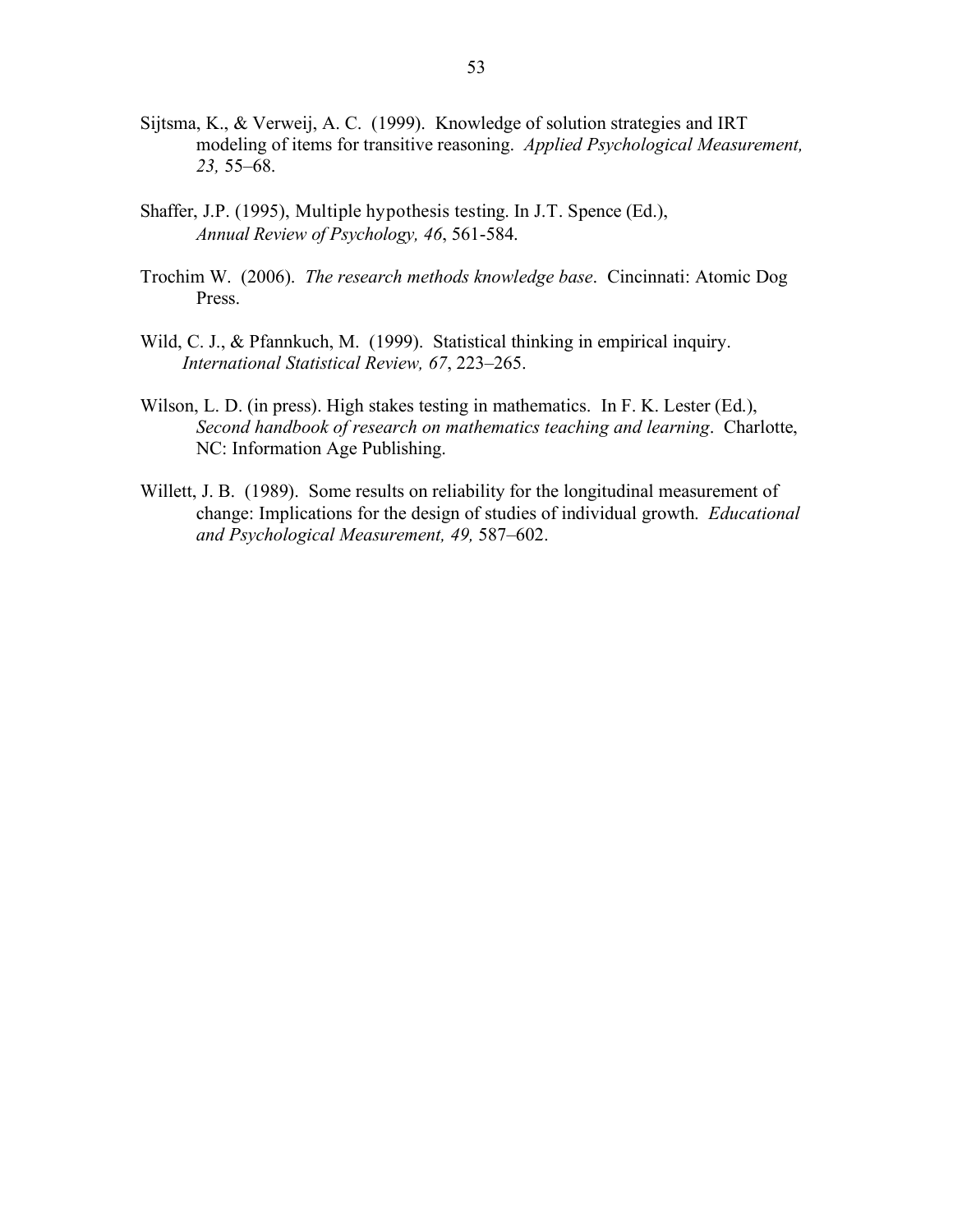#### **WORKING GROUP ON STATISTICS IN MATHEMATICS EDUCATION RESEARCH**

Martha Aliaga American Statistical Association 732 North Washington St Alexandria, VA 22314-1943 Martha@amstat.org

Marie Diener-West Department of Biostatistics John Hopkins University-School of Public Health 615 N Wolfe St Baltimore, MD 21205-2103 mdiener@jhsph.edu

Joan Garfield Department of educational Psychology University of Minnesota 178 Pillsbury Dr SE 315 Burton Hall Minneapolis, MN 55455-0296 jbg@umn.edu

Traci Higgins **TERC** 2067 Massachusetts Avenue Cambridge, MA 02140 traci\_higgins@terc.edu

Sterling Hilton Department of Educational Leadership and Foundations Brigham Young University 306A McKay Building Provo, UT 84602 hiltons@byu.edu

Gerunda Hughes Department of Curriculum and **Instruction** Howard University 2400 Sixth Street, NW, Washington, DC 20059 ghughes@Howard.edu

Brian Junker Department of Statistics 132E Baker Hall Carnegie Mellon University Pittsburgh, PA 15213 USA brian@stat.cmu.edu

Henry Kepner Department of Curriculum and Instruction University of Wisconsin-Milwaukee School of Education P.O. Box 413 Milwaukee, WI 53201-0413 kepner@uwm.edu

Jeremy Kilpatrick Department of Mathematics Education University of Georgia Athens, GA 30602 jkilpat@uga.edu

Richard Lehrer Department of Teaching and Learning Vanderbilt University 230 Appleton Place Nashville, TN 37203-5721 rich.lehrer@vanderbilt.edu

Frank K. Lester Department of Curriculum and **Instruction** School of Education Indiana University 201 North Rose Ave. Bloomington, IN 47405-1006 lester@indiana.edu

Ingram Olkin Department of Statistics Stanford University Stanford, CA 94305 iolkin@stat.stanford.edu